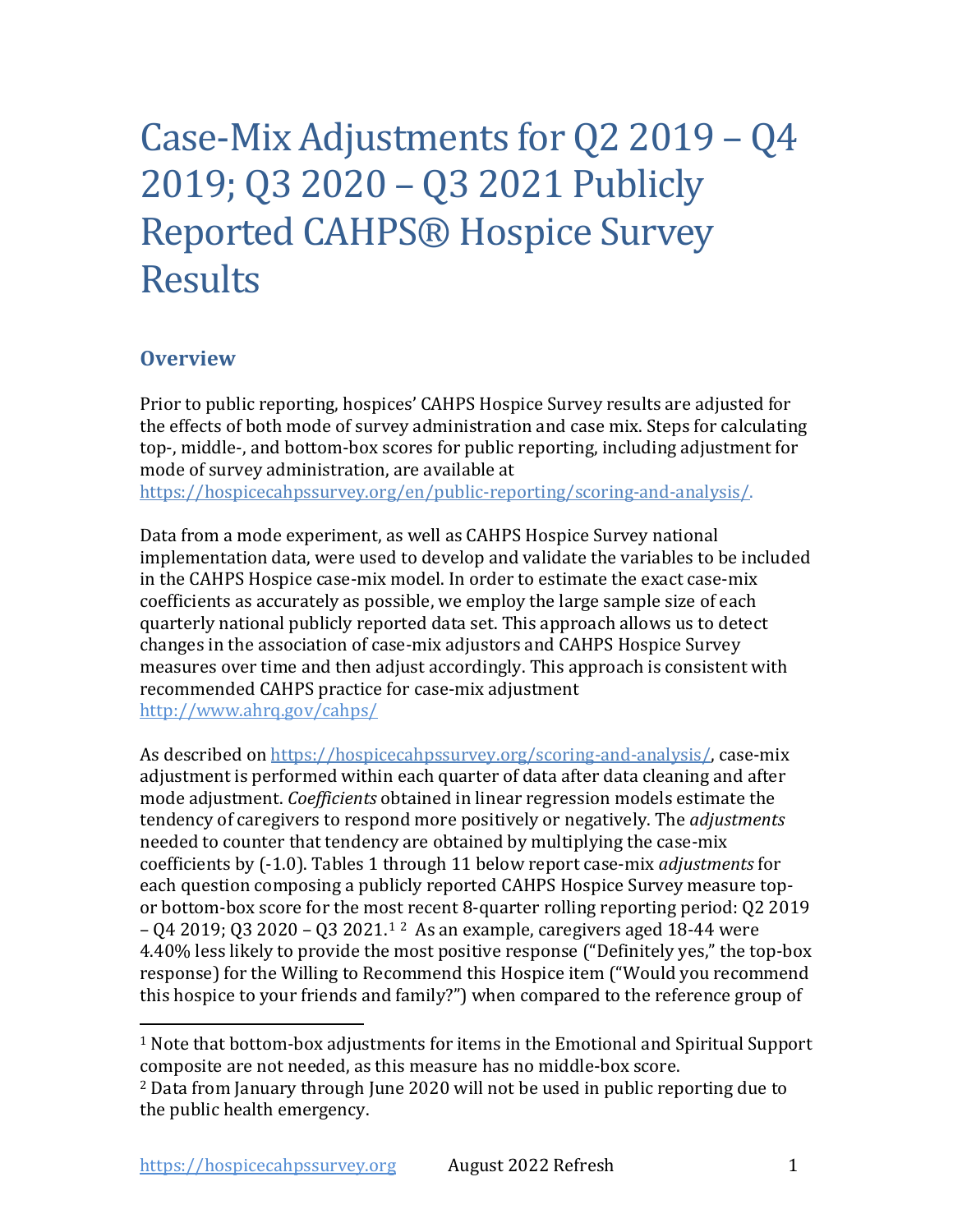caregivers aged 55-64. Thus, the corresponding adjustment for caregivers aged 18- 44 relative to caregivers aged 55-64 for the top-box score of that measure is an addition of 4.40%, reflected in the "4.40%" entry in Table 6.

 adjustments in Tables 1-11 by the difference between the hospice's mean on the Publicly reported CAHPS Hospice Survey measure scores are adjusted to the overall national mean of case-mix variables across all reporting hospices (as reported in Table 12). Thus, whether the scores of a given hospice are adjusted upward or downward for a given measure depends not only on these case-mix adjustments, but also on the case mix of that hospice relative to the national average of these case-mix characteristics. Specifically, the total case mix-adjustment for a given hospice is the sum of a series of products, where each product multiplies the corresponding case-mix variable and the national mean on that case-mix variable (from Table 12).

 box scores for a given hospice for a given quarter: (1) Mean top- or bottom-box hospice in question that have been adjusted for survey mode; (2) item-level case- mix adjustments from Tables 1-11 of this document; (3) that hospice's means on Four sets of numbers are needed to calculate final case-mix adjusted top- or bottomscores of the items that compose each CAHPS Hospice Survey measure for the case-mix variables; and (4) national means on case-mix variables from Table 12 of this document.

# **Variable Definitions**

 In this section, we provide additional detail regarding the calculation of the response percentile variable and the definition of the primary diagnosis categories.

A hospice's case-mix adjustment variable response percentile is calculated as follows: for a given hospice and a given quarter, all completed surveys are ranked based on their respective "lag times." Lag time is the number of days between a decedent's death and the return of the mail survey, or the final disposition of the telephone survey. Ranks are averaged in the case of ties. Response percentile is calculated by dividing lag time rank by quarterly sample size.

 patients in 2004-2009[3](#page-1-0) were used to define diagnosis categories with an 'Other' 'Failure to Thrive' were rare in these data, and thus were collapsed into the 'Other' only appropriate collapsing was of "Alzheimer's Disease" and "non-Alzheimer's ICD-9 (prior to October 2016) and ICD-10 codes are used to categorize primary diagnosis. The 20 most common terminal diagnoses categories among hospice category including all other diagnoses. Two of the 20 categories, 'Debility NOS' and category. Further collapsing was attempted but analyses examining the predictive ability of these diagnosis categories to predict measure scores indicated that the Dementias" into a single category; no other categories were combined.

<span id="page-1-0"></span><sup>&</sup>lt;sup>3</sup> https://www.cms.gov/Medicare Hospice Data 1998 2009.zip.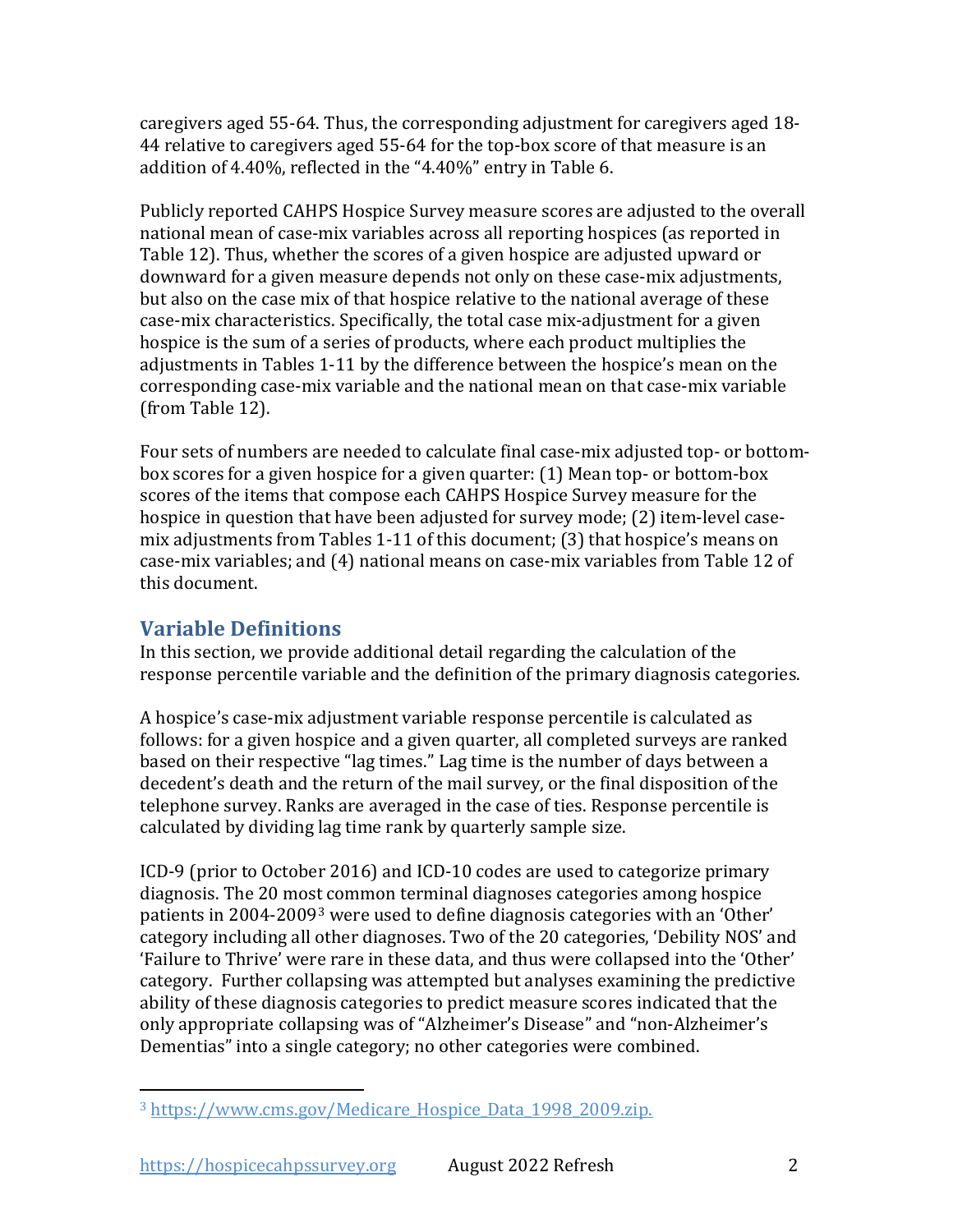# **Score Calculation**

The formula for applying case-mix adjustment is as follows:

- Let y be the mode-adjusted hospice mean of an item that composes a CAHPS Hospice Survey measure
- • Let a1-a54 be the corresponding individual-level adjustments from Tables 1- 11 for all rows other than reference categories
- Let m1-m54 be the national means for the CMA variables in the same rows in Table 12
- Let h1-h54 be the CMA means for the hospice in question in the same form as in Table 12
- mode-adjusted hospice score for that item • Then y'=y+a1(h1-m1)+a2(h2-m2)+...+a54(h54-m54) is the case-mix and

 weighted proportionately to the number of respondent decedents/caregivers in the CAHPS Hospice Survey publicly reported multi-quarter hospice averages are hospice for a given measure in each of the quarters. Specifically, each quarter's score has a weight equal to the quarter's number of decedent/caregiver respondents. Weights are applied after case-mix adjustment and survey mode adjustment.

 scores within each quarter that are above 100 are truncated at 100. Rounding Adjusted scores within each quarter that are below 0 are truncated at 0; adjusted occurs after case-mix and mode adjustments have been applied and after data have been combined across quarters. For public reporting purposes, CAHPS Hospice Survey measure scores are rounded to integer percentages.

 possible because of (1) the effects of data cleaning, and (2) small differences Please note: The information presented here will permit a hospice to closely approximate the effect of case-mix adjustment on its CAHPS Hospice Survey results. However, exact replication of published CAHPS Hospice Survey results may not be between the effects of quarterly case-mix adjustments and the most-recent-quarter averages presented here. For each future quarter, Tables 1 through 12 will be updated and will be posted on

[https://hospicecahpssurvey.org/en/public-reporting/scoring-and-analysis/.](https://hospicecahpssurvey.org/en/public-reporting/scoring-and-analysis)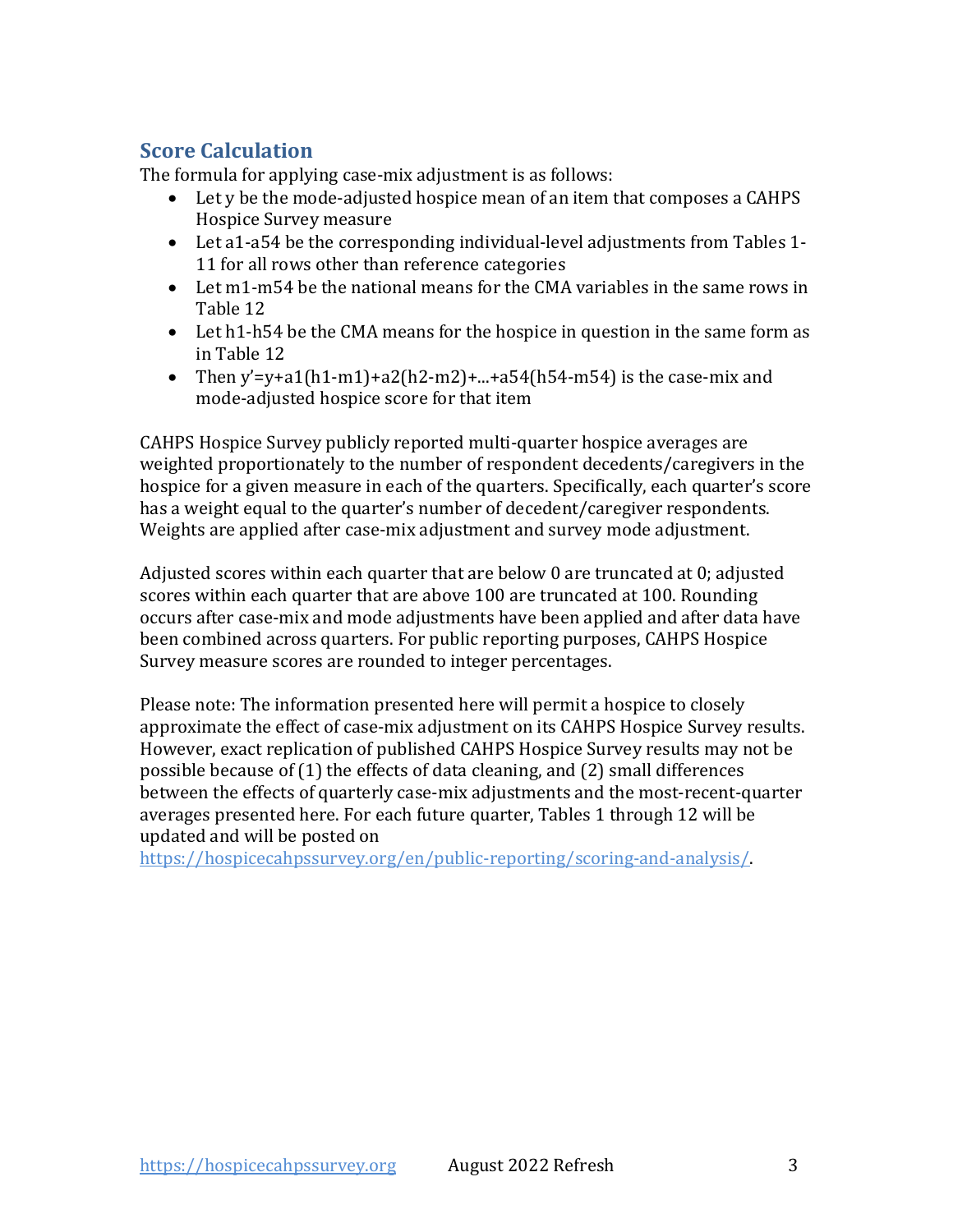|                                | informed about when they<br>would arrive to care for<br>Hospice team kept you<br>your family member | things in a way that was<br>Hospice team explained<br>easy to understand | problems with your family<br>carefully to you when you<br>talked with them about<br>member's hospice care<br>Hospice team listened | condition<br>Hospice team kept you<br>informed about your<br>family member's | Hospice team listened<br>carefully to you | family member's condition<br>contradictory<br>information about your<br>gave you<br>Hospice team<br>ðr<br>confusing<br>or care |
|--------------------------------|-----------------------------------------------------------------------------------------------------|--------------------------------------------------------------------------|------------------------------------------------------------------------------------------------------------------------------------|------------------------------------------------------------------------------|-------------------------------------------|--------------------------------------------------------------------------------------------------------------------------------|
| Response percentile (per 1% of |                                                                                                     |                                                                          |                                                                                                                                    |                                                                              |                                           |                                                                                                                                |
| response percentile)           | 0.06%                                                                                               | 0.08%                                                                    | 0.07%                                                                                                                              | 0.06%                                                                        | 0.08%                                     | 0.05%                                                                                                                          |
| Decedent Age                   |                                                                                                     |                                                                          |                                                                                                                                    |                                                                              |                                           |                                                                                                                                |
| Age 18-54                      | $-6.39%$                                                                                            | $-1.45%$                                                                 | $-2.11%$                                                                                                                           | $-4.32%$                                                                     | $-0.96%$                                  | 2.23%                                                                                                                          |
| Age 55-64                      | $-5.25%$                                                                                            | $-0.41%$                                                                 | $-0.79%$                                                                                                                           | $-3.31%$                                                                     | $-0.46%$                                  | 2.30%                                                                                                                          |
| Age 65-69                      | $-4.69%$                                                                                            | $-0.47%$                                                                 | $-0.48%$                                                                                                                           | $-2.75%$                                                                     | $-0.76%$                                  | 2.03%                                                                                                                          |
| Age 70-74                      | $-3.90%$                                                                                            | $-0.04%$                                                                 | $-0.43%$                                                                                                                           | $-2.00%$                                                                     | $-0.36%$                                  | 1.63%                                                                                                                          |
| Age 75-79                      | $-3.75%$                                                                                            | $-0.50%$                                                                 | $-0.35%$                                                                                                                           | $-1.81%$                                                                     | $-0.64%$                                  | 1.41%                                                                                                                          |
| Age 80-84                      | $-3.11%$                                                                                            | $-0.26%$                                                                 | $-0.41%$                                                                                                                           | $-1.15%$                                                                     | $-0.17%$                                  | 1.11%                                                                                                                          |
| Age 85-89                      | $-2.10%$                                                                                            | $-0.39%$                                                                 | $-0.55%$                                                                                                                           | $-0.88%$                                                                     | $-0.38%$                                  | 0.48%                                                                                                                          |
| Age 90+ (REFERENCE)            | 0.00%                                                                                               | 0.00%                                                                    | 0.00%                                                                                                                              | 0.00%                                                                        | 0.00%                                     | 0.00%                                                                                                                          |
| Payer for Hospice Care         |                                                                                                     |                                                                          |                                                                                                                                    |                                                                              |                                           |                                                                                                                                |
| Medicare only (REFERENCE)      | 0.00%                                                                                               | 0.00%                                                                    | 0.00%                                                                                                                              | 0.00%                                                                        | 0.00%                                     | 0.00%                                                                                                                          |
| Medicaid only or Medicaid and  |                                                                                                     |                                                                          |                                                                                                                                    |                                                                              |                                           |                                                                                                                                |
| private insurance              | 1.78%                                                                                               | 0.79%                                                                    | 0.20%                                                                                                                              | 1.85%                                                                        | 1.10%                                     | 1.54%                                                                                                                          |
| Medicare and Medicaid          | 8.40%                                                                                               | 2.95%                                                                    | 2.97%                                                                                                                              | 5.18%                                                                        | 2.47%                                     | 1.42%                                                                                                                          |

## **Table 1. CAHPS Hospice Survey Top-Box Case-Mix Adjustments for Communication with Family, Q2 2019 – Q4 2019; Q3 2020 – Q3 2021**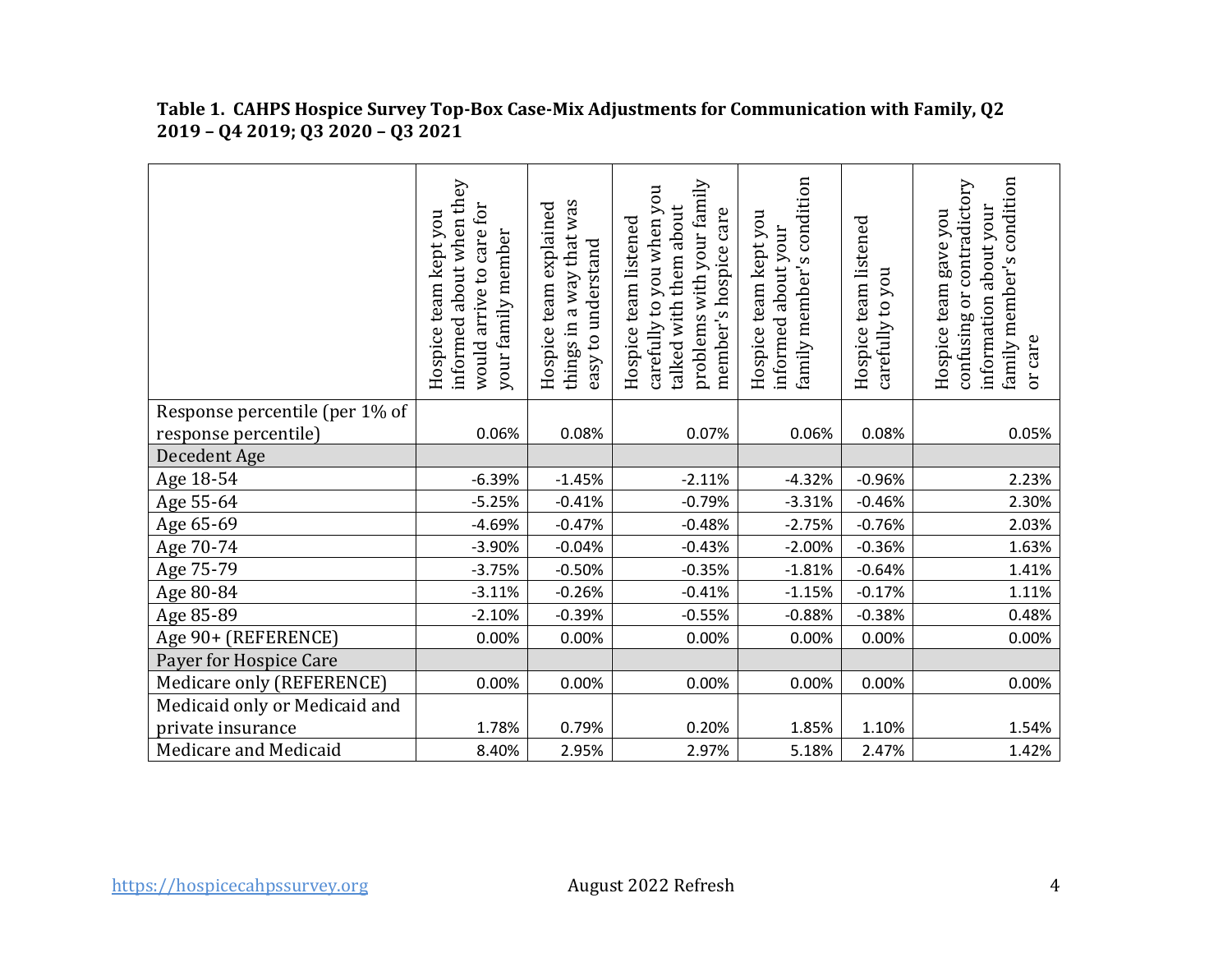| Private insurance only      | 1.33%    | 0.56%    | 0.76%    | 1.24%    | $-0.12%$ | $-0.52%$ |
|-----------------------------|----------|----------|----------|----------|----------|----------|
| Medicare and private        |          |          |          |          |          |          |
| insurance                   | 0.81%    | 0.25%    | 0.02%    | $-0.25%$ | $-0.32%$ | 0.16%    |
| Other                       | 5.28%    | 1.50%    | 1.21%    | 3.06%    | 1.13%    | 0.23%    |
| <b>Primary Diagnosis</b>    |          |          |          |          |          |          |
| Alzheimer's and non-        |          |          |          |          |          |          |
| Alzheimer's dementias       |          |          |          |          |          |          |
| (REFERENCE)                 | 0.00%    | 0.00%    | 0.00%    | 0.00%    | 0.00%    | 0.00%    |
| Bladder cancer              | $-7.46%$ | $-0.45%$ | $-0.71%$ | $-0.95%$ | 0.50%    | 1.46%    |
| Blood and lymphatic cancers | $-6.18%$ | $-0.26%$ | 0.07%    | $-0.55%$ | 0.87%    | 0.53%    |
| Brain cancer                | $-6.22%$ | $-0.58%$ | $-0.12%$ | $-2.43%$ | $-0.48%$ | 0.45%    |
| Breast cancer               | $-8.37%$ | $-0.14%$ | $-2.65%$ | $-2.20%$ | $-0.69%$ | 0.83%    |
| Congestive heart failure    | $-4.61%$ | 0.66%    | 0.59%    | $-0.44%$ | 1.22%    | 1.61%    |
| Chronic kidney disease      | $-5.37%$ | 0.17%    | $-0.67%$ | $-0.66%$ | 0.74%    | 1.26%    |
| Chronic liver disease       | $-5.46%$ | 0.05%    | $-1.29%$ | $-1.19%$ | $-0.43%$ | 0.37%    |
| Colorectal cancer           | $-7.31%$ | 0.52%    | $-0.41%$ | $-1.03%$ | 0.26%    | 1.06%    |
| CVA/Stroke                  | $-2.35%$ | $-0.49%$ | $-0.61%$ | $-1.33%$ | $-0.38%$ | 0.09%    |
| Liver cancer                | $-7.40%$ | 0.12%    | $-0.25%$ | $-1.44%$ | 0.35%    | 0.86%    |
| Lung & other chest cavity   |          |          |          |          |          |          |
| cancer                      | $-8.07%$ | $-0.01%$ | $-0.24%$ | $-1.36%$ | 0.52%    | 0.85%    |
| Non-infectious respiratory  | $-5.61%$ | 0.23%    | $-0.16%$ | $-0.53%$ | 1.13%    | 1.41%    |
| Other heart disease         | $-4.90%$ | 0.06%    | $-0.07%$ | $-1.01%$ | 0.62%    | 1.33%    |
| Pancreatic cancer           | $-8.33%$ | 0.15%    | $-0.38%$ | $-1.68%$ | 0.93%    | 1.64%    |
| Parkinson's and other       |          |          |          |          |          |          |
| degenerative diseases       | $-2.07%$ | $-0.20%$ | $-0.41%$ | $-0.80%$ | 0.21%    | $-0.02%$ |
| Pneumonias and other        |          |          |          |          |          |          |
| infectious lung diseases    | $-3.17%$ | 1.27%    | 0.85%    | 0.42%    | 1.26%    | 1.73%    |
| Prostate cancer             | $-6.60%$ | 0.25%    | $-0.36%$ | $-1.28%$ | 0.95%    | 1.47%    |
| Other, cancer               | $-7.32%$ | 0.07%    | $-0.05%$ | $-1.58%$ | 0.29%    | 0.99%    |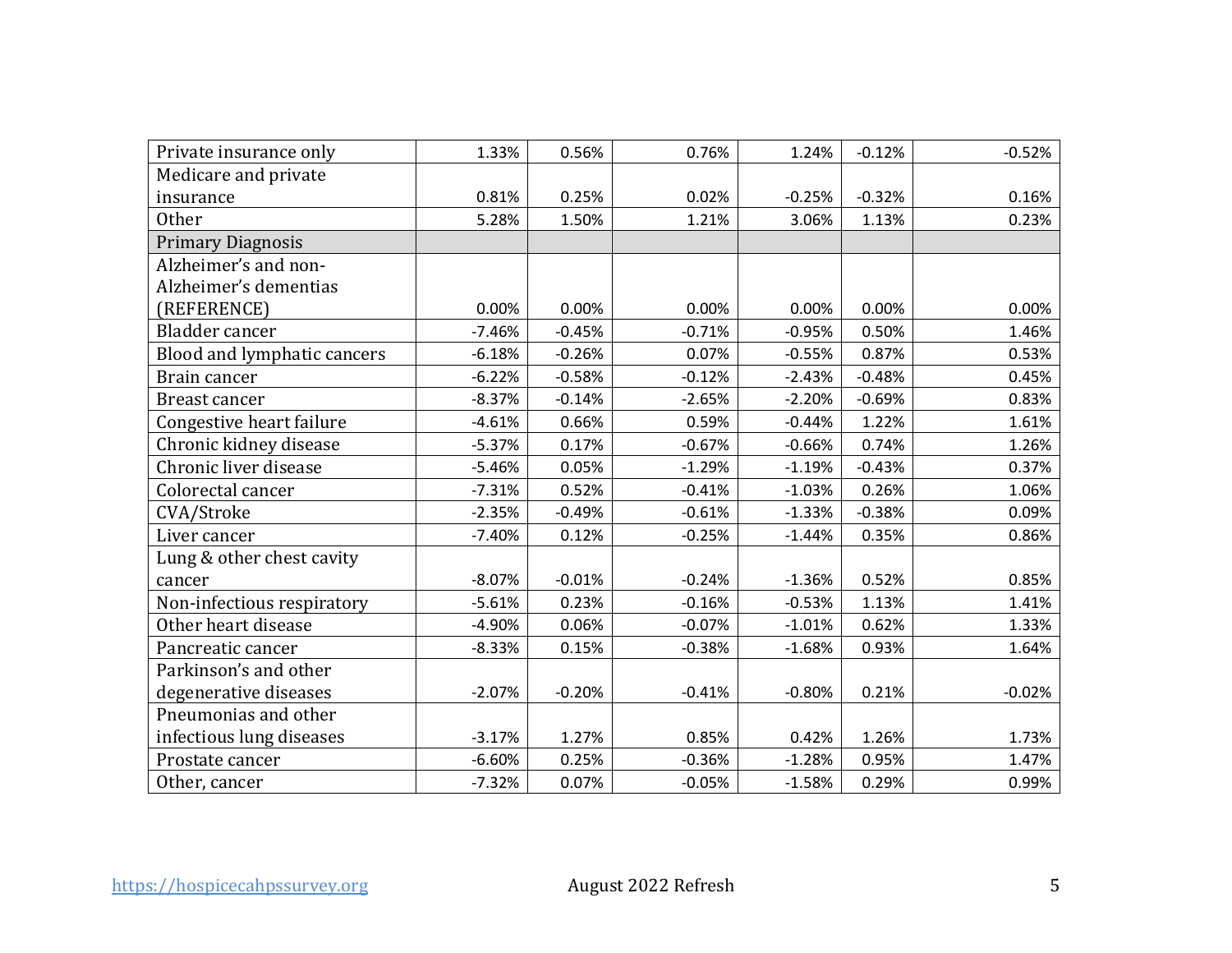| Other, non-cancer              | $-2.38%$ | 0.17%    | $-0.01%$ | $-0.37%$ | 0.47%    | 0.57%    |
|--------------------------------|----------|----------|----------|----------|----------|----------|
| Length of hospice stay         |          |          |          |          |          |          |
| $2-5$ days                     | $-7.41%$ | $-1.41%$ | 2.18%    | $-2.38%$ | $-0.78%$ | $-4.09%$ |
| $6-12$ days                    | $-6.45%$ | $-0.26%$ | 2.67%    | $-0.96%$ | 0.25%    | $-2.21%$ |
| 13-29 days                     | $-4.73%$ | 0.54%    | 2.44%    | 0.23%    | 1.00%    | $-0.53%$ |
| 30-80 days                     | $-2.96%$ | 0.45%    | 1.54%    | 0.15%    | 0.78%    | 0.06%    |
| 81+ days (REFERENCE)           | 0.00%    | 0.00%    | 0.00%    | 0.00%    | 0.00%    | 0.00%    |
| Caregiver Age                  |          |          |          |          |          |          |
| Age 18-44                      | 2.34%    | 2.60%    | 5.65%    | 1.99%    | 4.25%    | 3.26%    |
| Age 45-54                      | $-0.78%$ | 0.38%    | 2.00%    | $-0.45%$ | 0.65%    | 0.80%    |
| Age 55-64 (REFERENCE)          | 0.00%    | 0.00%    | 0.00%    | 0.00%    | 0.00%    | 0.00%    |
| Age 65-74                      | 0.68%    | $-0.50%$ | $-2.55%$ | 0.14%    | $-1.01%$ | $-2.06%$ |
| Age 75-84                      | 2.08%    | 1.60%    | $-2.00%$ | 2.92%    | 0.91%    | $-2.68%$ |
| Age $85+$                      | 3.76%    | 5.59%    | $-0.24%$ | 7.21%    | 4.09%    | $-1.53%$ |
| <b>Caregiver Education</b>     |          |          |          |          |          |          |
| 8 <sup>th</sup> grade or less  | $-1.70%$ | 0.98%    | $-0.59%$ | $-0.56%$ | $-0.09%$ | 11.25%   |
| Some high school               | $-3.31%$ | $-0.74%$ | $-1.11%$ | $-1.67%$ | $-0.79%$ | 6.21%    |
| High school graduate or GED    |          |          |          |          |          |          |
| (REFERENCE)                    | 0.00%    | 0.00%    | 0.00%    | 0.00%    | 0.00%    | 0.00%    |
| Some college                   | 4.46%    | 1.62%    | 2.78%    | 3.05%    | 2.00%    | $-0.31%$ |
| 4-year college graduate        | 10.19%   | 3.39%    | 4.61%    | 6.49%    | 3.50%    | 0.68%    |
| More than 4-year college       |          |          |          |          |          |          |
| graduate                       | 13.12%   | 4.64%    | 6.89%    | 8.79%    | 5.36%    | 2.00%    |
| Caregiver relationship         |          |          |          |          |          |          |
| (Decedent was the caregiver's  |          |          |          |          |          |          |
|                                |          |          |          |          |          |          |
| Spouse or partner              | $-4.71%$ | 1.69%    | 1.24%    | 2.09%    | 2.13%    | 0.06%    |
| Parent (REFERENCE)             | 0.00%    | 0.00%    | 0.00%    | 0.00%    | 0.00%    | 0.00%    |
| Mother-in-law or father-in-law | $-2.90%$ | $-2.80%$ | $-3.12%$ | $-3.42%$ | $-2.12%$ | $-2.04%$ |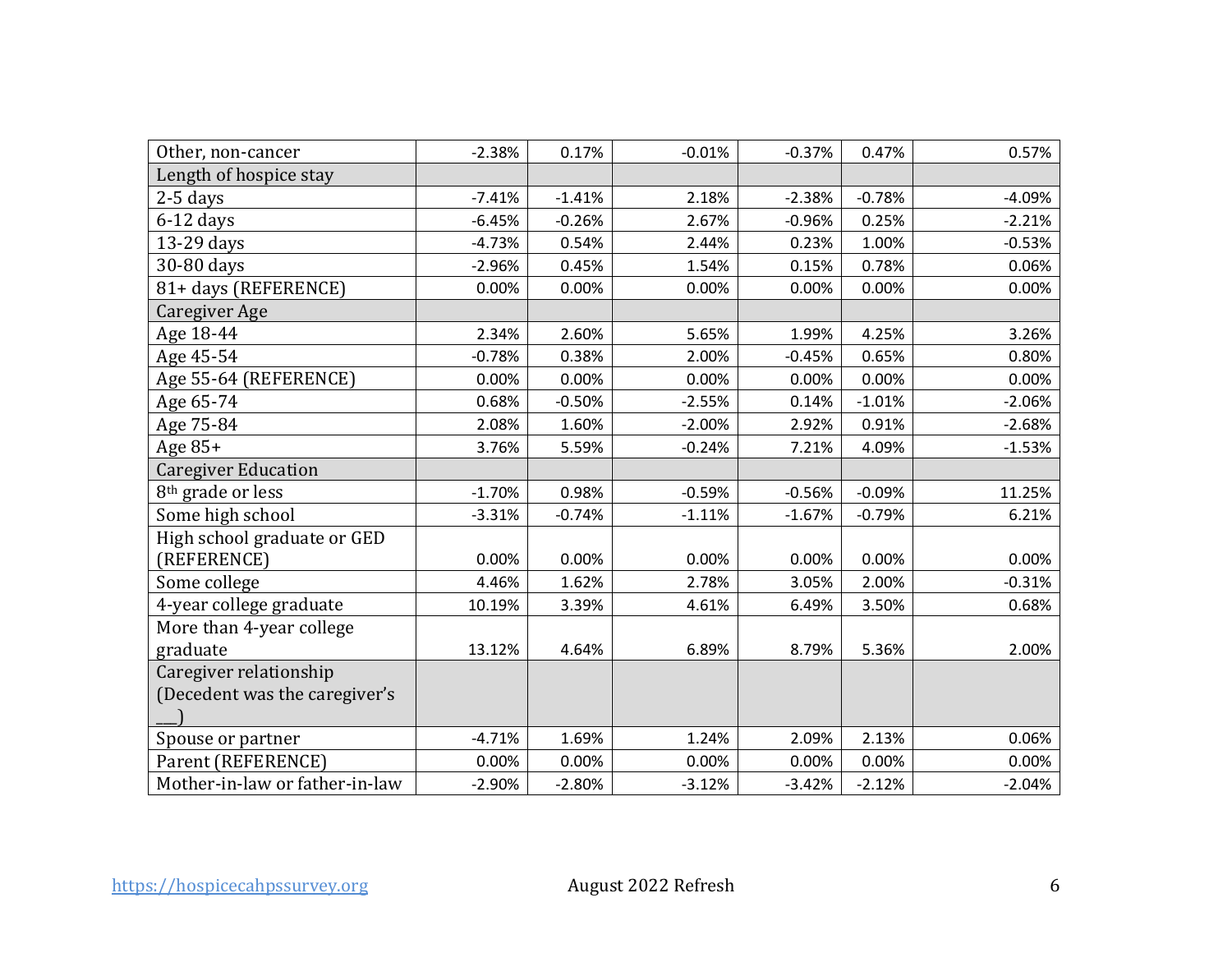| Aunt or uncle              | 3.70%    | $-1.08%$ | $-1.48%$ | 1.18%  | $-1.01%$ | $-2.26%$ |
|----------------------------|----------|----------|----------|--------|----------|----------|
| Sister or brother          | 5.40%    | 2.34%    | 1.99%    | 4.66%  | 2.74%    | 0.02%    |
| Child                      | $-1.30%$ | 1.46%    | 1.60%    | 2.94%  | 2.34%    | 0.28%    |
| Friend                     | 4.30%    | 0.63%    | 0.33%    | 3.25%  | 1.27%    | $-1.55%$ |
| Other                      | $-0.03%$ | $-1.22%$ | $-1.11%$ | 0.02%  | $-0.47%$ | $-0.90%$ |
| Survey                     |          |          |          |        |          |          |
| Language/Respondent's home |          |          |          |        |          |          |
| language                   |          |          |          |        |          |          |
| Survey language or home    |          |          |          |        |          |          |
| language was Spanish       | $-8.31%$ | $-2.57%$ | $-4.73%$ | -4.99% | $-2.61%$ | $-3.56%$ |
| All others (REFERENCE)     | 0.00%    | $0.00\%$ | 0.00%    | 0.00%  | 0.00%    | 0.00%    |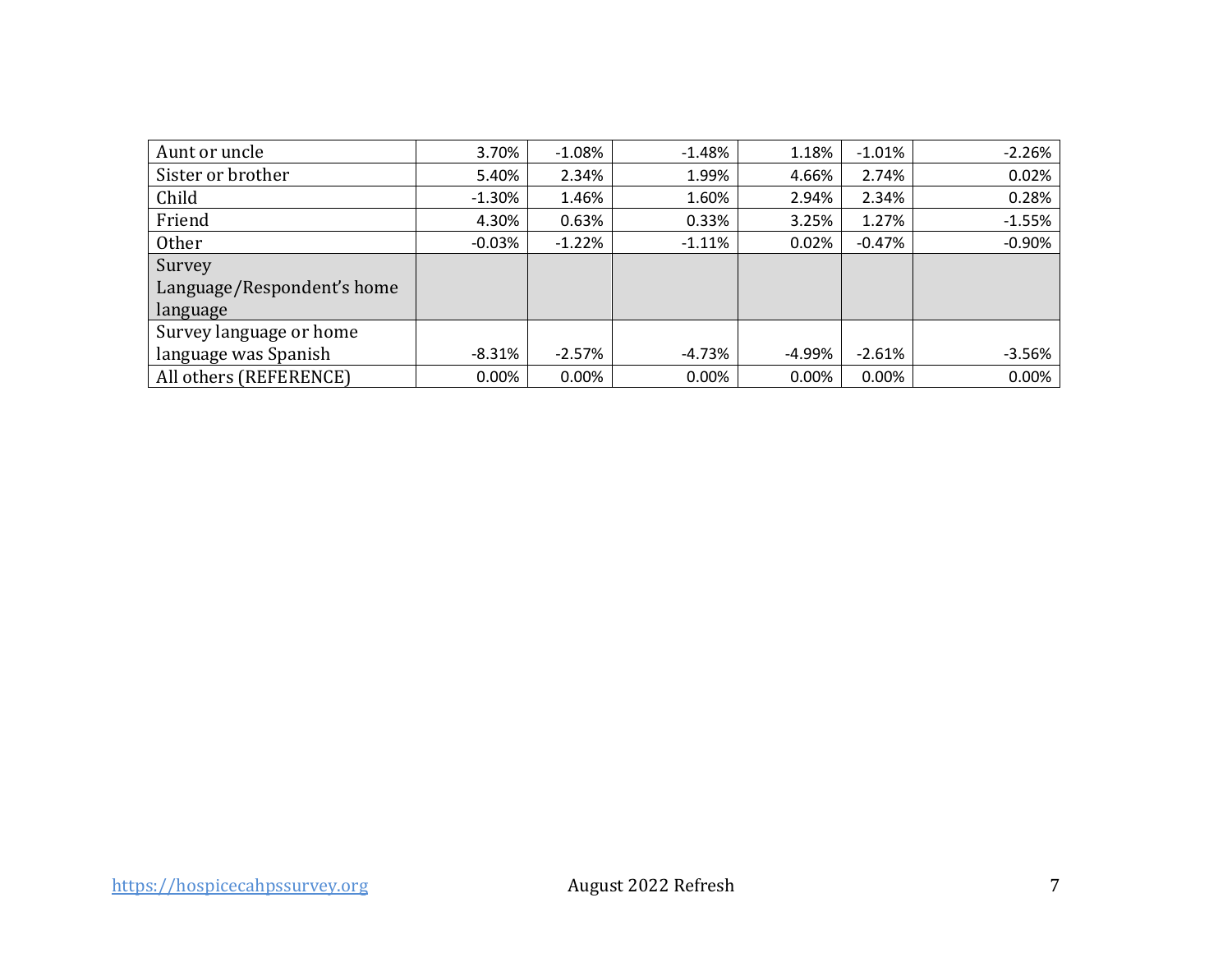#### **Table 2. CAHPS Hospice Survey Top-Box Case-Mix Adjustments for Getting Timely Help and Treating Patient with Respect, Q2 2019 – Q4 2019; Q3 2020 – Q3 2021**

|                                                        | <b>Getting Timely Help</b>                                                                                        |                                                                                               |                                                                        | <b>Treating Patient with Respect</b>                                   |
|--------------------------------------------------------|-------------------------------------------------------------------------------------------------------------------|-----------------------------------------------------------------------------------------------|------------------------------------------------------------------------|------------------------------------------------------------------------|
|                                                        | your family member asked<br>for help from the hospice<br>Got help as soon as you<br>needed it when you or<br>team | Got the help you needed<br>from the hospice team<br>weekends, or holidays<br>during evenings, | Hospice team treated your<br>family member with<br>dignity and respect | Felt that the hospice team<br>really cared about your<br>family member |
| Response percentile (per 1% of<br>response percentile) | 0.09%                                                                                                             | 0.09%                                                                                         | 0.04%                                                                  | 0.07%                                                                  |
| Decedent Age                                           |                                                                                                                   |                                                                                               |                                                                        |                                                                        |
| Age 18-54                                              | $-1.92%$                                                                                                          | $-2.52%$                                                                                      | 0.49%                                                                  | $-0.18%$                                                               |
| Age 55-64                                              | $-1.33%$                                                                                                          | $-1.21%$                                                                                      | 0.72%                                                                  | 0.34%                                                                  |
| Age 65-69                                              | $-1.47%$                                                                                                          | $-1.04%$                                                                                      | 0.55%                                                                  | 0.19%                                                                  |
| Age 70-74                                              | $-1.17%$                                                                                                          | $-1.47%$                                                                                      | 0.48%                                                                  | 0.39%                                                                  |
| Age 75-79                                              | $-1.55%$                                                                                                          | $-0.96%$                                                                                      | 0.18%                                                                  | $-0.09%$                                                               |
| Age 80-84                                              | $-1.18%$                                                                                                          | $-0.92%$                                                                                      | 0.23%                                                                  | $-0.11%$                                                               |
| Age 85-89                                              | $-0.84%$                                                                                                          | $-0.86%$                                                                                      | 0.05%                                                                  | $-0.19%$                                                               |
| Age 90+ (REFERENCE)                                    | 0.00%                                                                                                             | 0.00%                                                                                         | 0.00%                                                                  | 0.00%                                                                  |
| Payer for Hospice Care                                 |                                                                                                                   |                                                                                               |                                                                        |                                                                        |
| Medicare only (REFERENCE)                              | 0.00%                                                                                                             | 0.00%                                                                                         | 0.00%                                                                  | 0.00%                                                                  |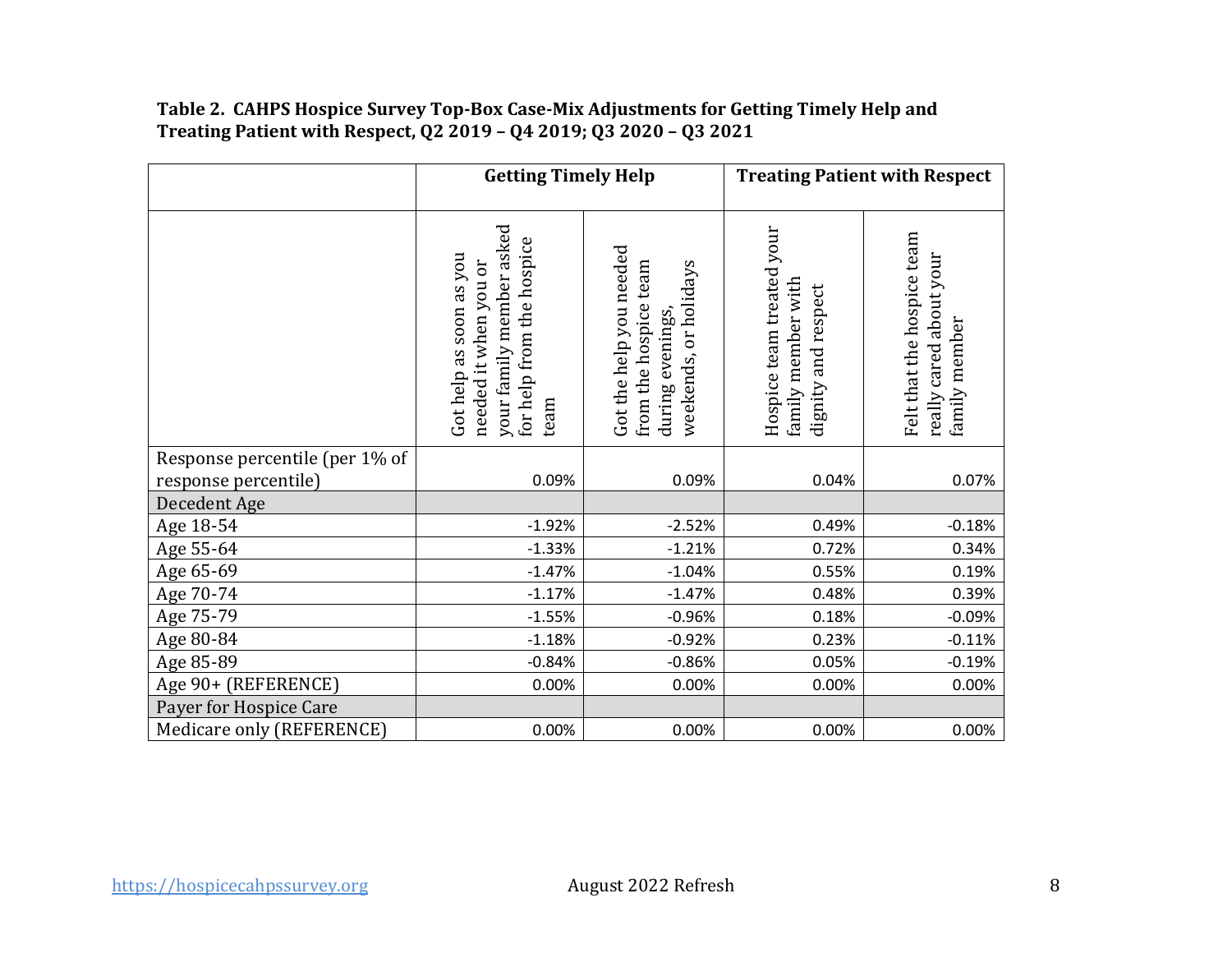| Medicaid only or Medicaid and |          |          |          |          |
|-------------------------------|----------|----------|----------|----------|
| private insurance             | 0.62%    | 1.79%    | 1.17%    | 1.05%    |
| Medicare and Medicaid         | 2.84%    | 4.19%    | 1.85%    | 2.61%    |
| Private insurance only        | 1.02%    | 1.01%    | 0.09%    | 0.37%    |
| Medicare and private          |          |          |          |          |
| insurance                     | $-0.22%$ | 0.02%    | $-0.12%$ | 0.39%    |
| Other                         | 1.51%    | 1.12%    | 0.60%    | 1.25%    |
| <b>Primary Diagnosis</b>      |          |          |          |          |
| Alzheimer's and non-          |          |          |          |          |
| Alzheimer's dementias         |          |          |          |          |
| (REFERENCE)                   | 0.00%    | 0.00%    | 0.00%    | 0.00%    |
| Bladder cancer                | 1.39%    | $-1.49%$ | $-0.20%$ | 0.24%    |
| Blood and lymphatic cancers   | 1.62%    | $-0.46%$ | $-0.03%$ | 0.69%    |
| Brain cancer                  | 1.25%    | $-0.39%$ | $-0.02%$ | 0.05%    |
| <b>Breast cancer</b>          | 0.43%    | $-0.54%$ | $-0.47%$ | $-0.41%$ |
| Congestive heart failure      | 1.60%    | $-0.54%$ | 0.34%    | 0.88%    |
| Chronic kidney disease        | 1.64%    | 0.13%    | 0.26%    | 1.27%    |
| Chronic liver disease         | 0.41%    | $-1.66%$ | $-0.36%$ | $-0.39%$ |
| Colorectal cancer             | 0.93%    | $-0.43%$ | 0.05%    | 0.58%    |
| CVA/Stroke                    | $-0.19%$ | $-0.68%$ | $-0.01%$ | $-0.14%$ |
| Liver cancer                  | 0.93%    | $-0.23%$ | $-0.12%$ | 0.59%    |
| Lung & other chest cavity     |          |          |          |          |
| cancer                        | 0.35%    | $-0.91%$ | $-0.11%$ | 0.54%    |
| Non-infectious respiratory    | 1.16%    | $-0.59%$ | 0.12%    | 0.71%    |
| Other heart disease           | 1.08%    | $-0.52%$ | 0.14%    | 0.13%    |
| Pancreatic cancer             | 1.51%    | $-0.16%$ | $-0.09%$ | 0.30%    |
| Parkinson's and other         |          |          |          |          |
| degenerative diseases         | 1.31%    | 0.51%    | $-0.33%$ | $-0.25%$ |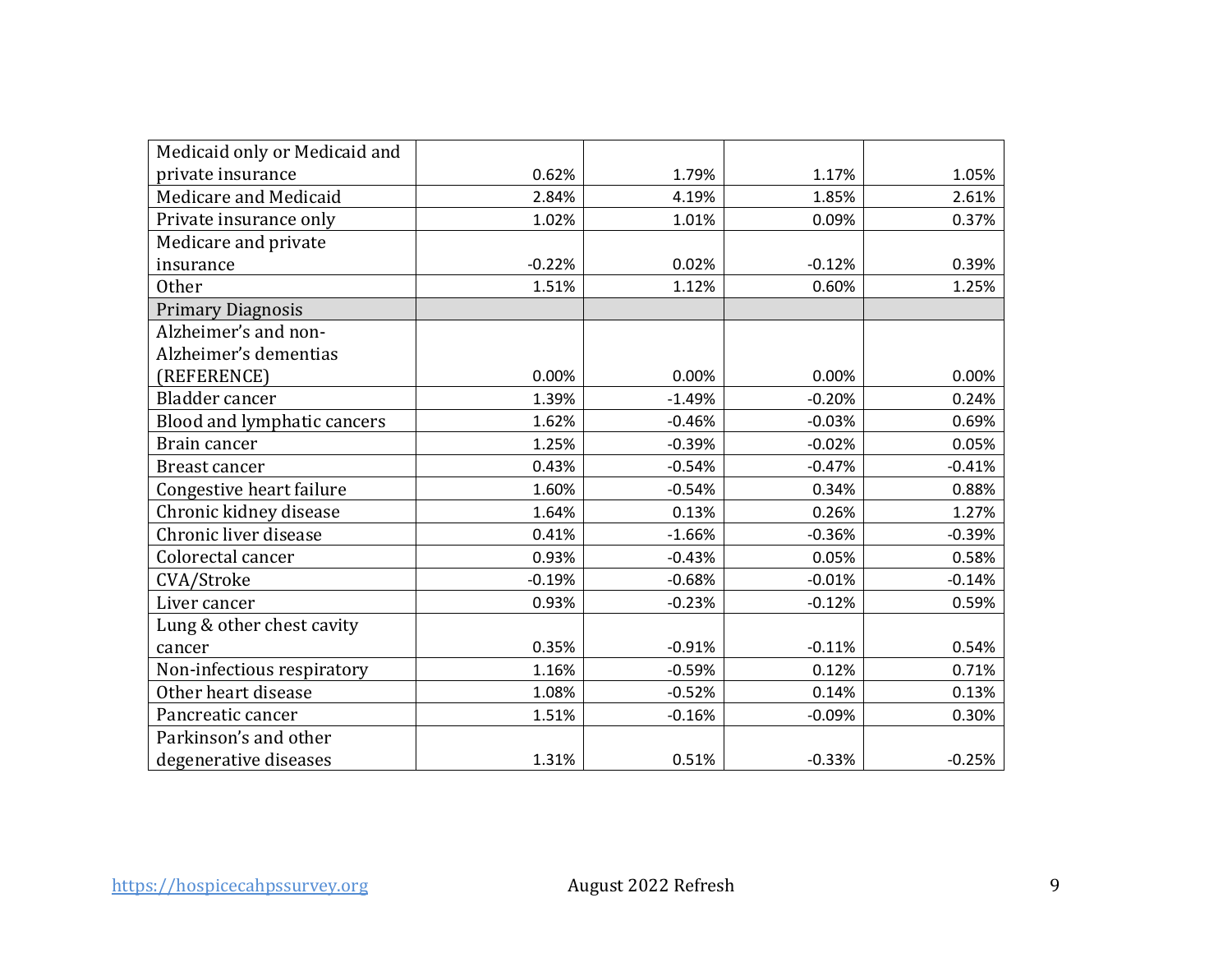| Pneumonias and other          |          |          |          |          |
|-------------------------------|----------|----------|----------|----------|
| infectious lung diseases      | 1.66%    | 0.74%    | 0.19%    | 0.99%    |
| Prostate cancer               | 1.78%    | $-0.29%$ | 0.42%    | 0.73%    |
| Other, cancer                 | 1.36%    | $-0.41%$ | 0.14%    | 0.24%    |
| Other, non-cancer             | 0.55%    | $-0.56%$ | 0.11%    | 0.46%    |
| Length of hospice stay        |          |          |          |          |
| $2-5$ days                    | $-5.73%$ | $-6.41%$ | 0.13%    | 0.14%    |
| $6-12$ days                   | $-2.88%$ | $-4.24%$ | 0.31%    | 1.14%    |
| 13-29 days                    | $-0.52%$ | $-2.14%$ | 0.57%    | 1.86%    |
| 30-80 days                    | 0.08%    | $-0.81%$ | 0.32%    | 1.11%    |
| 81+ days (REFERENCE)          | 0.00%    | 0.00%    | 0.00%    | 0.00%    |
| Caregiver Age                 |          |          |          |          |
| Age 18-44                     | 3.96%    | 4.15%    | 2.27%    | 4.65%    |
| Age 45-54                     | 0.05%    | 1.01%    | 0.30%    | 0.67%    |
| Age 55-64 (REFERENCE)         | 0.00%    | 0.00%    | 0.00%    | 0.00%    |
| Age 65-74                     | $-1.15%$ | $-1.09%$ | $-0.98%$ | $-1.43%$ |
| Age 75-84                     | $-0.27%$ | 0.39%    | $-0.85%$ | $-1.07%$ |
| Age $85+$                     | 1.46%    | 3.82%    | 0.05%    | 0.55%    |
| <b>Caregiver Education</b>    |          |          |          |          |
| 8 <sup>th</sup> grade or less | 0.84%    | 3.21%    | 1.29%    | $-0.05%$ |
| Some high school              | $-1.20%$ | 1.28%    | 0.17%    | $-0.64%$ |
| High school graduate or GED   |          |          |          |          |
| (REFERENCE)                   | 0.00%    | 0.00%    | 0.00%    | 0.00%    |
| Some college                  | 3.01%    | 1.02%    | 0.73%    | 2.37%    |
| 4-year college graduate       | 6.70%    | 2.88%    | 1.29%    | 4.12%    |
| More than 4-year college      |          |          |          |          |
| graduate                      | 9.39%    | 4.56%    | 2.18%    | 6.04%    |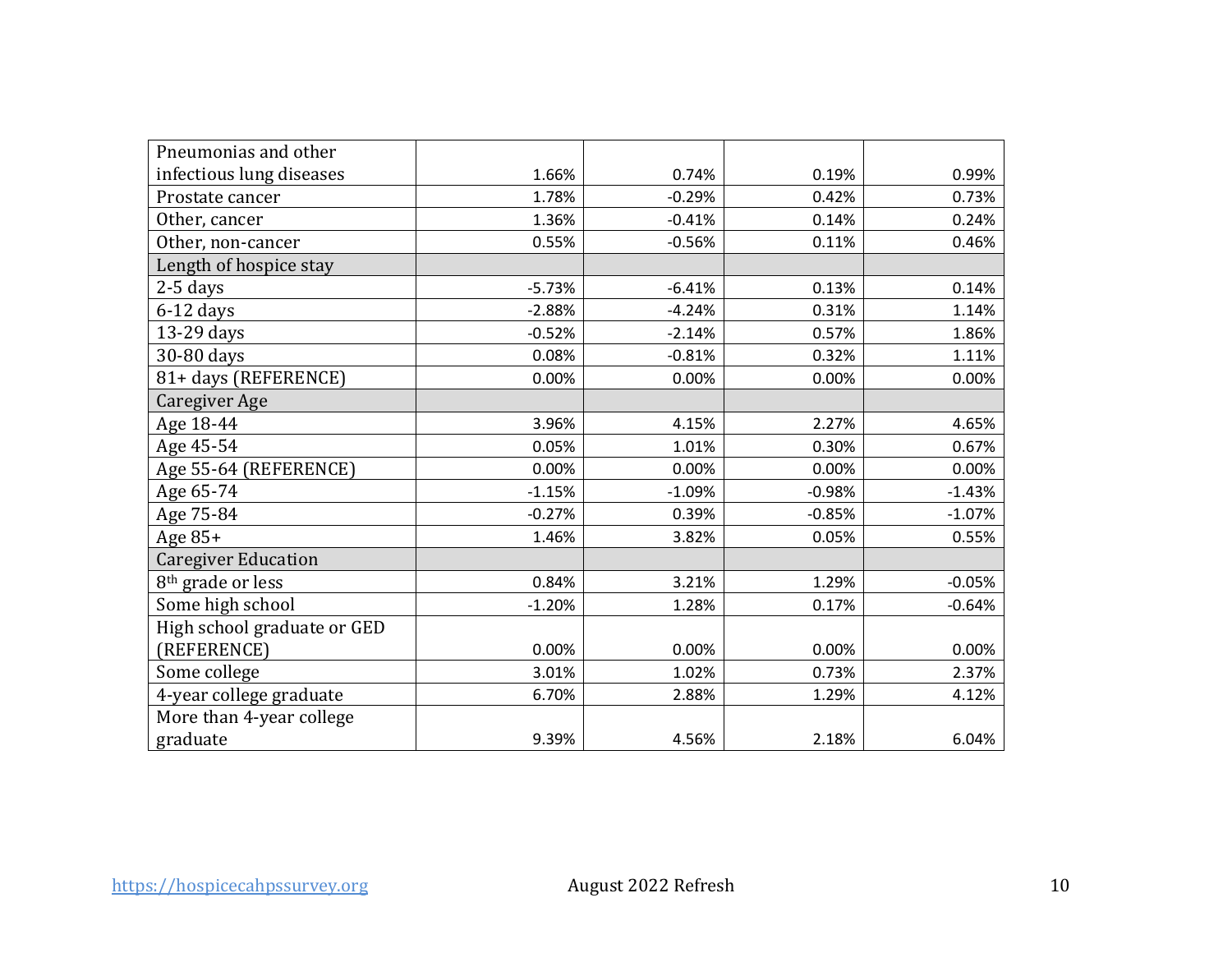| Caregiver relationship         |          |          |          |          |
|--------------------------------|----------|----------|----------|----------|
| (Decedent was the caregiver's  |          |          |          |          |
|                                |          |          |          |          |
| Spouse or partner              | 0.16%    | 0.43%    | 0.05%    | 0.69%    |
| Parent (REFERENCE)             | 0.00%    | 0.00%    | 0.00%    | 0.00%    |
| Mother-in-law or father-in-law | $-2.86%$ | $-2.08%$ | $-1.24%$ | $-2.61%$ |
| Aunt or uncle                  | $-1.23%$ | $-0.50%$ | $-0.68%$ | $-0.92%$ |
| Sister or brother              | 2.68%    | 2.41%    | 1.02%    | 1.42%    |
| Child                          | 0.05%    | 0.92%    | 0.54%    | 0.46%    |
| Friend                         | 0.07%    | $-0.19%$ | 0.24%    | 0.20%    |
| <b>Other</b>                   | $-1.53%$ | $-0.96%$ | $-0.43%$ | $-0.80%$ |
| Survey                         |          |          |          |          |
| Language/Respondent's home     |          |          |          |          |
| language                       |          |          |          |          |
| Survey language or home        |          |          |          |          |
| language was Spanish           | $-3.76%$ | 2.51%    | $-1.29%$ | $-0.42%$ |
| All others (REFERENCE)         | 0.00%    | 0.00%    | 0.00%    | 0.00%    |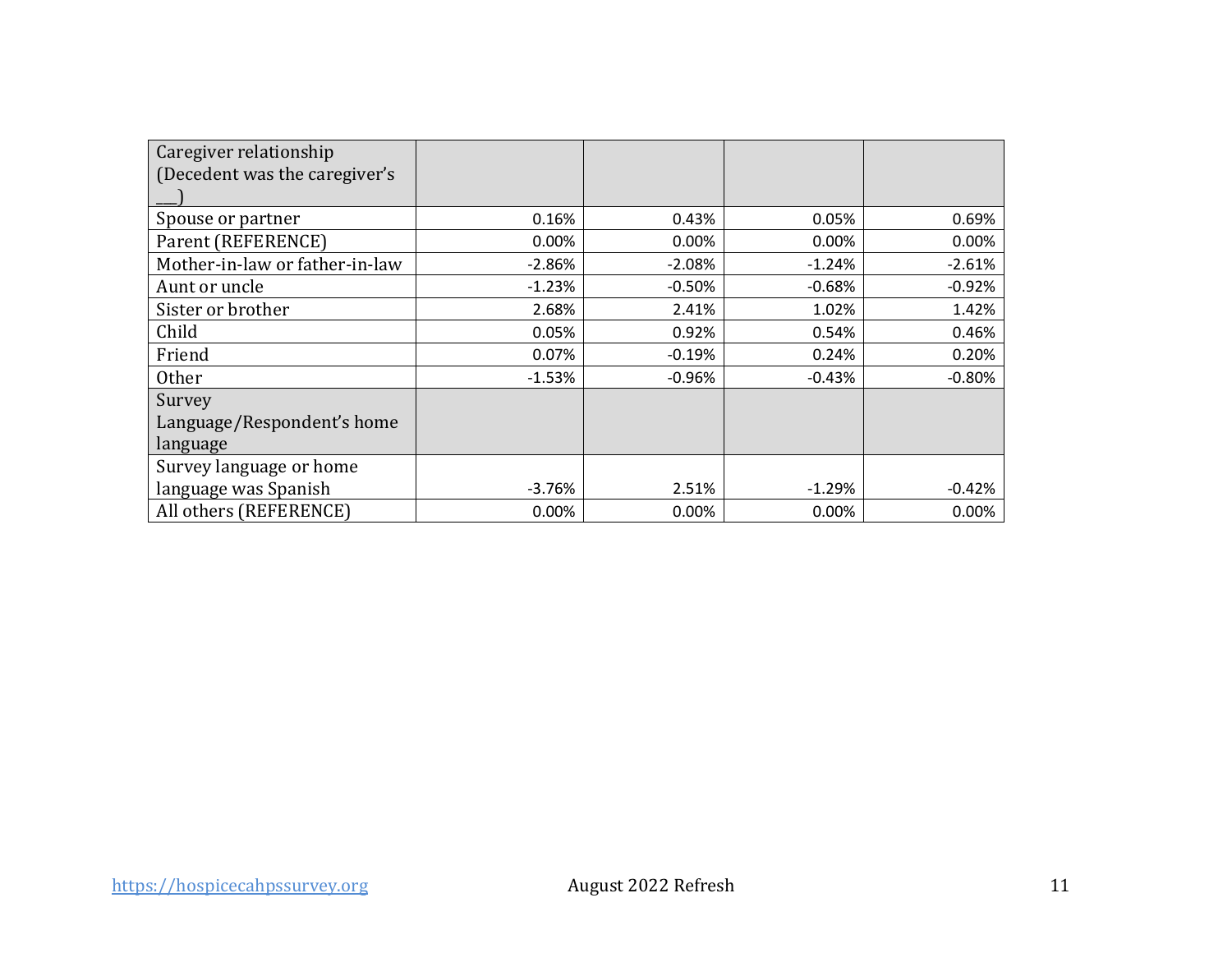|                                | support you got from the<br>hospice team while your<br>family member was in<br>Amount of emotional<br>hospice care | hospice team in the weeks<br>after your family member<br>support you got from the<br>Amount of emotional<br>died | your religious and spiritual<br>beliefs you got from the<br>Amount of support for<br>hospice team |
|--------------------------------|--------------------------------------------------------------------------------------------------------------------|------------------------------------------------------------------------------------------------------------------|---------------------------------------------------------------------------------------------------|
| Response percentile (per 1% of |                                                                                                                    |                                                                                                                  |                                                                                                   |
| response percentile)           | 0.02%                                                                                                              | 0.02%                                                                                                            | 0.02%                                                                                             |
| Decedent Age                   |                                                                                                                    |                                                                                                                  |                                                                                                   |
| Age 18-54                      | 0.73%                                                                                                              | 3.08%                                                                                                            | $-0.53%$                                                                                          |
| Age 55-64                      | 0.78%                                                                                                              | 2.52%                                                                                                            | $-0.03%$                                                                                          |
| Age 65-69                      | 0.52%                                                                                                              | 1.93%                                                                                                            | $-0.26%$                                                                                          |
| Age 70-74                      | 0.61%                                                                                                              | 1.81%                                                                                                            | 0.01%                                                                                             |
| Age 75-79                      | 0.34%                                                                                                              | 1.63%                                                                                                            | $-0.02%$                                                                                          |
| Age 80-84                      | 0.29%                                                                                                              | 1.32%                                                                                                            | 0.09%                                                                                             |
| Age 85-89                      | 0.06%                                                                                                              | 0.53%                                                                                                            | 0.11%                                                                                             |
| Age 90+ (REFERENCE)            | 0.00%                                                                                                              | 0.00%                                                                                                            | 0.00%                                                                                             |
| Payer for Hospice Care         |                                                                                                                    |                                                                                                                  |                                                                                                   |
| Medicare only (REFERENCE)      | 0.00%                                                                                                              | 0.00%                                                                                                            | 0.00%                                                                                             |
| Medicaid only or Medicaid and  |                                                                                                                    |                                                                                                                  |                                                                                                   |
| private insurance              | 0.69%                                                                                                              | 0.68%                                                                                                            | 1.80%                                                                                             |
| Medicare and Medicaid          | 1.77%                                                                                                              | 1.12%                                                                                                            | 1.93%                                                                                             |

## **Table 3. CAHPS Hospice Survey Top-Box Case-Mix Adjustments for Emotional and Spiritual Support, Q2 2019 – Q4 2019; Q3 2020 – Q3 2021**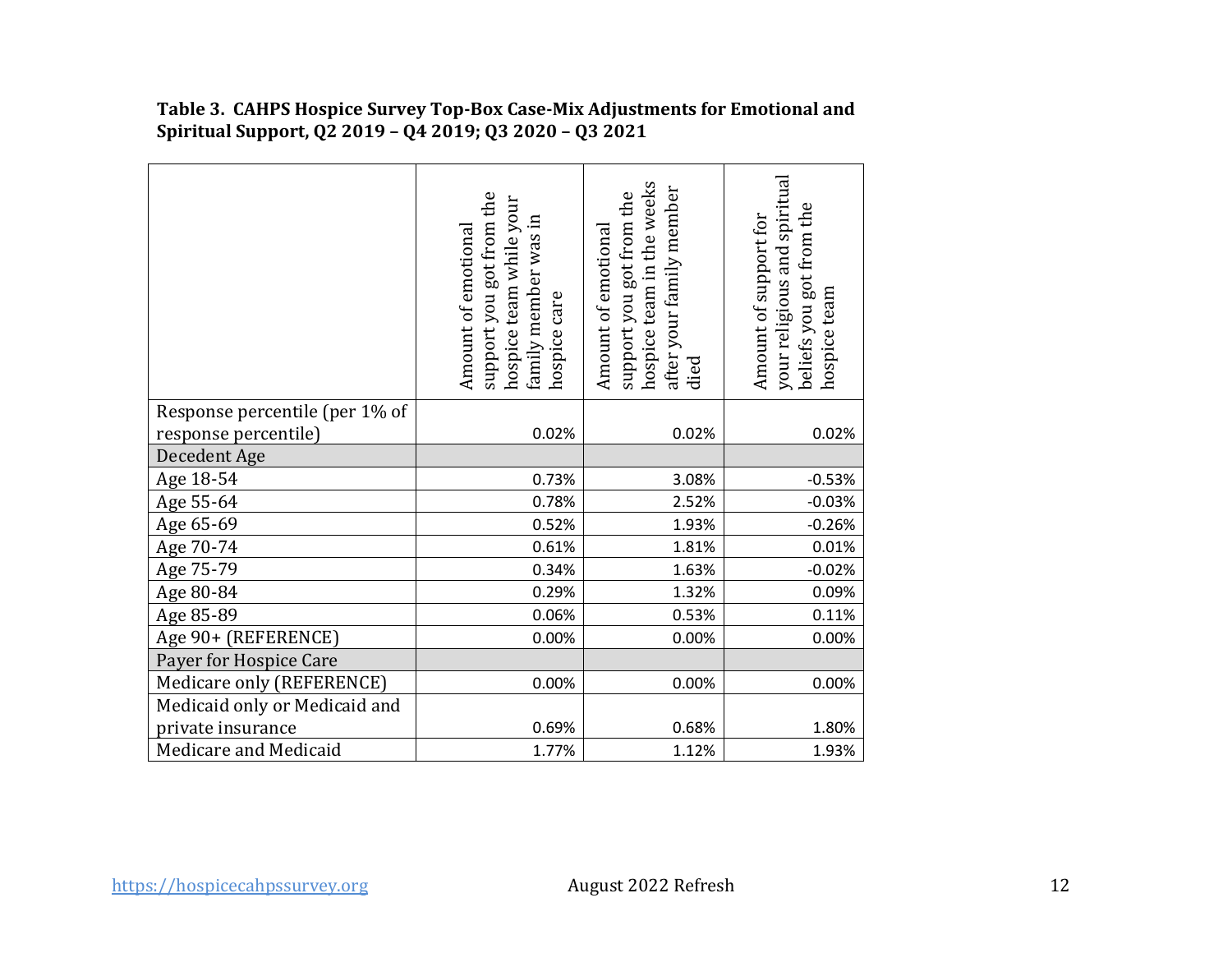| Private insurance only      | 0.09%    | $-0.62%$ | $-0.23%$ |
|-----------------------------|----------|----------|----------|
| Medicare and private        |          |          |          |
| insurance                   | 0.09%    | 0.07%    | $-0.06%$ |
| Other                       | 0.43%    | $-0.32%$ | 0.37%    |
| <b>Primary Diagnosis</b>    |          |          |          |
| Alzheimer's and non-        |          |          |          |
| Alzheimer's dementias       |          |          |          |
| (REFERENCE)                 | 0.00%    | 0.00%    | 0.00%    |
| Bladder cancer              | 0.83%    | 1.72%    | 0.33%    |
| Blood and lymphatic cancers | 0.96%    | 1.40%    | 0.32%    |
| Brain cancer                | 0.18%    | 1.34%    | $-0.94%$ |
| Breast cancer               | 0.00%    | $-0.55%$ | $-0.84%$ |
| Congestive heart failure    | 1.20%    | 1.71%    | 0.60%    |
| Chronic kidney disease      | 1.17%    | 1.78%    | 0.60%    |
| Chronic liver disease       | 0.12%    | 0.56%    | $-0.08%$ |
| Colorectal cancer           | 0.77%    | 1.05%    | $-0.29%$ |
| CVA/Stroke                  | 0.08%    | 0.18%    | $-0.19%$ |
| Liver cancer                | 1.01%    | 2.55%    | 0.56%    |
| Lung & other chest cavity   |          |          |          |
| cancer                      | 0.95%    | 1.51%    | 0.30%    |
| Non-infectious respiratory  | 1.08%    | 2.16%    | 0.66%    |
| Other heart disease         | 0.85%    | 1.39%    | 0.40%    |
| Pancreatic cancer           | 0.90%    | 1.73%    | $-0.11%$ |
| Parkinson's and other       |          |          |          |
| degenerative diseases       | $-0.06%$ | 1.07%    | $-0.31%$ |
| Pneumonias and other        |          |          |          |
| infectious lung diseases    | 0.65%    | 1.27%    | $-0.03%$ |
| Prostate cancer             | 0.91%    | 1.93%    | 0.23%    |
| Other, cancer               | 0.46%    | 1.08%    | $-0.12%$ |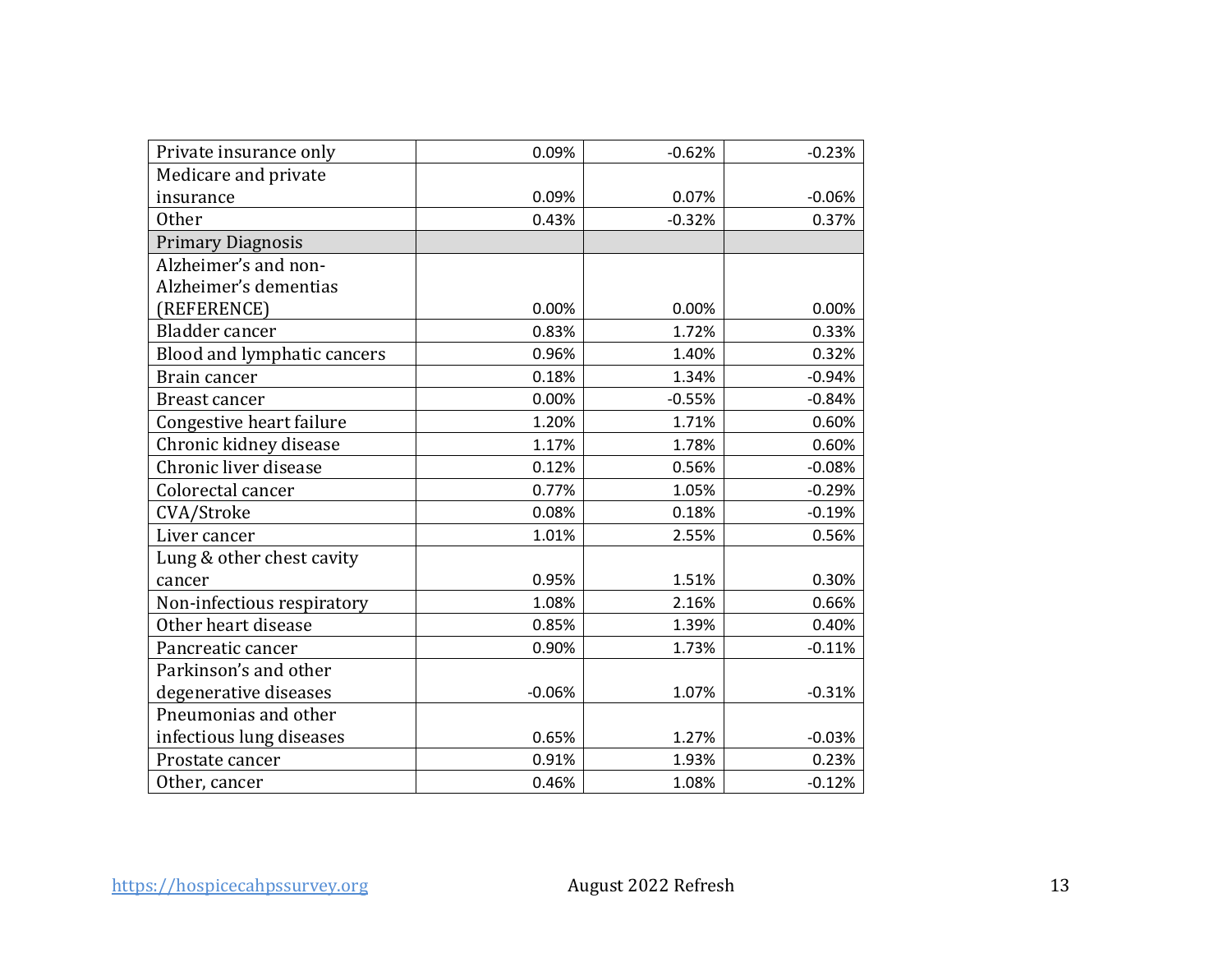| Other, non-cancer              | 0.38%    | 0.46%    | $-0.07%$ |
|--------------------------------|----------|----------|----------|
| Length of hospice stay         |          |          |          |
| 2-5 days                       | 0.70%    | $-2.60%$ | 0.92%    |
| $6-12$ days                    | 0.93%    | $-1.89%$ | 0.80%    |
| 13-29 days                     | 1.19%    | $-0.78%$ | 1.06%    |
| 30-80 days                     | 0.69%    | $-0.25%$ | 0.86%    |
| 81+ days (REFERENCE)           | 0.00%    | 0.00%    | 0.00%    |
| Caregiver Age                  |          |          |          |
| Age 18-44                      | 2.70%    | 4.94%    | 0.75%    |
| Age 45-54                      | 0.97%    | 1.98%    | 0.34%    |
| Age 55-64 (REFERENCE)          | 0.00%    | 0.00%    | 0.00%    |
| Age 65-74                      | $-1.12%$ | $-1.54%$ | $-0.45%$ |
| Age 75-84                      | $-1.26%$ | $-1.52%$ | 0.16%    |
| Age $85+$                      | $-0.65%$ | $-0.86%$ | 0.83%    |
| <b>Caregiver Education</b>     |          |          |          |
| 8 <sup>th</sup> grade or less  | 1.01%    | 1.39%    | 2.03%    |
| Some high school               | 0.59%    | 1.49%    | 1.89%    |
| High school graduate or GED    |          |          |          |
| (REFERENCE)                    | 0.00%    | 0.00%    | 0.00%    |
| Some college                   | 1.04%    | 1.10%    | 0.04%    |
| 4-year college graduate        | 1.17%    | 0.69%    | $-0.36%$ |
| More than 4-year college       |          |          |          |
| graduate                       | 2.11%    | 1.87%    | $-0.09%$ |
| Caregiver relationship         |          |          |          |
| (Decedent was the caregiver's  |          |          |          |
|                                |          |          |          |
| Spouse or partner              | 1.33%    | 4.49%    | 1.26%    |
| Parent (REFERENCE)             | 0.00%    | 0.00%    | 0.00%    |
| Mother-in-law or father-in-law | $-1.33%$ | $-1.98%$ | $-0.88%$ |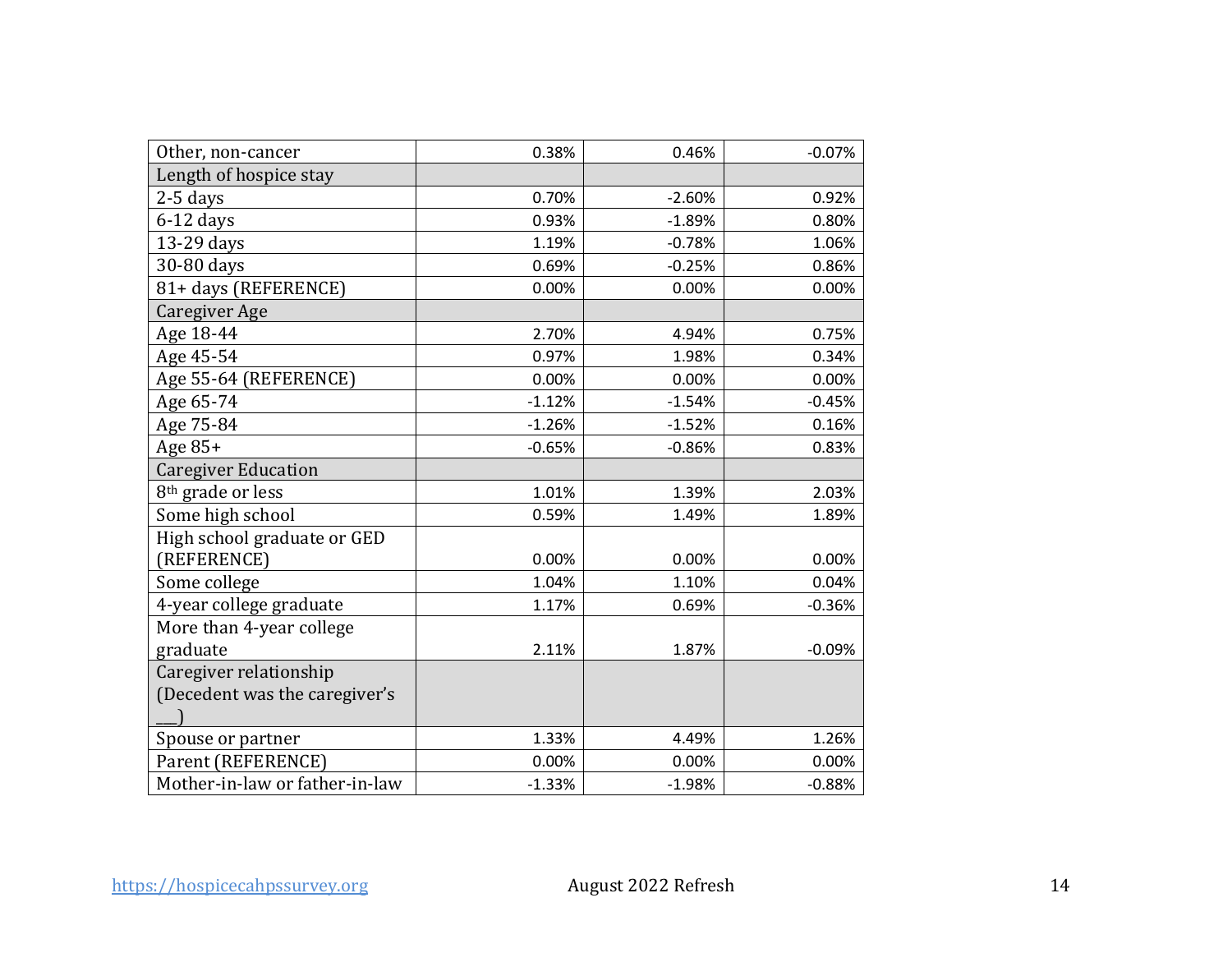| Aunt or uncle              |          |          |          |
|----------------------------|----------|----------|----------|
|                            | $-1.09%$ | $-3.13%$ | $-0.56%$ |
| Sister or brother          | 0.51%    | $-0.47%$ | 1.33%    |
| Child                      | 0.62%    | 2.51%    | 1.98%    |
| Friend                     | $-0.46%$ | $-1.71%$ | 0.27%    |
| Other                      | $-0.58%$ | $-0.68%$ | 0.29%    |
| Survey                     |          |          |          |
| Language/Respondent's home |          |          |          |
| language                   |          |          |          |
| Survey language or home    |          |          |          |
| language was Spanish       | 1.54%    | 3.76%    | 4.33%    |
| All others (REFERENCE)     | 0.00%    | 0.00%    | 0.00%    |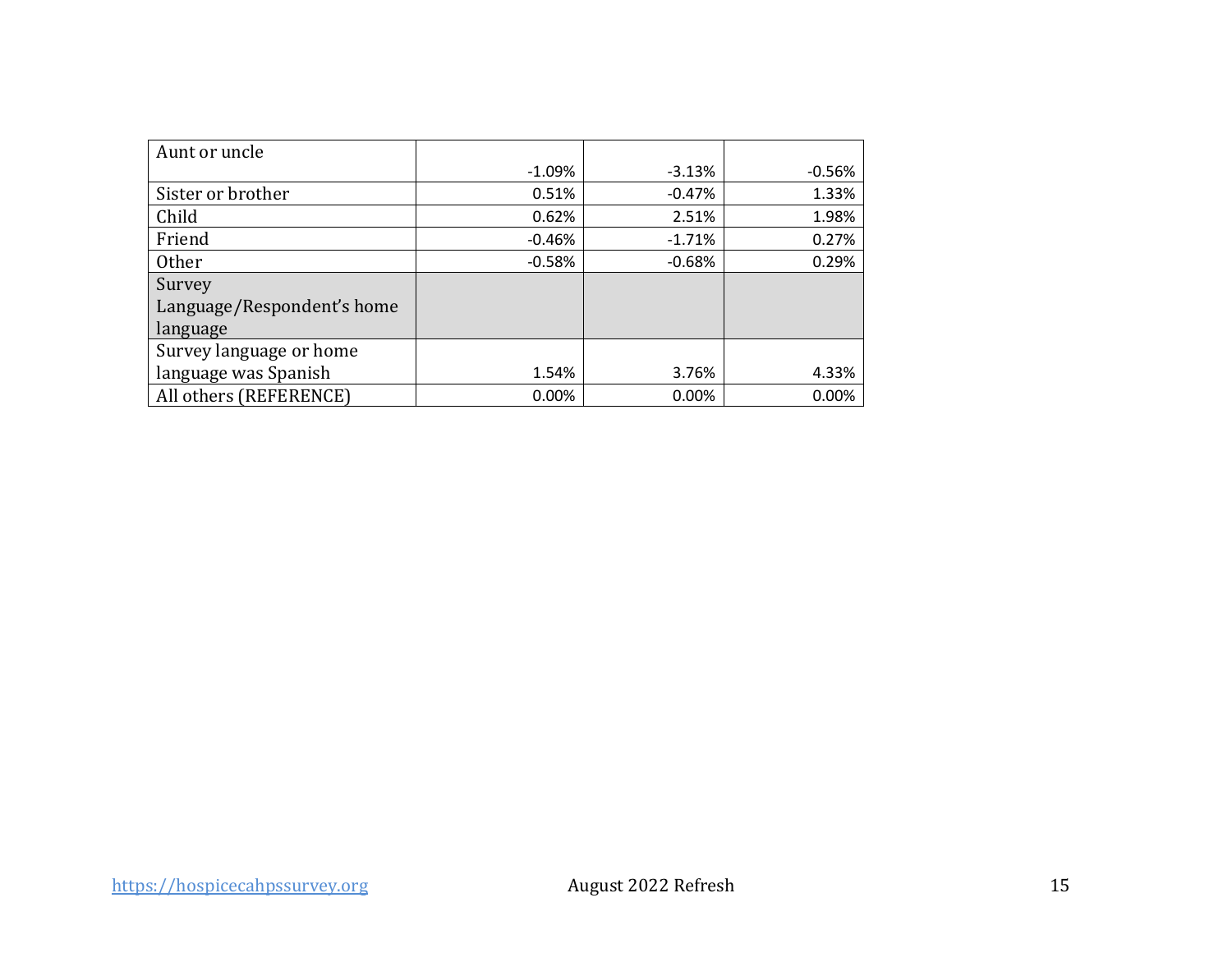|                                | as he or<br>Your family member got as<br>pain<br>much help with<br>she needed | Your family member got the<br>or she needed for<br>breathing<br>help he<br>rouble | Your family member got the<br>nelp he or she needed for<br>with constipation<br>rouble | the hospice team for feelings<br>Your family member got the<br>help he or she needed from<br>of anxiety or sadness |
|--------------------------------|-------------------------------------------------------------------------------|-----------------------------------------------------------------------------------|----------------------------------------------------------------------------------------|--------------------------------------------------------------------------------------------------------------------|
| Response percentile (per 1% of |                                                                               |                                                                                   |                                                                                        |                                                                                                                    |
| response percentile)           | 0.05%                                                                         | 0.07%                                                                             | 0.11%                                                                                  | 0.12%                                                                                                              |
| Decedent Age                   |                                                                               |                                                                                   |                                                                                        |                                                                                                                    |
| Age 18-54                      | 1.02%                                                                         | $-0.11%$                                                                          | $-3.58%$                                                                               | $-6.72%$                                                                                                           |
| Age 55-64                      | 0.74%                                                                         | 0.04%                                                                             | $-3.46%$                                                                               | $-4.85%$                                                                                                           |
| Age 65-69                      | 0.60%                                                                         | $-0.41%$                                                                          | $-3.10%$                                                                               | $-4.60%$                                                                                                           |
| Age 70-74                      | 0.12%                                                                         | $-0.69%$                                                                          | $-2.68%$                                                                               | $-3.41%$                                                                                                           |
| Age 75-79                      | $-0.59%$                                                                      | $-0.61%$                                                                          | $-2.37%$                                                                               | $-3.59%$                                                                                                           |
| Age 80-84                      | 0.09%                                                                         | 0.18%                                                                             | $-1.42%$                                                                               | $-2.35%$                                                                                                           |
| Age 85-89                      | $-0.26%$                                                                      | $-0.08%$                                                                          | $-0.64%$                                                                               | $-1.69%$                                                                                                           |
| Age 90+ (REFERENCE)            | 0.00%                                                                         | 0.00%                                                                             | 0.00%                                                                                  | 0.00%                                                                                                              |
| Payer for Hospice Care         |                                                                               |                                                                                   |                                                                                        |                                                                                                                    |
| Medicare only (REFERENCE)      | 0.00%                                                                         | 0.00%                                                                             | 0.00%                                                                                  | 0.00%                                                                                                              |
| Medicaid only or Medicaid and  |                                                                               |                                                                                   |                                                                                        |                                                                                                                    |
| private insurance              | 0.82%                                                                         | 0.89%                                                                             | 1.52%                                                                                  | 3.80%                                                                                                              |
| Medicare and Medicaid          | 3.81%                                                                         | 4.14%                                                                             | 6.70%                                                                                  | 6.38%                                                                                                              |

 **Table 4. CAHPS Hospice Top-Box Survey Case-Mix Adjustments for Help for Pain and Symptoms, Q2 2019 – Q4 2019; Q3 2020 – Q3 2021**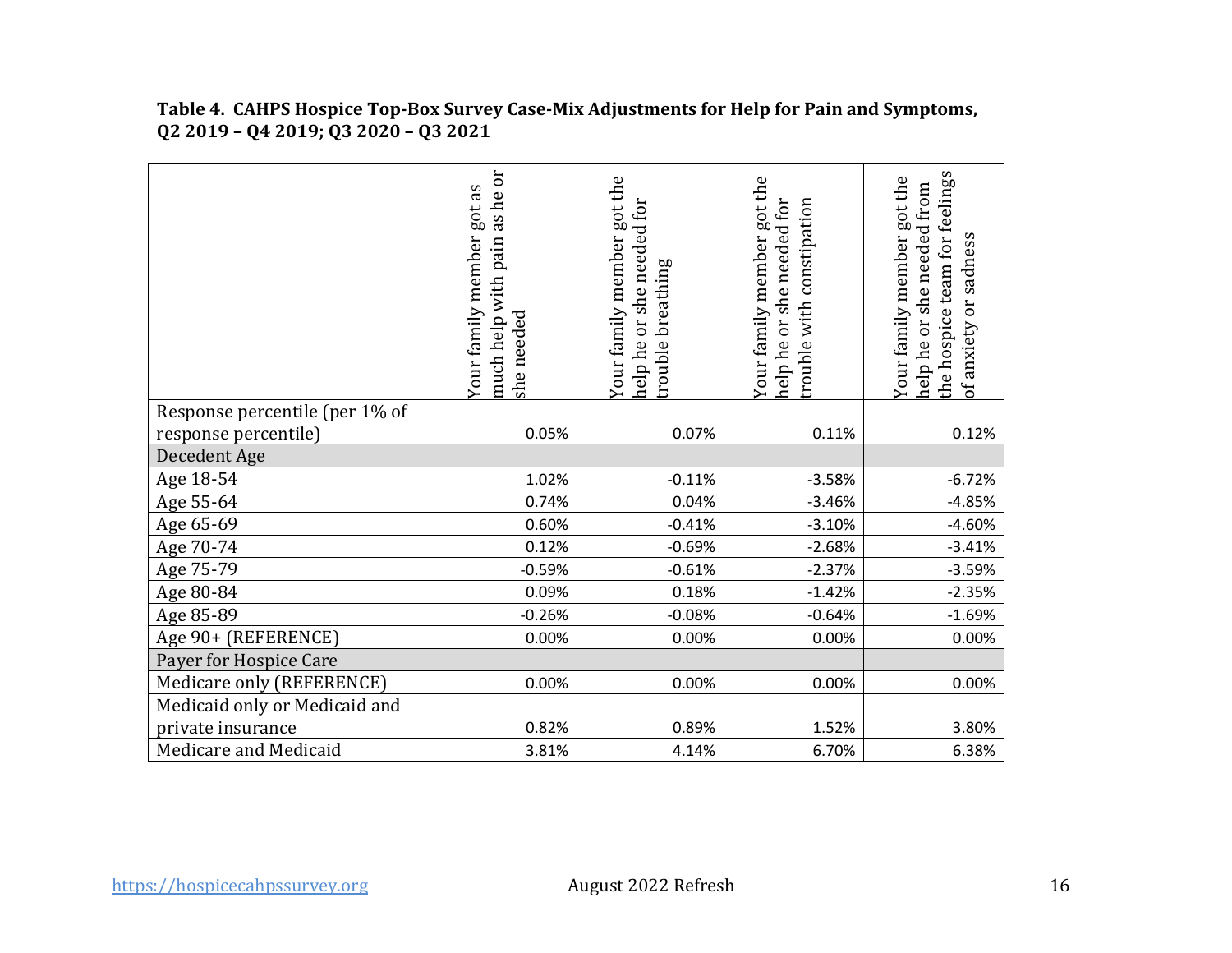| Private insurance only      | 0.09%    | 0.13%    | 1.30%    | 1.45%    |
|-----------------------------|----------|----------|----------|----------|
| Medicare and private        |          |          |          |          |
| insurance                   | 0.03%    | $-1.03%$ | $-0.36%$ | $-0.26%$ |
| <b>Other</b>                | 1.19%    | 1.98%    | 2.30%    | 3.06%    |
| <b>Primary Diagnosis</b>    |          |          |          |          |
| Alzheimer's and non-        |          |          |          |          |
| Alzheimer's dementias       |          |          |          |          |
| (REFERENCE)                 | 0.00%    | 0.00%    | 0.00%    | 0.00%    |
| Bladder cancer              | 1.34%    | $-2.34%$ | 2.15%    | 0.57%    |
| Blood and lymphatic cancers | 1.22%    | $-2.16%$ | 1.64%    | 1.43%    |
| Brain cancer                | $-1.84%$ | $-0.87%$ | 0.71%    | 0.55%    |
| <b>Breast cancer</b>        | $-1.00%$ | $-3.22%$ | 0.44%    | $-0.03%$ |
| Congestive heart failure    | 2.72%    | $-1.93%$ | 1.55%    | 0.88%    |
| Chronic kidney disease      | 1.27%    | $-1.68%$ | 2.57%    | 1.51%    |
| Chronic liver disease       | $-1.00%$ | $-1.50%$ | 1.83%    | 0.60%    |
| Colorectal cancer           | 0.74%    | $-0.65%$ | 0.87%    | 1.58%    |
| CVA/Stroke                  | 0.40%    | $-0.08%$ | 0.52%    | 0.91%    |
| Liver cancer                | 0.07%    | $-0.68%$ | 2.02%    | 1.24%    |
| Lung & other chest cavity   |          |          |          |          |
| cancer                      | 1.34%    | $-2.87%$ | 0.65%    | 0.00%    |
| Non-infectious respiratory  | 0.92%    | $-3.93%$ | 0.66%    | $-0.86%$ |
| Other heart disease         | 2.00%    | $-2.03%$ | 1.33%    | 0.96%    |
| Pancreatic cancer           | 1.44%    | $-0.16%$ | 2.27%    | 1.54%    |
| Parkinson's and other       |          |          |          |          |
| degenerative diseases       | 0.30%    | $-0.29%$ | 1.64%    | 1.72%    |
| Pneumonias and other        |          |          |          |          |
| infectious lung diseases    | 1.40%    | $-3.35%$ | 1.62%    | 0.16%    |
| Prostate cancer             | 1.82%    | $-0.59%$ | 1.95%    | 2.40%    |
| Other, cancer               | 1.09%    | $-1.55%$ | 1.35%    | 0.48%    |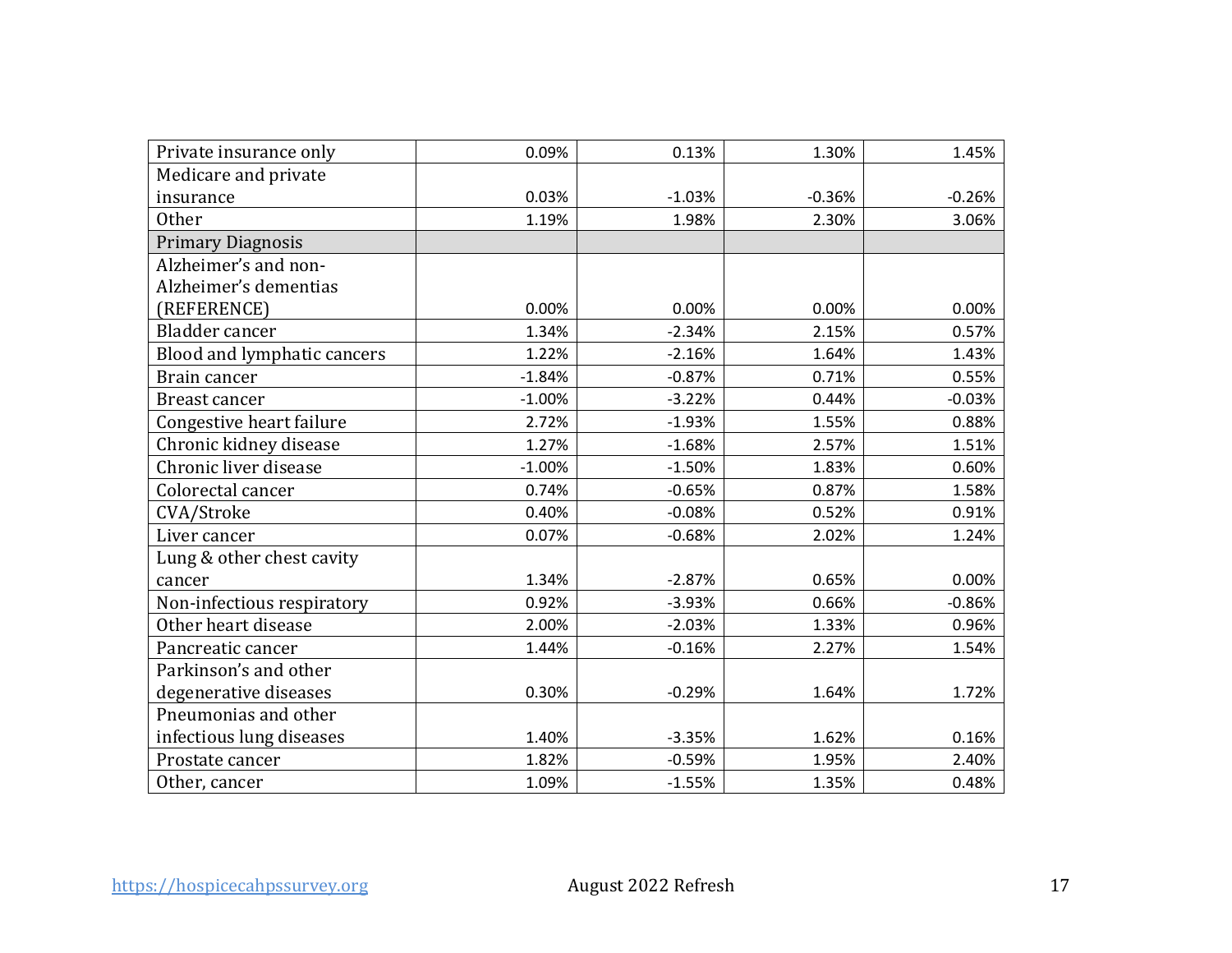| Other, non-cancer              | 0.99%    | $-1.02%$ | 1.76%    | 1.01%    |
|--------------------------------|----------|----------|----------|----------|
| Length of hospice stay         |          |          |          |          |
| $2-5$ days                     | $-0.26%$ | 1.29%    | 13.37%   | 3.14%    |
| $6-12$ days                    | 0.52%    | 2.03%    | 9.90%    | 3.21%    |
| 13-29 days                     | 1.22%    | 1.91%    | 6.56%    | 3.62%    |
| 30-80 days                     | 1.34%    | 1.30%    | 3.82%    | 2.53%    |
| 81+ days (REFERENCE)           | 0.00%    | 0.00%    | 0.00%    | 0.00%    |
| Caregiver Age                  |          |          |          |          |
| Age 18-44                      | 2.92%    | 4.76%    | 4.93%    | 4.94%    |
| Age 45-54                      | 0.40%    | 0.94%    | 1.19%    | $-0.18%$ |
| Age 55-64 (REFERENCE)          | 0.00%    | 0.00%    | 0.00%    | 0.00%    |
| Age 65-74                      | $-0.52%$ | $-0.73%$ | 0.00%    | 0.82%    |
| Age 75-84                      | 0.83%    | 1.35%    | 3.65%    | 6.23%    |
| Age 85+                        | 3.31%    | 5.11%    | 6.91%    | 11.30%   |
| <b>Caregiver Education</b>     |          |          |          |          |
| 8 <sup>th</sup> grade or less  | $-0.16%$ | 4.10%    | 1.89%    | $-0.68%$ |
| Some high school               | $-0.81%$ | 0.60%    | 0.07%    | $-0.60%$ |
| High school graduate or GED    |          |          |          |          |
| (REFERENCE)                    | 0.00%    | 0.00%    | 0.00%    | 0.00%    |
| Some college                   | 1.65%    | 1.58%    | 1.55%    | 3.40%    |
| 4-year college graduate        | 2.91%    | 4.01%    | 4.87%    | 8.32%    |
| More than 4-year college       |          |          |          |          |
| graduate                       | 4.42%    | 5.49%    | 6.90%    | 11.16%   |
| Caregiver relationship         |          |          |          |          |
| (Decedent was the caregiver's  |          |          |          |          |
|                                |          |          |          |          |
| Spouse or partner              | 0.45%    | 0.99%    | 1.84%    | 2.90%    |
| Parent (REFERENCE)             | 0.00%    | 0.00%    | 0.00%    | 0.00%    |
| Mother-in-law or father-in-law | $-3.74%$ | $-2.80%$ | $-5.35%$ | $-7.08%$ |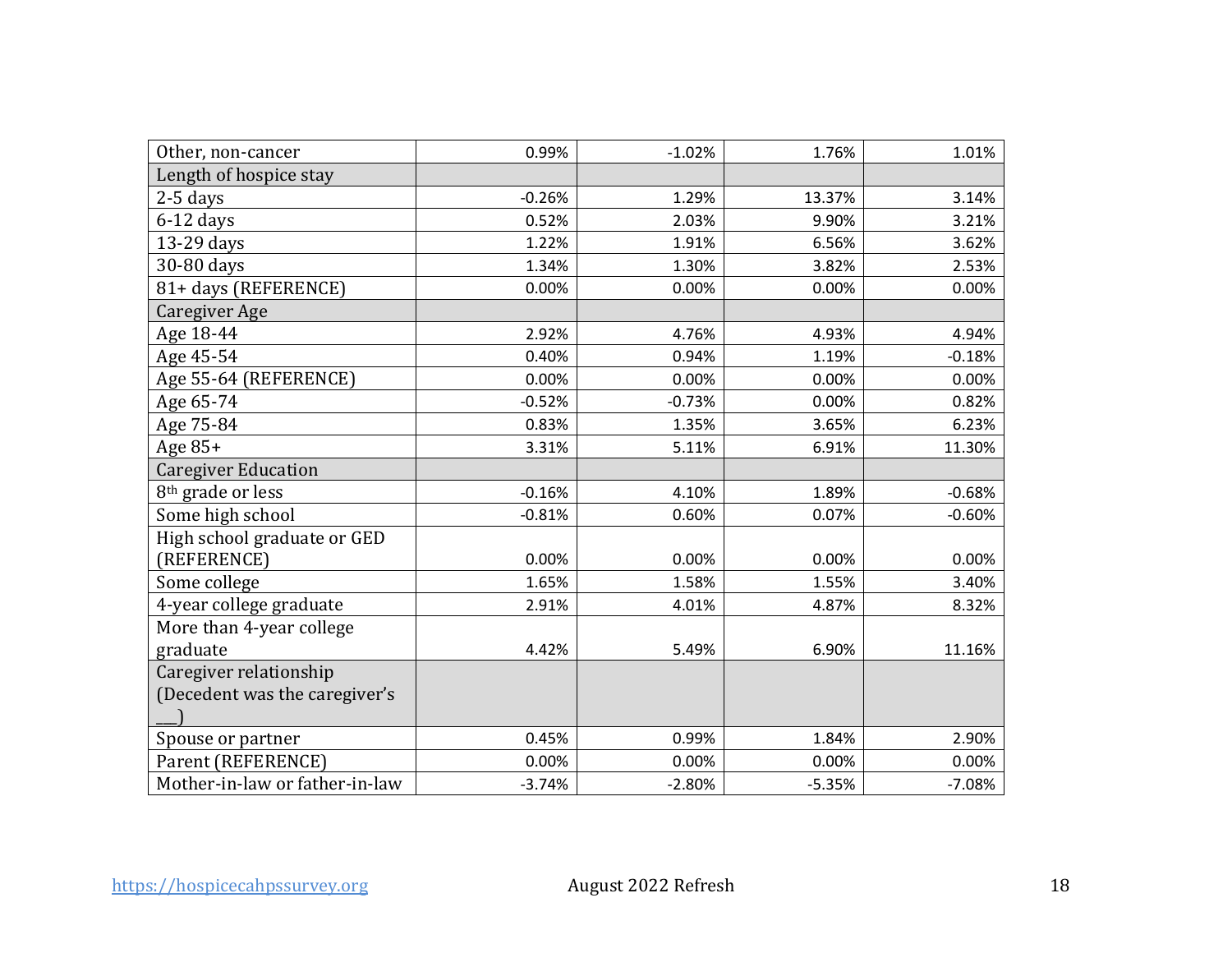| Aunt or uncle              |          |          |          |          |
|----------------------------|----------|----------|----------|----------|
|                            | $-0.74%$ | $-0.52%$ | $-0.95%$ | $-1.04%$ |
| Sister or brother          | 1.86%    | 1.99%    | 3.21%    | 4.28%    |
| Child                      | 1.41%    | 1.23%    | 1.95%    | 4.00%    |
| Friend                     | $-0.39%$ | 0.79%    | 1.20%    | 0.53%    |
| <b>Other</b>               | $-1.86%$ | $-0.85%$ | $-1.64%$ | $-2.46%$ |
| Survey                     |          |          |          |          |
| Language/Respondent's home |          |          |          |          |
| language                   |          |          |          |          |
| Survey language or home    |          |          |          |          |
| language was Spanish       | $-6.37%$ | 1.74%    | $-2.17%$ | $-2.46%$ |
| All others (REFERENCE)     | 0.00%    | 0.00%    | 0.00%    | 0.00%    |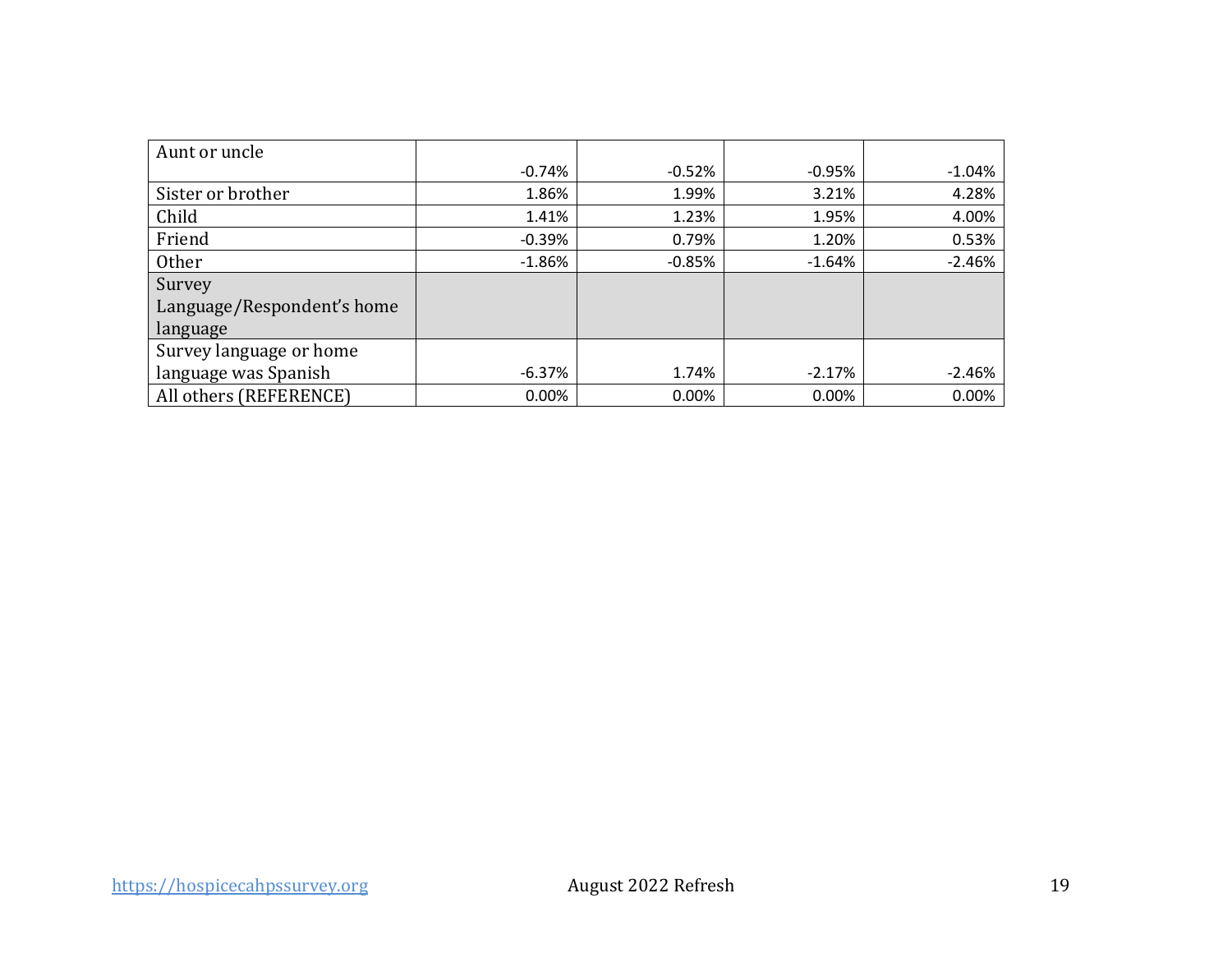|                                | what side effects to watch for<br>Hospice team gave you the<br>about<br>you needed<br>medicine<br>pain<br>training<br>from | raining you needed about if<br>and when to give more pain<br>Hospice team gave you the<br>medicine to your family<br>member | he or she had trouble breathing<br>training you needed about how<br>help your family member if<br>Hospice team gave you the<br>$\overline{c}$ | ЭC<br>Hospice team gave you the<br>about<br>member became restless<br>what to do if your family<br>training you needed<br>gitated | of the hospice team<br>discussed side effects of pain<br>medicine with you or your<br>family member<br>A member |
|--------------------------------|----------------------------------------------------------------------------------------------------------------------------|-----------------------------------------------------------------------------------------------------------------------------|-----------------------------------------------------------------------------------------------------------------------------------------------|-----------------------------------------------------------------------------------------------------------------------------------|-----------------------------------------------------------------------------------------------------------------|
| Response percentile (per 1% of |                                                                                                                            |                                                                                                                             |                                                                                                                                               |                                                                                                                                   |                                                                                                                 |
| response percentile)           | 0.03%                                                                                                                      | 0.04%                                                                                                                       | 0.03%                                                                                                                                         | 0.08%                                                                                                                             | 0.05%                                                                                                           |
| Decedent Age                   |                                                                                                                            |                                                                                                                             |                                                                                                                                               |                                                                                                                                   |                                                                                                                 |
| Age 18-54                      | $-5.22%$                                                                                                                   | $-1.44%$                                                                                                                    | $-0.56%$                                                                                                                                      | $-0.20%$                                                                                                                          | $-4.88%$                                                                                                        |
| Age 55-64                      | $-3.85%$                                                                                                                   | $-1.50%$                                                                                                                    | $-0.30%$                                                                                                                                      | $-0.73%$                                                                                                                          | $-3.68%$                                                                                                        |
| Age 65-69                      | $-3.70%$                                                                                                                   | $-1.77%$                                                                                                                    | $-0.34%$                                                                                                                                      | $-1.26%$                                                                                                                          | $-3.77%$                                                                                                        |
| Age 70-74                      | $-3.74%$                                                                                                                   | $-1.78%$                                                                                                                    | $-0.67%$                                                                                                                                      | $-1.54%$                                                                                                                          | $-3.58%$                                                                                                        |
| Age 75-79                      | $-3.69%$                                                                                                                   | $-1.96%$                                                                                                                    | $-1.28%$                                                                                                                                      | $-2.37%$                                                                                                                          | $-2.98%$                                                                                                        |
| Age 80-84                      | $-2.82%$                                                                                                                   | $-1.33%$                                                                                                                    | $-1.17%$                                                                                                                                      | $-1.73%$                                                                                                                          | $-2.04%$                                                                                                        |
| Age 85-89                      | $-1.91%$                                                                                                                   | $-1.19%$                                                                                                                    | $-0.58%$                                                                                                                                      | $-1.89%$                                                                                                                          | $-1.42%$                                                                                                        |
| Age 90+ (REFERENCE)            | 0.00%                                                                                                                      | 0.00%                                                                                                                       | 0.00%                                                                                                                                         | 0.00%                                                                                                                             | 0.00%                                                                                                           |
| Payer for Hospice Care         |                                                                                                                            |                                                                                                                             |                                                                                                                                               |                                                                                                                                   |                                                                                                                 |
| Medicare only (REFERENCE)      | 0.00%                                                                                                                      | 0.00%                                                                                                                       | 0.00%                                                                                                                                         | 0.00%                                                                                                                             | 0.00%                                                                                                           |
| Medicaid only or Medicaid and  |                                                                                                                            |                                                                                                                             |                                                                                                                                               |                                                                                                                                   |                                                                                                                 |
| private insurance              | 2.33%                                                                                                                      | 0.20%                                                                                                                       | $-0.22%$                                                                                                                                      | 0.44%                                                                                                                             | 1.82%                                                                                                           |

 **Table 5. CAHPS Hospice Survey Top-Box Case-Mix Adjustments for Training Family to Care for Patient, Q2 2019 – Q4 2019; Q3 2020 – Q3 2021**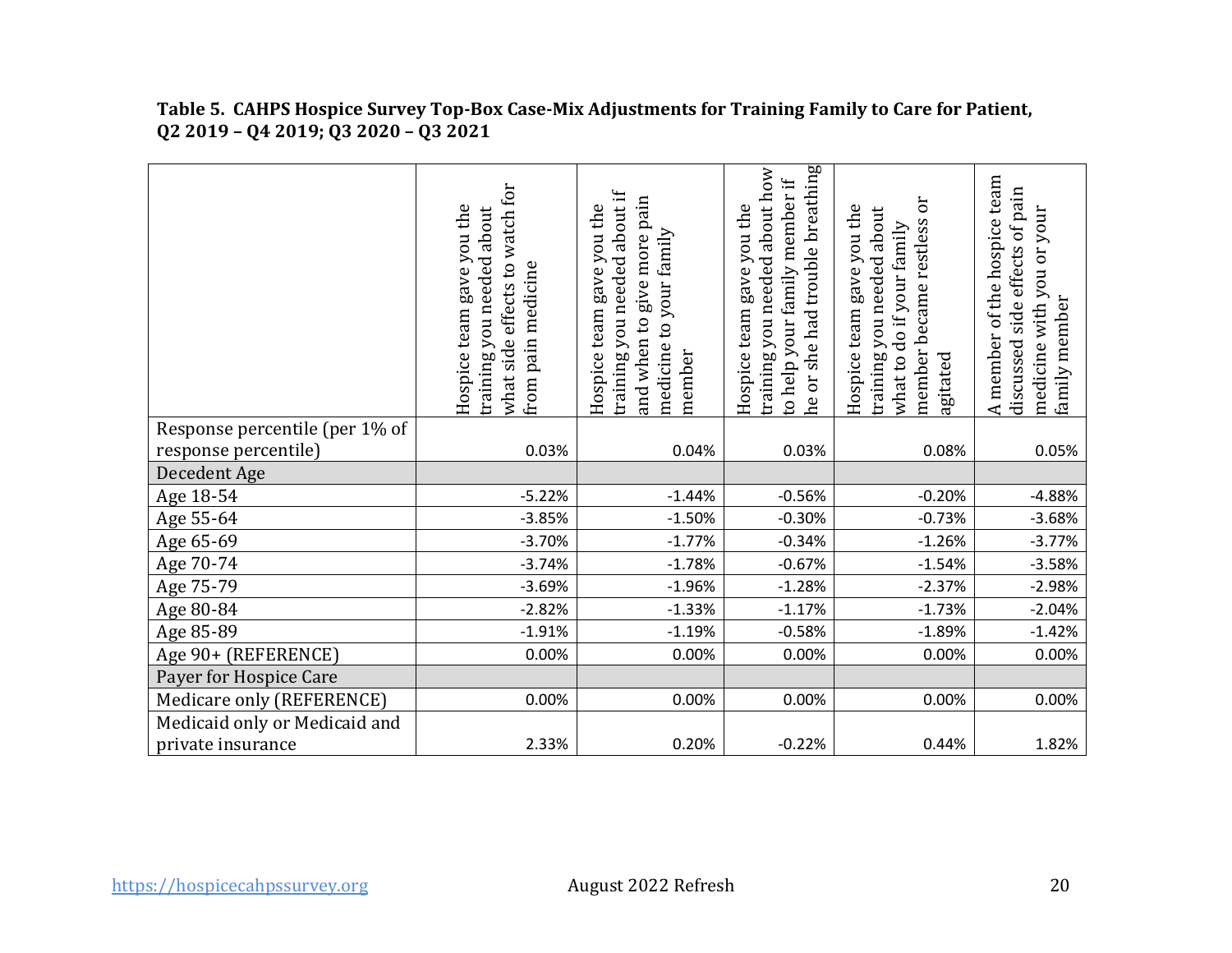| Medicare and Medicaid       | 5.46%    | 4.06%    | 3.73%    | 5.48%    | 3.92%    |
|-----------------------------|----------|----------|----------|----------|----------|
| Private insurance only      | 0.60%    | 0.28%    | $-0.25%$ | 1.29%    | 0.09%    |
| Medicare and private        |          |          |          |          |          |
| insurance                   | $-0.13%$ | 0.24%    | $-0.40%$ | $-1.07%$ | $-0.31%$ |
| <b>Other</b>                | 1.87%    | 1.10%    | 0.37%    | 2.48%    | 0.76%    |
| <b>Primary Diagnosis</b>    |          |          |          |          |          |
| Alzheimer's and non-        |          |          |          |          |          |
| Alzheimer's dementias       |          |          |          |          |          |
| (REFERENCE)                 | 0.00%    | 0.00%    | 0.00%    | 0.00%    | 0.00%    |
| Bladder cancer              | $-4.14%$ | $-1.58%$ | $-2.16%$ | $-2.41%$ | $-2.27%$ |
| Blood and lymphatic cancers | $-3.65%$ | $-0.99%$ | $-3.27%$ | $-1.33%$ | $-2.72%$ |
| Brain cancer                | $-5.76%$ | $-2.64%$ | $-3.33%$ | $-4.37%$ | $-2.81%$ |
| <b>Breast cancer</b>        | $-5.83%$ | $-2.17%$ | $-3.77%$ | $-1.71%$ | $-4.15%$ |
| Congestive heart failure    | $-2.82%$ | $-0.73%$ | $-2.74%$ | $-1.20%$ | $-1.53%$ |
| Chronic kidney disease      | $-4.51%$ | $-1.81%$ | $-3.35%$ | $-1.34%$ | $-3.27%$ |
| Chronic liver disease       | $-4.62%$ | $-2.26%$ | $-3.91%$ | $-4.30%$ | $-2.62%$ |
| Colorectal cancer           | $-4.30%$ | $-1.61%$ | $-1.85%$ | $-0.89%$ | $-2.74%$ |
| CVA/Stroke                  | $-2.31%$ | $-0.92%$ | $-2.07%$ | $-2.38%$ | $-1.28%$ |
| Liver cancer                | $-3.61%$ | $-0.81%$ | $-1.56%$ | $-2.42%$ | $-2.01%$ |
| Lung & other chest cavity   |          |          |          |          |          |
| cancer                      | $-4.65%$ | $-1.55%$ | $-3.84%$ | $-1.31%$ | $-3.11%$ |
| Non-infectious respiratory  | $-2.98%$ | $-1.15%$ | $-2.80%$ | $-0.82%$ | $-2.26%$ |
| Other heart disease         | $-3.53%$ | $-1.13%$ | $-3.54%$ | $-1.76%$ | $-2.33%$ |
| Pancreatic cancer           | $-4.16%$ | $-1.49%$ | $-1.67%$ | $-1.06%$ | $-3.10%$ |
| Parkinson's and other       |          |          |          |          |          |
| degenerative diseases       | $-2.33%$ | $-1.14%$ | $-1.20%$ | $-1.04%$ | $-1.07%$ |
| Pneumonias and other        |          |          |          |          |          |
| infectious lung diseases    | $-3.46%$ | $-1.17%$ | $-2.65%$ | $-1.07%$ | $-2.02%$ |
| Prostate cancer             | $-3.53%$ | $-0.89%$ | $-2.47%$ | $-0.47%$ | $-2.39%$ |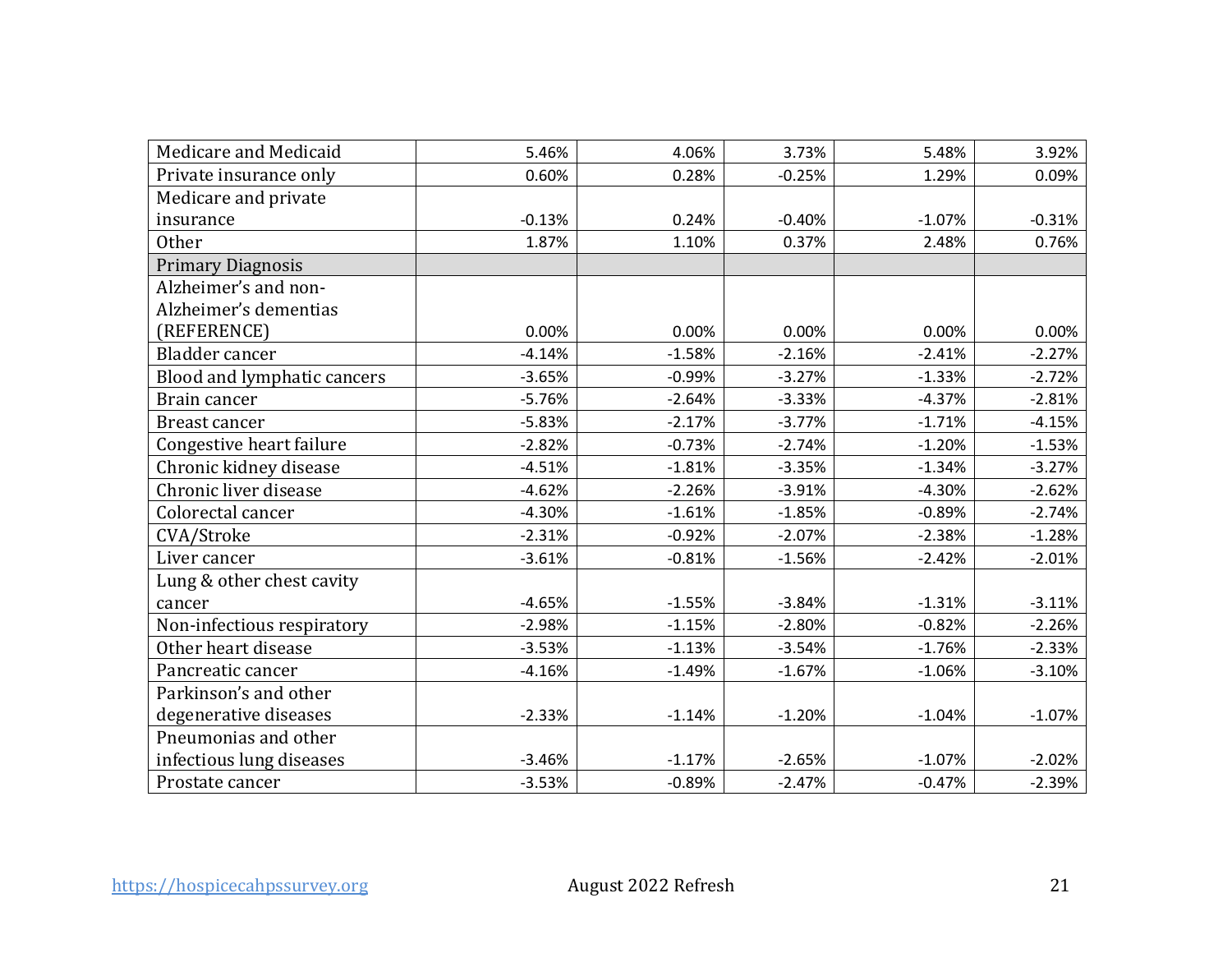| Other, cancer                 | $-4.81%$ | $-1.79%$ | $-3.07%$ | $-1.45%$ | $-3.36%$ |
|-------------------------------|----------|----------|----------|----------|----------|
| Other, non-cancer             | $-2.86%$ | $-1.32%$ | $-2.30%$ | $-1.78%$ | $-1.71%$ |
| Length of hospice stay        |          |          |          |          |          |
| $2-5$ days                    | 3.48%    | 1.93%    | 6.43%    | 1.19%    | 6.96%    |
| $6-12$ days                   | 2.66%    | 1.69%    | 4.81%    | 0.52%    | 4.97%    |
| 13-29 days                    | 2.03%    | 1.31%    | 3.75%    | 0.52%    | 3.41%    |
| 30-80 days                    | 0.73%    | 0.50%    | 2.09%    | $-0.03%$ | 1.54%    |
| 81+ days (REFERENCE)          | 0.00%    | 0.00%    | 0.00%    | 0.00%    | 0.00%    |
| Caregiver Age                 |          |          |          |          |          |
| Age 18-44                     | 0.68%    | 1.68%    | 3.64%    | 1.12%    | 0.58%    |
| Age 45-54                     | $-1.39%$ | $-0.28%$ | 0.13%    | $-0.78%$ | $-0.91%$ |
| Age 55-64 (REFERENCE)         | 0.00%    | 0.00%    | 0.00%    | 0.00%    | 0.00%    |
| Age 65-74                     | 1.76%    | $-0.03%$ | $-0.20%$ | 1.34%    | 0.83%    |
| Age 75-84                     | 5.10%    | 1.30%    | 2.52%    | 5.26%    | 5.04%    |
| Age $85+$                     | 8.18%    | 3.88%    | 5.86%    | 9.72%    | 9.34%    |
| <b>Caregiver Education</b>    |          |          |          |          |          |
| 8 <sup>th</sup> grade or less | $-1.85%$ | $-1.21%$ | 0.22%    | $-1.68%$ | 0.47%    |
| Some high school              | $-1.91%$ | $-1.45%$ | $-1.11%$ | $-1.57%$ | $-0.59%$ |
| High school graduate or GED   |          |          |          |          |          |
| (REFERENCE)                   | 0.00%    | 0.00%    | 0.00%    | 0.00%    | 0.00%    |
| Some college                  | 1.88%    | 1.89%    | 1.84%    | 2.34%    | 1.53%    |
| 4-year college graduate       | 5.73%    | 4.67%    | 5.33%    | 6.84%    | 3.89%    |
| More than 4-year college      |          |          |          |          |          |
| graduate                      | 7.17%    | 6.57%    | 7.16%    | 9.16%    | 5.03%    |
| Caregiver relationship        |          |          |          |          |          |
| (Decedent was the caregiver's |          |          |          |          |          |
|                               |          |          |          |          |          |
| Spouse or partner             | $-0.22%$ | $-0.09%$ | 0.42%    | $-0.47%$ | 2.79%    |
| Parent (REFERENCE)            | 0.00%    | 0.00%    | 0.00%    | 0.00%    | 0.00%    |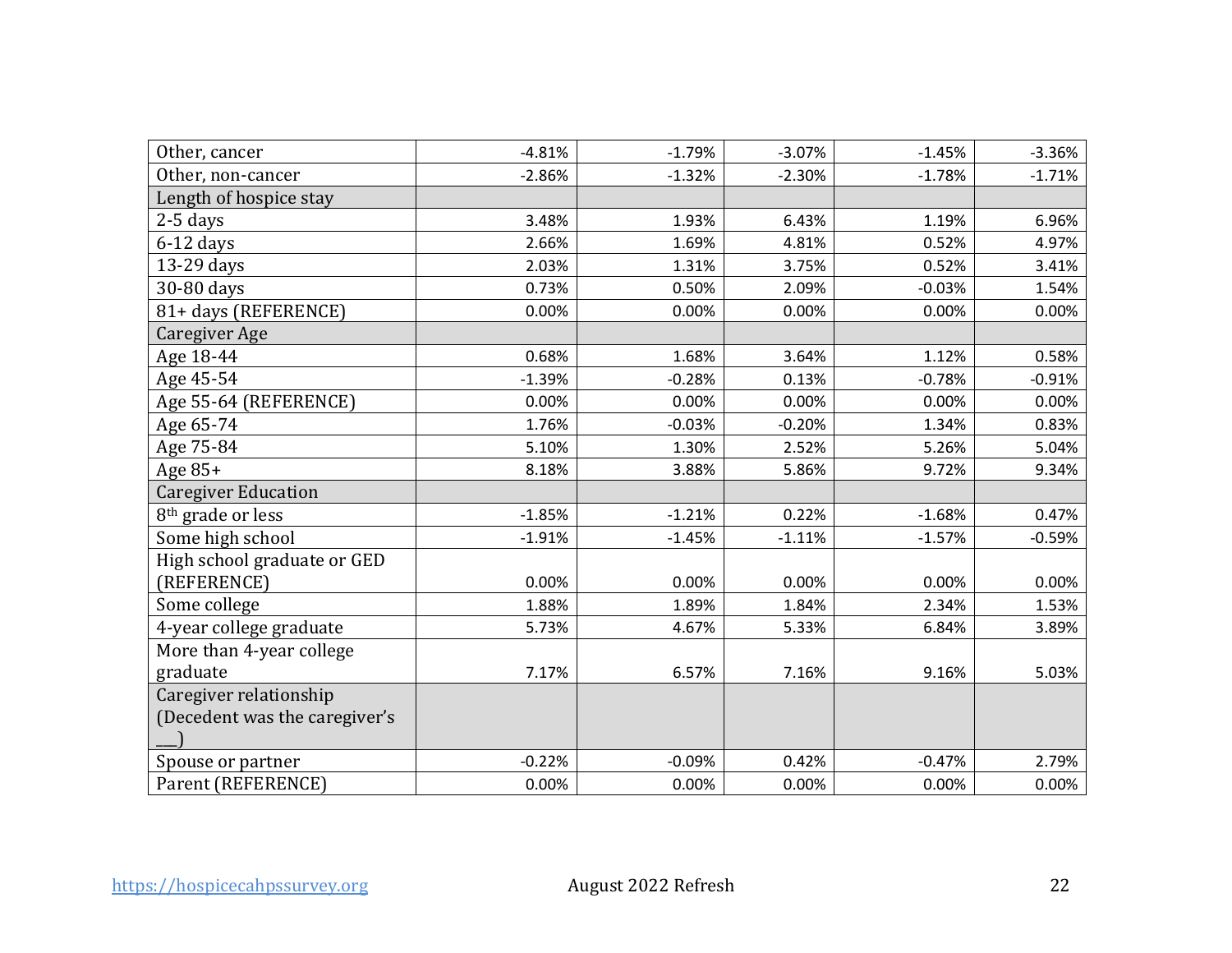| Mother-in-law or father-in-law | $-5.77%$ | $-4.24%$ | $-5.17%$ | $-6.59%$  | $-4.38%$ |
|--------------------------------|----------|----------|----------|-----------|----------|
| Aunt or uncle                  | 4.77%    | 1.17%    | 0.70%    | 2.99%     | 1.89%    |
| Sister or brother              | 6.10%    | 2.77%    | 3.38%    | 5.12%     | 5.59%    |
| Child                          | 2.51%    | 1.06%    | 0.46%    | 0.84%     | 4.13%    |
| Friend                         | 4.21%    | 1.25%    | 2.90%    | 3.34%     | 4.01%    |
| <b>Other</b>                   | $-0.46%$ | $-0.79%$ | $-1.41%$ | $-1.34%$  | 0.20%    |
| Survey                         |          |          |          |           |          |
| Language/Respondent's home     |          |          |          |           |          |
| language                       |          |          |          |           |          |
| Survey language or home        |          |          |          |           |          |
| language was Spanish           | $-8.59%$ | $-6.03%$ | $-6.53%$ | $-12.11%$ | $-5.10%$ |
| All others (REFERENCE)         | 0.00%    | $0.00\%$ | 0.00%    | 0.00%     | 0.00%    |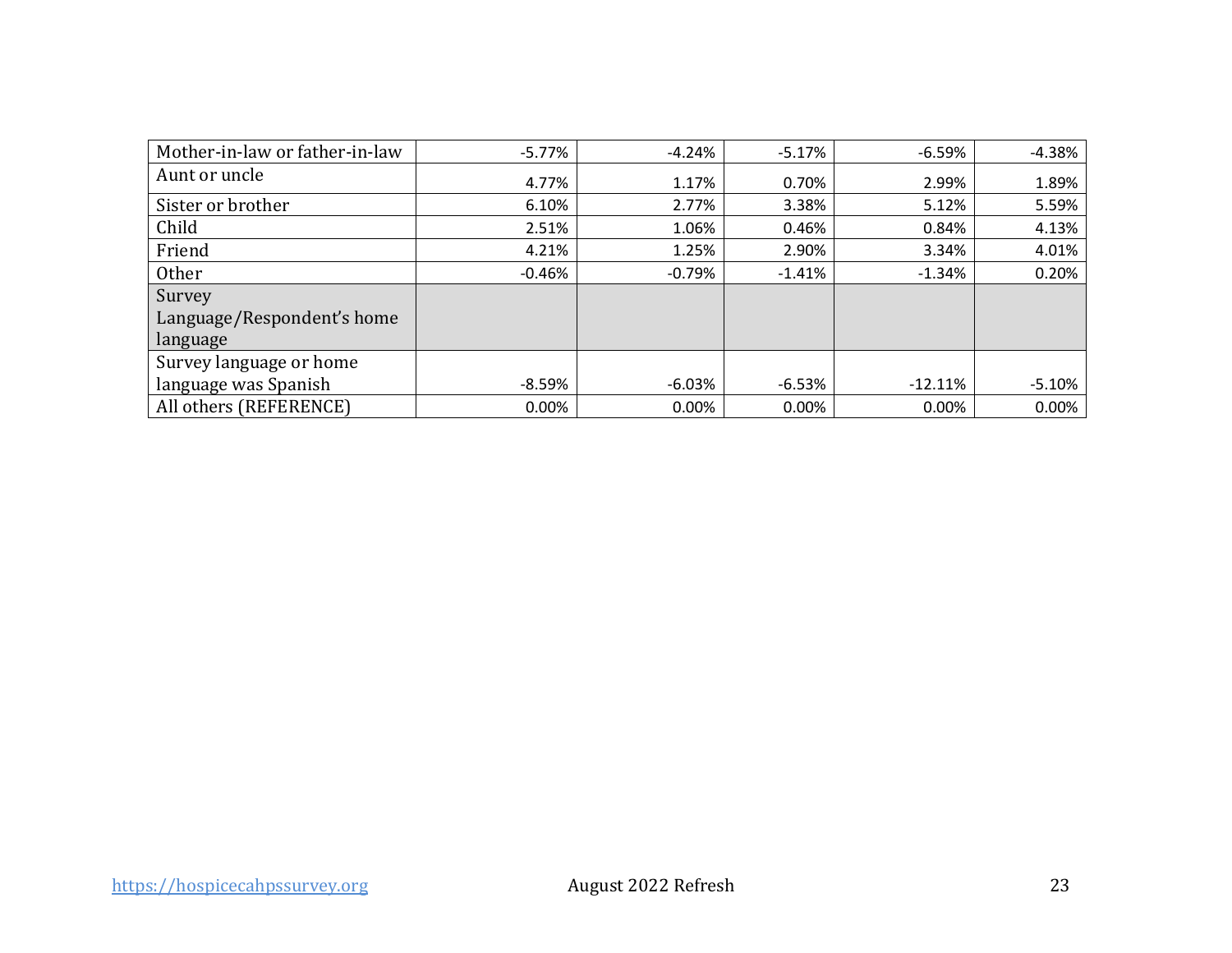**Table 6. CAHPS Hospice Survey Top-Box Case-Mix Adjustments for Rating of this Hospice and Willing to Recommend this Hospice, Q2 2019 – Q4 2019; Q3 2020 – Q3 2021** 

|                                                 | <b>Rating of this</b><br>Hospice | <b>Willing to</b><br><b>Recommend this</b><br>Hospice |
|-------------------------------------------------|----------------------------------|-------------------------------------------------------|
| Response percentile (per 1% of response         |                                  |                                                       |
| percentile)                                     | 0.09%                            | 0.09%                                                 |
| Decedent Age                                    |                                  |                                                       |
| Age 18-54                                       | $-0.33%$                         | $-0.39%$                                              |
| Age 55-64                                       | $-0.09%$                         | $-0.20%$                                              |
| Age 65-69                                       | $-0.09%$                         | $-0.34%$                                              |
| Age 70-74                                       | $-0.03%$                         | $-0.15%$                                              |
| Age 75-79                                       | $-0.42%$                         | $-0.60%$                                              |
| Age 80-84                                       | $-0.26%$                         | $-0.54%$                                              |
| Age 85-89                                       | $-0.38%$                         | $-0.57%$                                              |
| Age 90+ (REFERENCE)                             | 0.00%                            | 0.00%                                                 |
| Payer for Hospice Care                          |                                  |                                                       |
| Medicare only (REFERENCE)                       | 0.00%                            | 0.00%                                                 |
| Medicaid only or Medicaid and private insurance | 1.05%                            | 1.05%                                                 |
| Medicare and Medicaid                           | 3.96%                            | 3.69%                                                 |
| Private insurance only                          | 0.68%                            | 0.55%                                                 |
| Medicare and private insurance                  | 0.15%                            | 0.13%                                                 |
| <b>Other</b>                                    | 1.48%                            | 1.61%                                                 |
| <b>Primary Diagnosis</b>                        |                                  |                                                       |
| Alzheimer's and non-Alzheimer's dementias       |                                  |                                                       |
| (REFERENCE)                                     | 0.00%                            | 0.00%                                                 |
| Bladder cancer                                  | 0.74%                            | 0.17%                                                 |
| Blood and lymphatic cancers                     | 1.02%                            | 1.08%                                                 |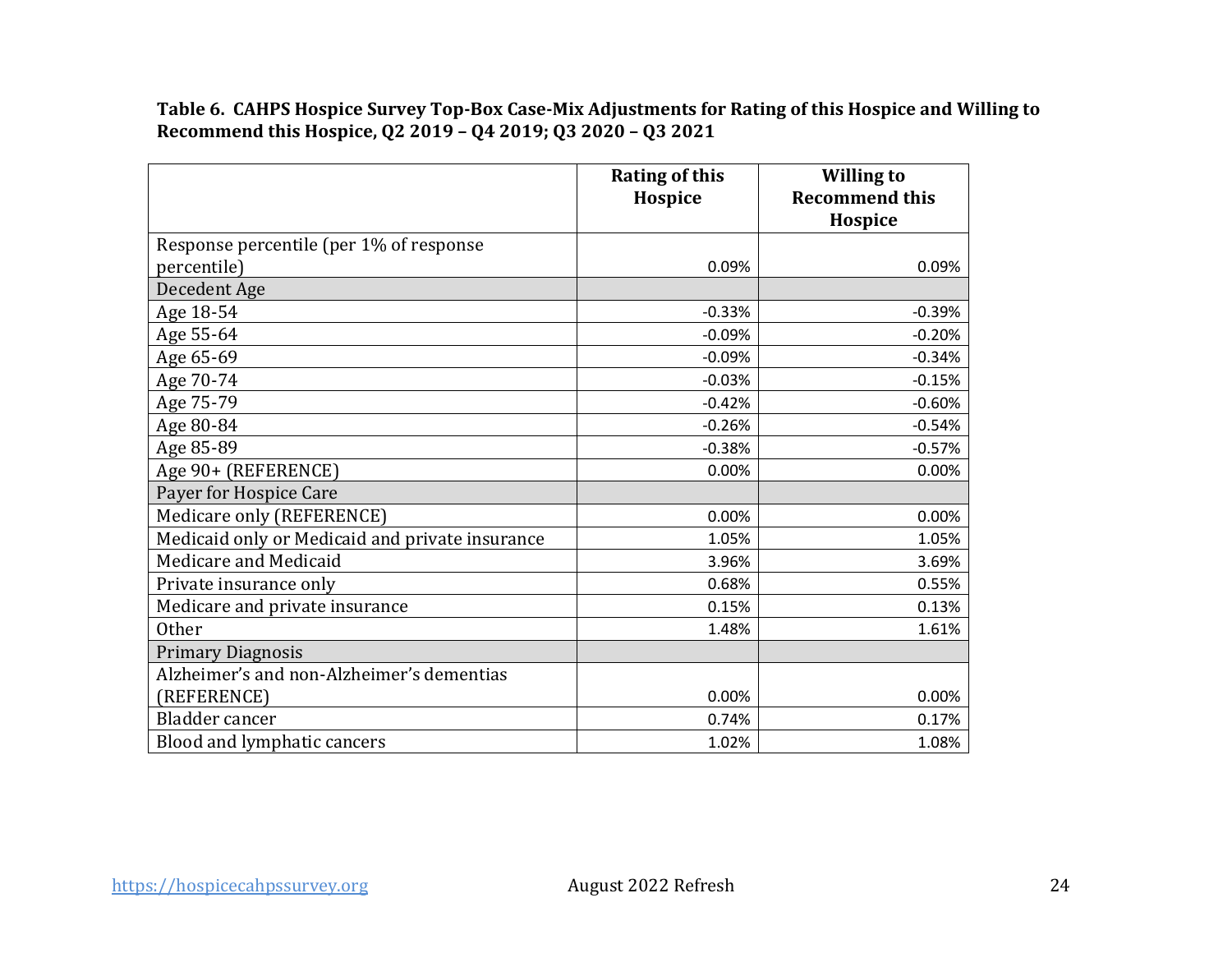| Brain cancer                                  | 0.35%    | 0.25%    |
|-----------------------------------------------|----------|----------|
| <b>Breast cancer</b>                          | $-0.49%$ | $-0.50%$ |
| Congestive heart failure                      | 0.99%    | 1.12%    |
| Chronic kidney disease                        | 1.28%    | 1.45%    |
| Chronic liver disease                         | $-0.20%$ | $-0.35%$ |
| Colorectal cancer                             | 0.93%    | 1.23%    |
| CVA/Stroke                                    | $-0.38%$ | $-0.25%$ |
| Liver cancer                                  | 1.39%    | 1.33%    |
| Lung & other chest cavity cancer              | 0.69%    | 0.79%    |
| Non-infectious respiratory                    | 1.12%    | 0.73%    |
| Other heart disease                           | 0.37%    | 0.47%    |
| Pancreatic cancer                             | 1.02%    | 0.97%    |
| Parkinson's and other degenerative diseases   | 0.29%    | 0.30%    |
| Pneumonias and other infectious lung diseases | 0.96%    | 1.66%    |
| Prostate cancer                               | 1.38%    | 1.24%    |
| Other, cancer                                 | 0.51%    | 0.72%    |
| Other, non-cancer                             | 0.31%    | 0.52%    |
| Length of hospice stay                        |          |          |
| $2-5$ days                                    | $-0.74%$ | 0.25%    |
| $6-12$ days                                   | 0.19%    | 0.86%    |
| 13-29 days                                    | 1.52%    | 1.56%    |
| 30-80 days                                    | 1.24%    | 1.16%    |
| 81+ days (REFERENCE)                          | 0.00%    | 0.00%    |
| Caregiver Age                                 |          |          |
| Age 18-44                                     | 5.35%    | 4.40%    |
| Age 45-54                                     | 1.31%    | 0.69%    |
| Age 55-64 (REFERENCE)                         | 0.00%    | 0.00%    |
| Age 65-74                                     | $-1.51%$ | $-0.64%$ |
| Age 75-84                                     | $-0.85%$ | $-0.06%$ |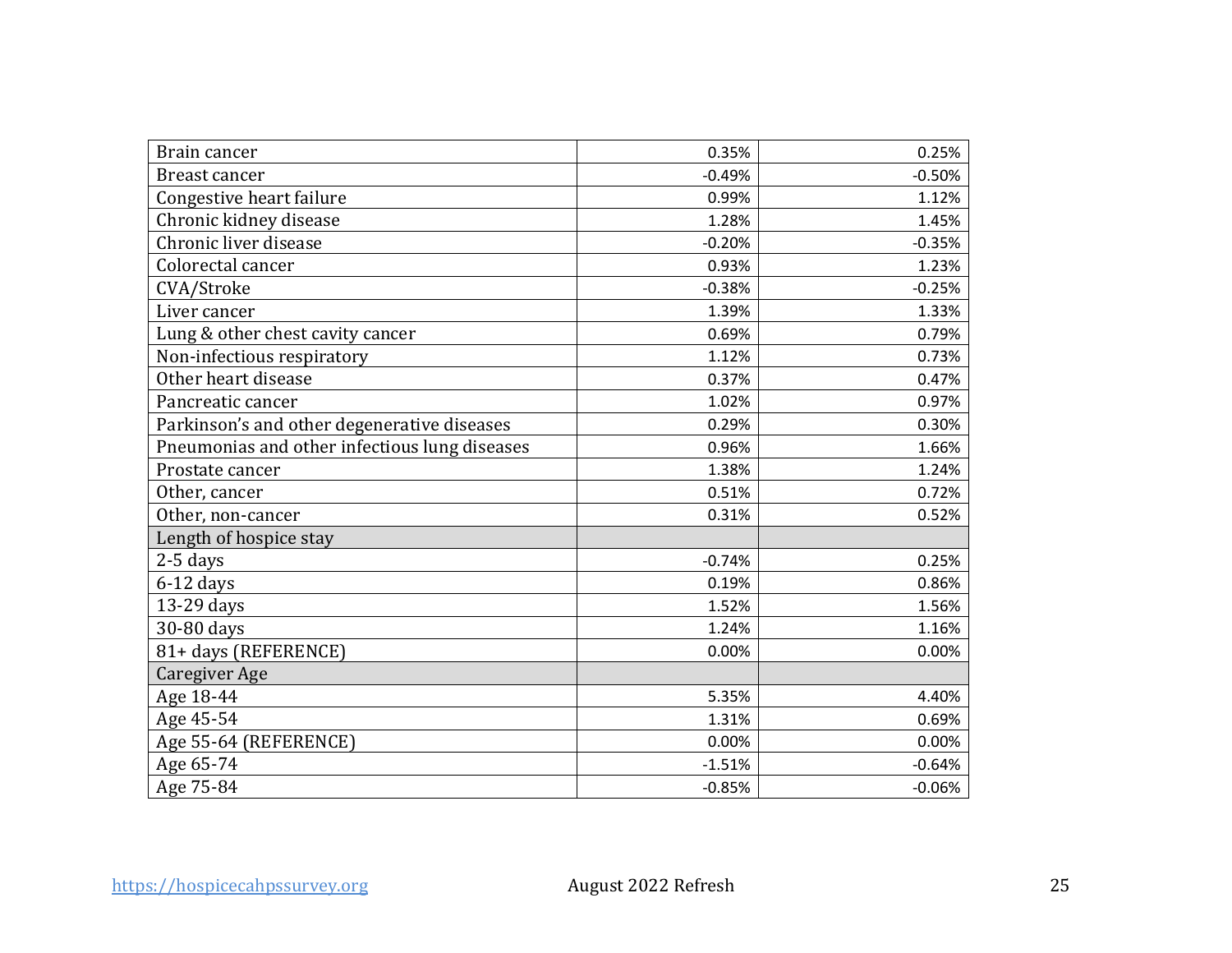| Age 85+                                      | 1.44%    | 1.94%    |
|----------------------------------------------|----------|----------|
| <b>Caregiver Education</b>                   |          |          |
| 8 <sup>th</sup> grade or less                | 0.13%    | 1.05%    |
| Some high school                             | $-0.59%$ | 0.19%    |
| High school graduate or GED (REFERENCE)      | 0.00%    | 0.00%    |
| Some college                                 | 1.95%    | 1.02%    |
| 4-year college graduate                      | 4.03%    | 2.10%    |
| More than 4-year college graduate            | 5.52%    | 3.10%    |
| Caregiver relationship (Decedent was the     |          |          |
| caregiver's __ )                             |          |          |
| Spouse or partner                            | 1.16%    | 1.28%    |
| Parent (REFERENCE)                           | 0.00%    | 0.00%    |
| Mother-in-law or father-in-law               | $-2.99%$ | $-2.30%$ |
| Aunt or uncle                                | $-1.13%$ | $-0.40%$ |
| Sister or brother                            | 1.75%    | 2.36%    |
| Child                                        | 0.99%    | 1.25%    |
| Friend                                       | 0.03%    | 0.86%    |
| <b>Other</b>                                 | $-0.45%$ | $-0.11%$ |
| Survey Language/Respondent's home language   |          |          |
| Survey language or home language was Spanish | $-4.39%$ | $-3.11%$ |
| All others (REFERENCE)                       | 0.00%    | 0.00%    |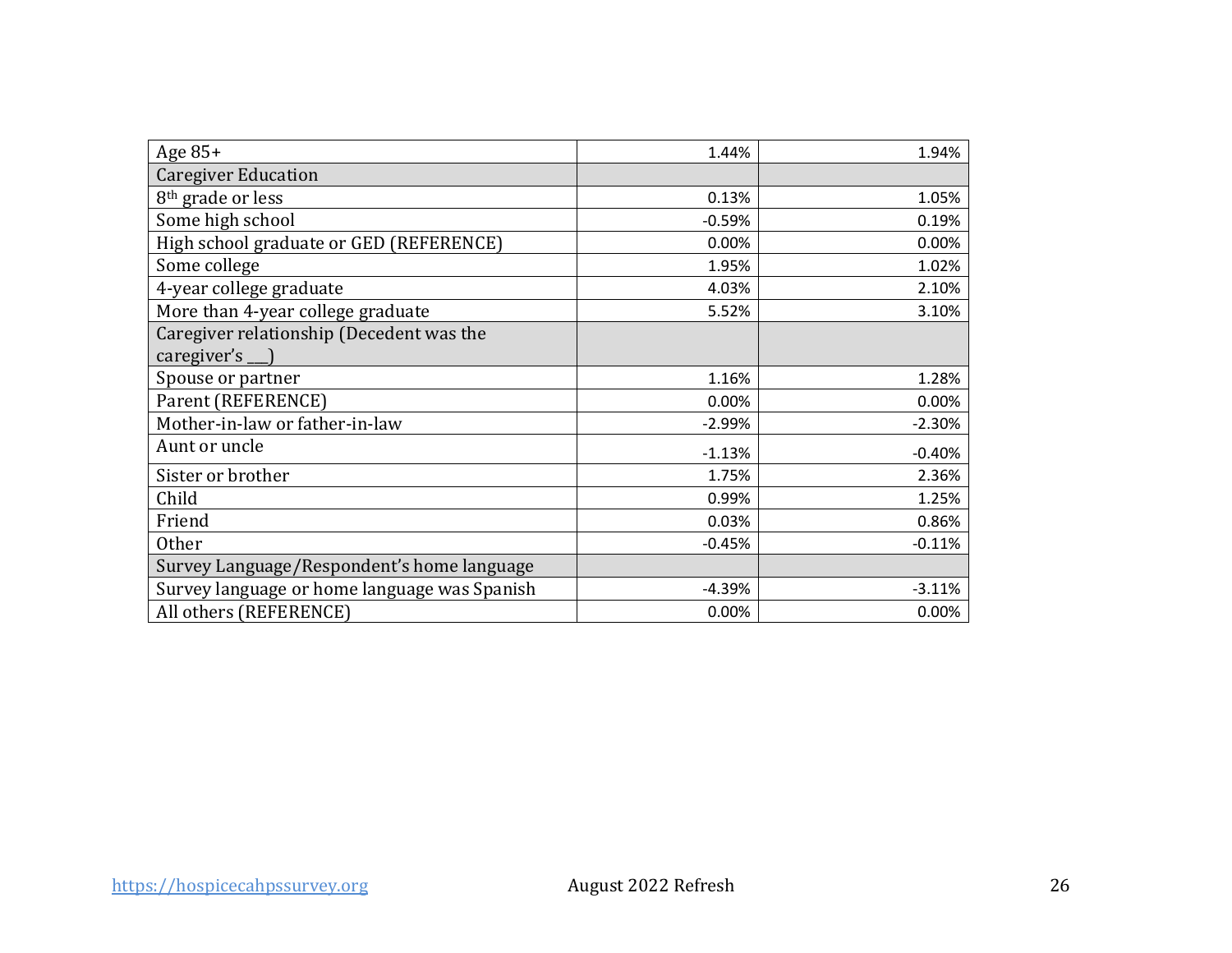|                                | informed about when they<br>would arrive to care for<br>Hospice team kept you<br>your family member | things in a way that was<br>team explained<br>easy to understand<br>Hospice | problems with your family<br>carefully to you when you<br>talked with them about<br>member's hospice care<br>Hospice team listened | family member's condition<br>Hospice team kept you<br>about your<br>informed | Hospice team listened<br>carefully to you | family member's condition<br>contradictory<br>about your<br>gave you<br>Hospice team<br>Эr<br>information<br>confusing<br>or care |
|--------------------------------|-----------------------------------------------------------------------------------------------------|-----------------------------------------------------------------------------|------------------------------------------------------------------------------------------------------------------------------------|------------------------------------------------------------------------------|-------------------------------------------|-----------------------------------------------------------------------------------------------------------------------------------|
| Response percentile (per 1% of |                                                                                                     |                                                                             |                                                                                                                                    |                                                                              |                                           |                                                                                                                                   |
| response percentile)           | $-0.02%$                                                                                            | $-0.02%$                                                                    | $-0.01%$                                                                                                                           | $-0.02%$                                                                     | $-0.02%$                                  | $-0.02%$                                                                                                                          |
| Decedent Age                   |                                                                                                     |                                                                             |                                                                                                                                    |                                                                              |                                           |                                                                                                                                   |
| Age 18-54                      | 2.28%                                                                                               | 0.05%                                                                       | $-0.47%$                                                                                                                           | 0.62%                                                                        | $-0.52%$                                  | $-1.06%$                                                                                                                          |
| Age 55-64                      | 1.48%                                                                                               | $-0.26%$                                                                    | $-0.89%$                                                                                                                           | 0.30%                                                                        | $-0.51%$                                  | $-1.44%$                                                                                                                          |
| Age 65-69                      | 1.44%                                                                                               | $-0.04%$                                                                    | $-0.50%$                                                                                                                           | 0.46%                                                                        | $-0.16%$                                  | $-1.25%$                                                                                                                          |
| Age 70-74                      | 1.04%                                                                                               | $-0.16%$                                                                    | $-0.55%$                                                                                                                           | 0.25%                                                                        | $-0.24%$                                  | $-0.83%$                                                                                                                          |
| Age 75-79                      | 1.23%                                                                                               | 0.02%                                                                       | $-0.64%$                                                                                                                           | 0.37%                                                                        | $-0.11%$                                  | $-0.88%$                                                                                                                          |
| Age 80-84                      | 1.07%                                                                                               | $-0.07%$                                                                    | $-0.32%$                                                                                                                           | 0.22%                                                                        | $-0.13%$                                  | $-0.64%$                                                                                                                          |
| Age 85-89                      | 0.88%                                                                                               | 0.15%                                                                       | $-0.17%$                                                                                                                           | 0.25%                                                                        | 0.10%                                     | $-0.23%$                                                                                                                          |
| Age 90+ (REFERENCE)            | 0.00%                                                                                               | 0.00%                                                                       | 0.00%                                                                                                                              | 0.00%                                                                        | 0.00%                                     | 0.00%                                                                                                                             |
| Payer for Hospice Care         |                                                                                                     |                                                                             |                                                                                                                                    |                                                                              |                                           |                                                                                                                                   |
| Medicare only (REFERENCE)      | 0.00%                                                                                               | 0.00%                                                                       | 0.00%                                                                                                                              | 0.00%                                                                        | 0.00%                                     | 0.00%                                                                                                                             |
| Medicaid only or Medicaid and  |                                                                                                     |                                                                             |                                                                                                                                    |                                                                              |                                           |                                                                                                                                   |
| private insurance              | $-1.76%$                                                                                            | $-0.74%$                                                                    | 0.17%                                                                                                                              | $-0.68%$                                                                     | $-0.49%$                                  | $-1.65%$                                                                                                                          |
| Medicare and Medicaid          | $-5.69%$                                                                                            | $-1.46%$                                                                    | $-1.40%$                                                                                                                           | $-2.57%$                                                                     | $-1.22%$                                  | $-1.23%$                                                                                                                          |
| Private insurance only         | $-0.58%$                                                                                            | $-0.03%$                                                                    | 0.09%                                                                                                                              | $-0.02%$                                                                     | 0.02%                                     | 0.24%                                                                                                                             |

#### **Table 7. CAHPS Hospice Survey Bottom-Box Case-Mix Adjustments for Communication with Family, Q2 2019 – Q4 2019; Q3 2020 – Q3 2021**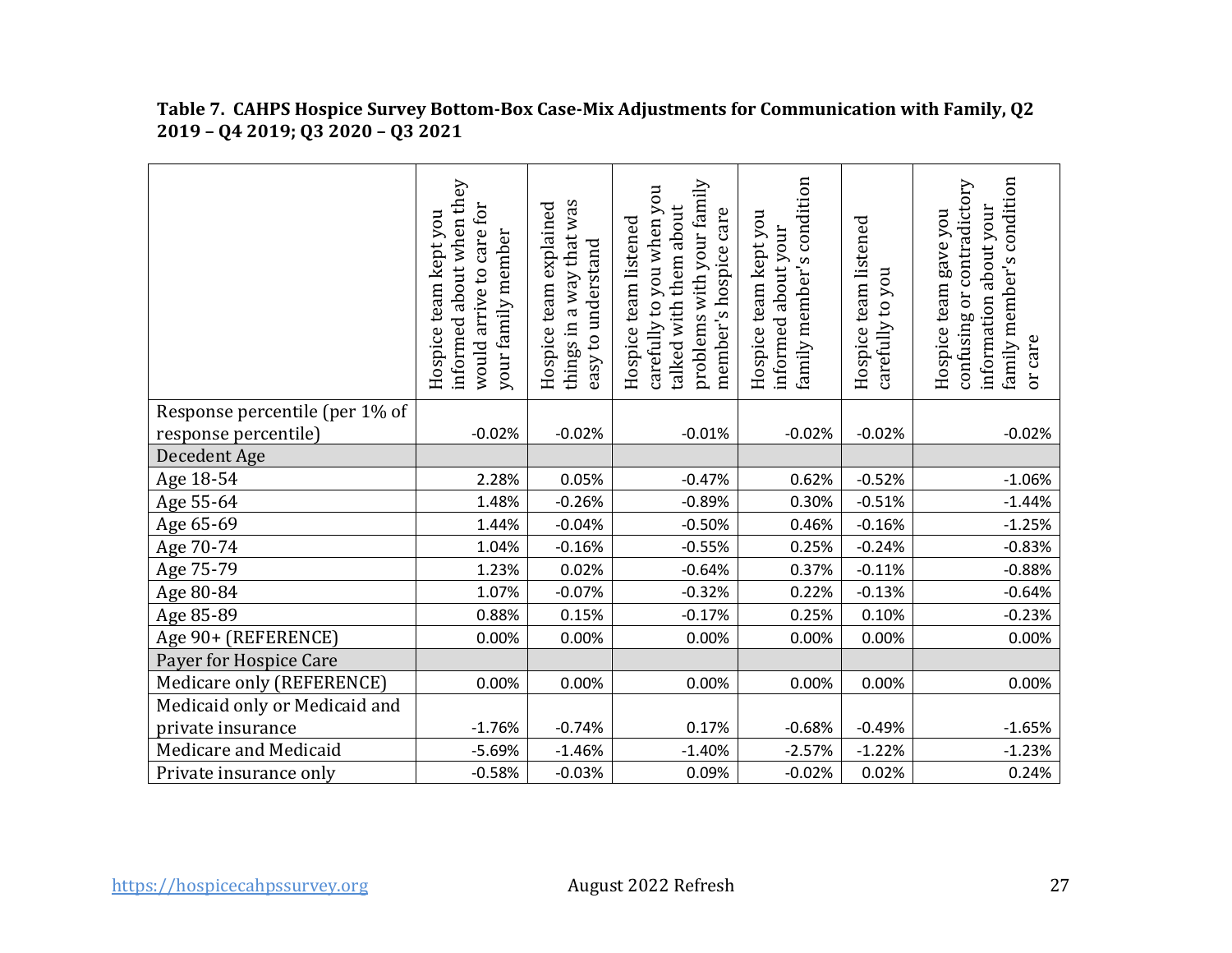| Medicare and private        |          |          |          |          |          |          |
|-----------------------------|----------|----------|----------|----------|----------|----------|
| insurance                   | $-0.55%$ | $-0.03%$ | $-0.08%$ | $-0.09%$ | $-0.08%$ | $-0.10%$ |
| <b>Other</b>                | $-2.97%$ | $-0.47%$ | $-0.11%$ | $-1.13%$ | $-0.28%$ | $-0.17%$ |
| <b>Primary Diagnosis</b>    |          |          |          |          |          |          |
| Alzheimer's and non-        |          |          |          |          |          |          |
| Alzheimer's dementias       |          |          |          |          |          |          |
| (REFERENCE)                 | 0.00%    | 0.00%    | 0.00%    | 0.00%    | 0.00%    | 0.00%    |
| Bladder cancer              | 3.68%    | 0.24%    | $-0.41%$ | 0.31%    | 0.11%    | $-0.02%$ |
| Blood and lymphatic cancers | 3.54%    | 0.18%    | 0.28%    | 0.24%    | $-0.09%$ | 0.09%    |
| Brain cancer                | 4.05%    | 0.49%    | 0.11%    | 1.02%    | 0.22%    | 0.52%    |
| <b>Breast cancer</b>        | 5.06%    | 0.55%    | 1.19%    | 1.12%    | 0.76%    | $-0.01%$ |
| Congestive heart failure    | 2.60%    | $-0.13%$ | $-0.36%$ | $-0.01%$ | $-0.24%$ | $-0.20%$ |
| Chronic kidney disease      | 2.74%    | $-0.04%$ | $-0.29%$ | 0.01%    | $-0.50%$ | $-0.81%$ |
| Chronic liver disease       | 3.04%    | 0.36%    | 0.43%    | 0.52%    | 0.27%    | $-0.23%$ |
| Colorectal cancer           | 3.95%    | 0.21%    | $-0.13%$ | 0.45%    | $-0.01%$ | $-0.16%$ |
| CVA/Stroke                  | 1.37%    | 0.07%    | 0.19%    | 0.48%    | 0.15%    | $-0.13%$ |
| Liver cancer                | 4.27%    | 0.14%    | $-0.28%$ | 0.88%    | 0.05%    | $-0.20%$ |
| Lung & other chest cavity   |          |          |          |          |          |          |
| cancer                      | 4.38%    | 0.26%    | $-0.03%$ | 0.73%    | 0.03%    | 0.13%    |
| Non-infectious respiratory  | 3.05%    | $-0.04%$ | 0.06%    | $-0.04%$ | $-0.36%$ | $-0.12%$ |
| Other heart disease         | 2.77%    | 0.16%    | $-0.12%$ | 0.36%    | $-0.14%$ | $-0.30%$ |
| Pancreatic cancer           | 4.49%    | 0.36%    | $-0.50%$ | 0.92%    | 0.08%    | $-0.01%$ |
| Parkinson's and other       |          |          |          |          |          |          |
| degenerative diseases       | 2.04%    | 0.41%    | 0.55%    | 0.53%    | 0.33%    | 0.48%    |
| Pneumonias and other        |          |          |          |          |          |          |
| infectious lung diseases    | 2.05%    | $-0.20%$ | $-0.14%$ | $-0.13%$ | $-0.26%$ | $-0.28%$ |
| Prostate cancer             | 3.86%    | 0.17%    | $-0.19%$ | 0.48%    | $-0.27%$ | 0.00%    |
| Other, cancer               | 4.32%    | 0.44%    | $-0.01%$ | 0.82%    | 0.08%    | 0.15%    |
| Other, non-cancer           | 1.31%    | 0.06%    | 0.10%    | 0.24%    | 0.00%    | $-0.09%$ |
| Length of hospice stay      |          |          |          |          |          |          |
| $2-5$ days                  | 0.21%    | $-1.02%$ | $-2.87%$ | $-1.45%$ | $-0.91%$ | $-0.69%$ |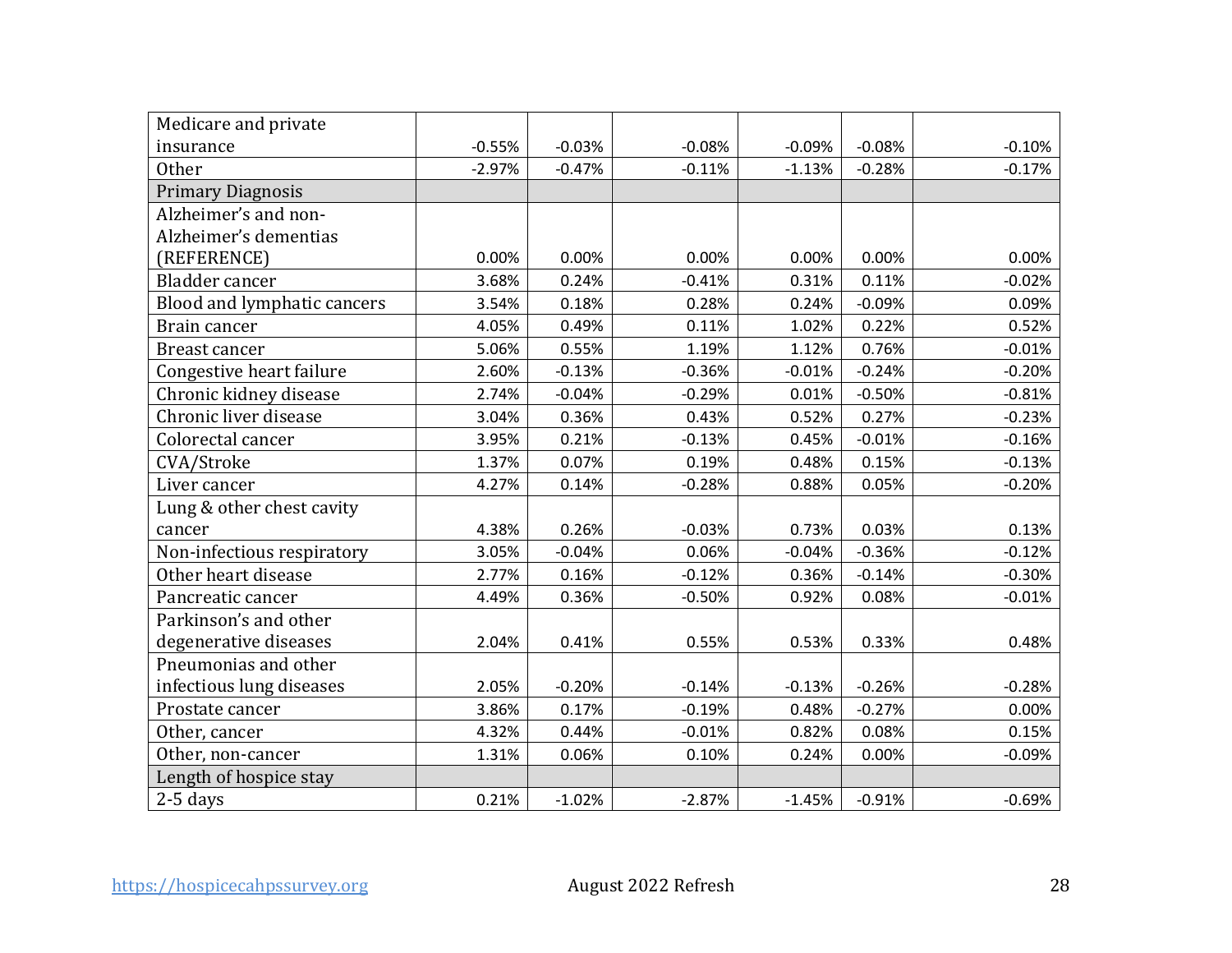| $6-12$ days                    | 0.74%    | $-0.84%$ | $-2.31%$ | $-1.25%$ | $-0.91%$ | $-0.64%$  |
|--------------------------------|----------|----------|----------|----------|----------|-----------|
| 13-29 days                     | 0.78%    | $-0.81%$ | $-1.70%$ | $-1.30%$ | $-0.95%$ | $-0.57%$  |
| 30-80 days                     | 0.78%    | $-0.47%$ | $-0.82%$ | $-0.72%$ | $-0.50%$ | $-0.38%$  |
| 81+ days (REFERENCE)           | 0.00%    | 0.00%    | 0.00%    | 0.00%    | 0.00%    | 0.00%     |
| Caregiver Age                  |          |          |          |          |          |           |
| Age 18-44                      | $-1.32%$ | $-1.32%$ | $-3.19%$ | $-1.44%$ | $-1.77%$ | $-1.20%$  |
| Age 45-54                      | 0.04%    | $-0.19%$ | $-1.38%$ | $-0.05%$ | $-0.42%$ | $-0.41%$  |
| Age 55-64 (REFERENCE)          | 0.00%    | 0.00%    | 0.00%    | 0.00%    | 0.00%    | 0.00%     |
| Age 65-74                      | $-0.08%$ | 0.34%    | 1.31%    | 0.45%    | 0.65%    | 0.36%     |
| Age 75-84                      | $-0.47%$ | 0.05%    | 1.54%    | $-0.23%$ | 0.51%    | $-0.01%$  |
| Age $85+$                      | $-0.97%$ | $-0.77%$ | 1.24%    | $-1.62%$ | $-0.20%$ | $-1.04%$  |
| <b>Caregiver Education</b>     |          |          |          |          |          |           |
| 8 <sup>th</sup> grade or less  | $-0.80%$ | $-1.14%$ | $-0.32%$ | $-0.79%$ | $-0.70%$ | $-10.37%$ |
| Some high school               | 0.03%    | $-0.37%$ | 0.10%    | $-0.19%$ | $-0.46%$ | $-6.38%$  |
| High school graduate or GED    |          |          |          |          |          |           |
| (REFERENCE)                    | 0.00%    | 0.00%    | 0.00%    | 0.00%    | 0.00%    | 0.00%     |
| Some college                   | $-1.25%$ | $-0.27%$ | $-0.87%$ | $-1.02%$ | $-0.54%$ | 1.66%     |
| 4-year college graduate        | $-3.12%$ | $-0.41%$ | $-1.40%$ | $-1.73%$ | $-0.82%$ | 2.00%     |
| More than 4-year college       |          |          |          |          |          |           |
| graduate                       | $-4.42%$ | $-0.92%$ | $-2.20%$ | $-2.72%$ | $-1.52%$ | 1.99%     |
| Caregiver relationship         |          |          |          |          |          |           |
| (Decedent was the caregiver's  |          |          |          |          |          |           |
|                                |          |          |          |          |          |           |
| Spouse or partner              | 2.24%    | $-0.26%$ | 0.06%    | $-0.58%$ | $-0.38%$ | 0.15%     |
| Parent (REFERENCE)             | 0.00%    | 0.00%    | 0.00%    | 0.00%    | 0.00%    | 0.00%     |
| Mother-in-law or father-in-law | 1.17%    | 0.63%    | 1.37%    | 1.20%    | 0.65%    | 0.26%     |
| Aunt or uncle                  | $-2.81%$ | 0.26%    | 0.66%    | $-0.64%$ | 0.22%    | 0.07%     |
| Sister or brother              | $-3.10%$ | $-0.79%$ | $-0.27%$ | $-1.76%$ | $-0.69%$ | $-0.28%$  |
| Child                          | 0.23%    | $-0.31%$ | $-0.15%$ | $-1.35%$ | $-0.46%$ | $-0.28%$  |
| Friend                         | $-2.68%$ | $-0.23%$ | 0.34%    | $-1.51%$ | $-0.39%$ | $-0.44%$  |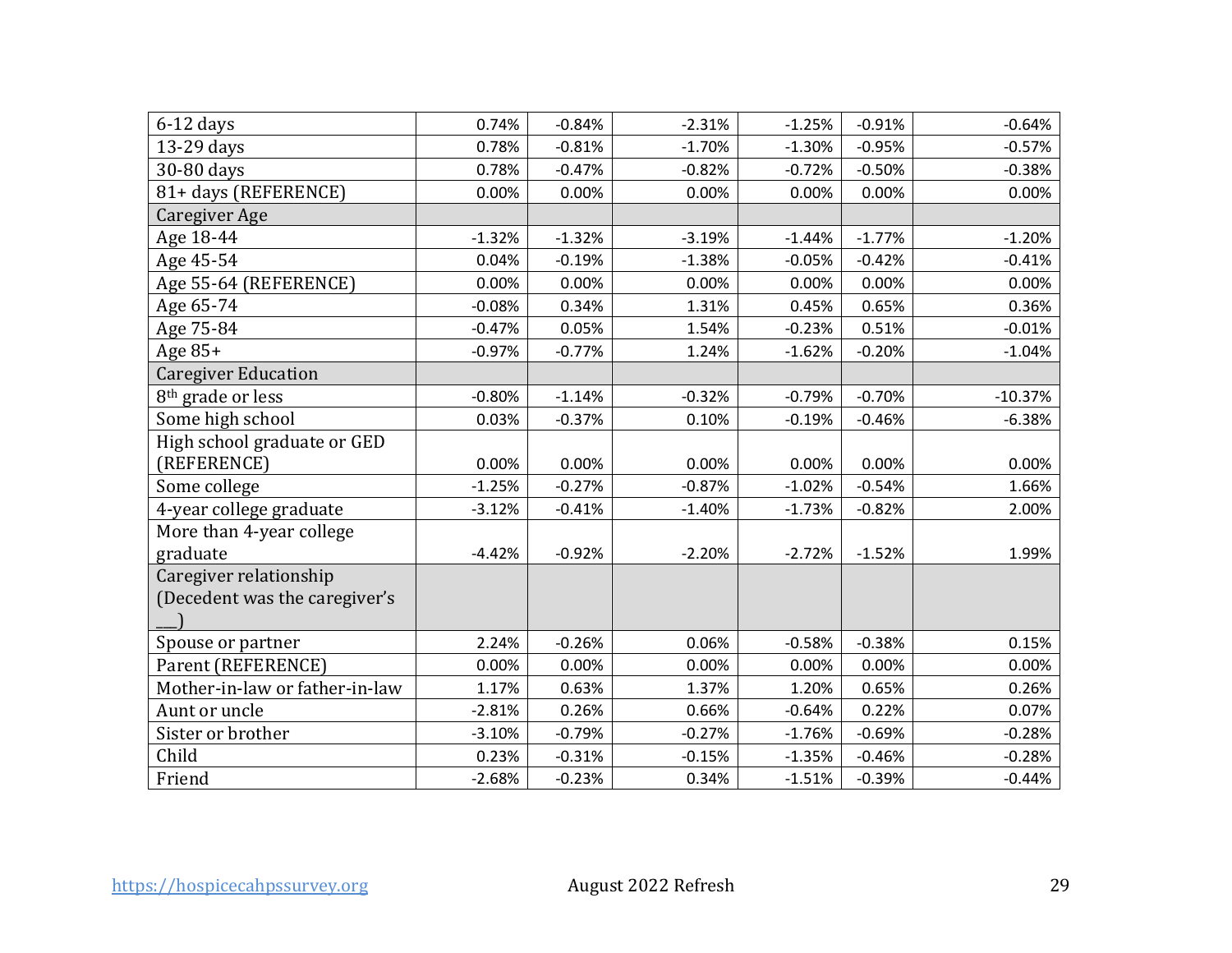| Other                      | $-0.90\%$ | 0.03%    | 0.14% | $-0.29%$ | 0.07%    | $-0.63%$ |
|----------------------------|-----------|----------|-------|----------|----------|----------|
| Survey                     |           |          |       |          |          |          |
| Language/Respondent's home |           |          |       |          |          |          |
| language                   |           |          |       |          |          |          |
| Survey language or home    |           |          |       |          |          |          |
| language was Spanish       | 3.35%     | 0.68%    | 2.38% | 2.45%    | 0.94%    | $-0.79%$ |
| All others (REFERENCE)     | $0.00\%$  | $0.00\%$ | 0.00% | 0.00%    | $0.00\%$ | 0.00%    |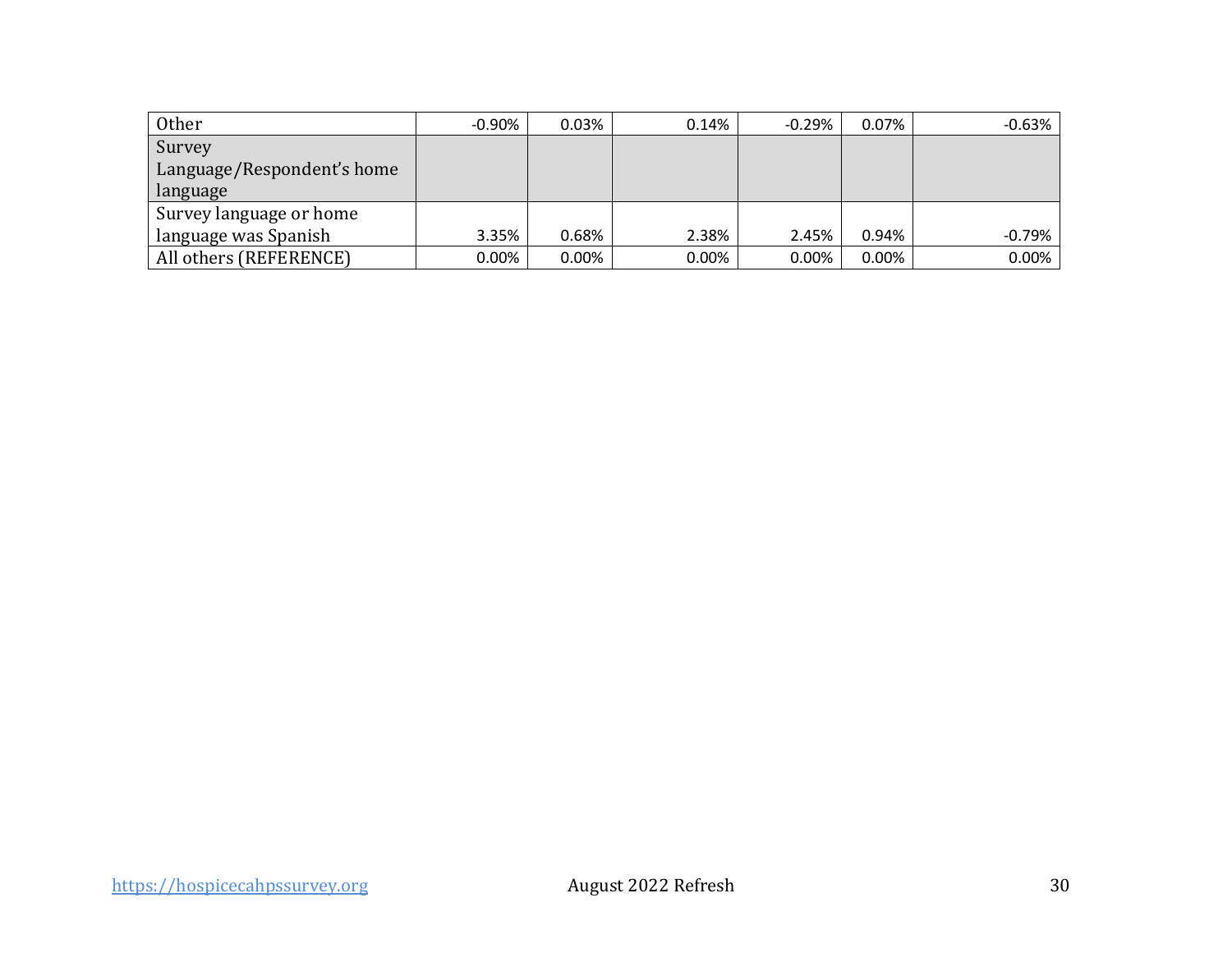#### **Treating Patient with Respect, Q2 2019 – Q4 2019; Q3 2020 – Q3 2021 Table 8. CAHPS Hospice Bottom-Box Survey Case-Mix Adjustments for Getting Timely Help and**

|                                | <b>Getting Timely Help</b>                                                                                        |                                                                                               | <b>Treating Patient with Respect</b>                                   |                                                                        |  |
|--------------------------------|-------------------------------------------------------------------------------------------------------------------|-----------------------------------------------------------------------------------------------|------------------------------------------------------------------------|------------------------------------------------------------------------|--|
|                                | your family member asked<br>for help from the hospice<br>Got help as soon as you<br>needed it when you or<br>team | Got the help you needed<br>from the hospice team<br>weekends, or holidays<br>during evenings, | Hospice team treated your<br>family member with<br>dignity and respect | Felt that the hospice team<br>really cared about your<br>family member |  |
| Response percentile (per 1% of |                                                                                                                   |                                                                                               |                                                                        |                                                                        |  |
| response percentile)           | $-0.02%$                                                                                                          | $-0.04%$                                                                                      | $-0.01%$                                                               | $-0.01%$                                                               |  |
| Decedent Age                   |                                                                                                                   |                                                                                               |                                                                        |                                                                        |  |
| Age 18-54                      | 0.06%<br>$-0.26%$                                                                                                 | 0.57%<br>0.13%                                                                                | $-0.31%$<br>$-0.44%$                                                   | $-0.23%$                                                               |  |
| Age 55-64                      | $-0.07%$                                                                                                          | 0.17%                                                                                         | $-0.21%$                                                               | $-0.60%$<br>$-0.36%$                                                   |  |
| Age 65-69<br>Age 70-74         | $-0.14%$                                                                                                          | 0.68%                                                                                         | $-0.19%$                                                               | $-0.35%$                                                               |  |
| Age 75-79                      | 0.00%                                                                                                             | 0.28%                                                                                         | $-0.13%$                                                               | $-0.26%$                                                               |  |
| Age 80-84                      | $-0.05%$                                                                                                          | 0.19%                                                                                         | $-0.12%$                                                               | $-0.21%$                                                               |  |
| Age 85-89                      | 0.13%                                                                                                             | 0.32%                                                                                         | $-0.05%$                                                               | $-0.05%$                                                               |  |
| Age 90+ (REFERENCE)            | 0.00%                                                                                                             | 0.00%                                                                                         | 0.00%                                                                  | 0.00%                                                                  |  |
| Payer for Hospice Care         |                                                                                                                   |                                                                                               |                                                                        |                                                                        |  |
| Medicare only (REFERENCE)      | 0.00%                                                                                                             | 0.00%                                                                                         | 0.00%                                                                  | 0.00%                                                                  |  |
| Medicaid only or Medicaid and  |                                                                                                                   |                                                                                               |                                                                        |                                                                        |  |
| private insurance              | $-0.49%$                                                                                                          | $-0.55%$                                                                                      | $-0.40%$                                                               | $-0.59%$                                                               |  |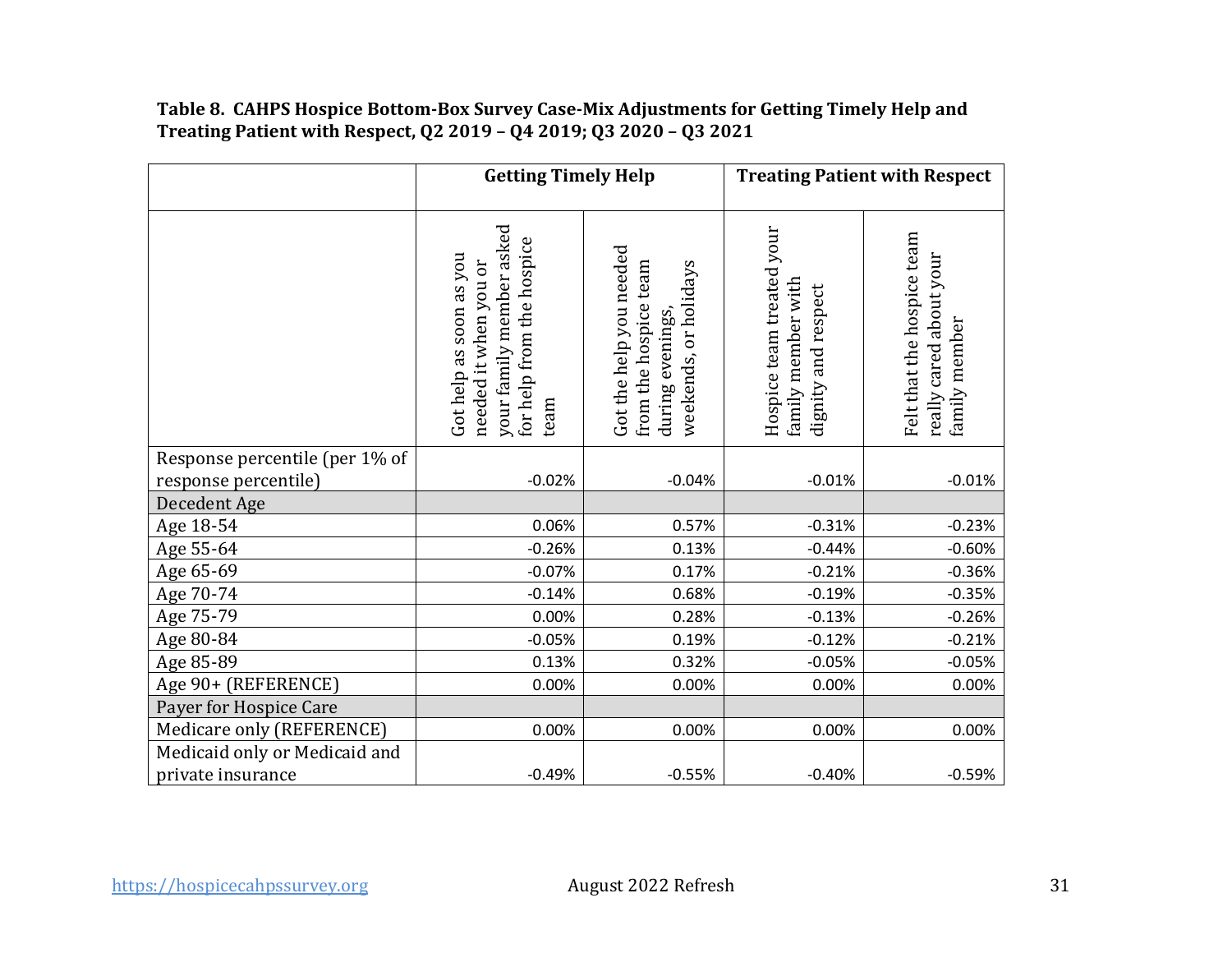| Medicare and Medicaid       | $-1.75%$ | $-1.97%$ | $-0.59%$ | $-1.23%$ |
|-----------------------------|----------|----------|----------|----------|
| Private insurance only      | $-0.31%$ | $-0.43%$ | 0.02%    | 0.01%    |
| Medicare and private        |          |          |          |          |
| insurance                   | 0.02%    | 0.28%    | 0.06%    | $-0.10%$ |
| <b>Other</b>                | $-0.41%$ | $-0.04%$ | $-0.15%$ | $-0.14%$ |
| <b>Primary Diagnosis</b>    |          |          |          |          |
| Alzheimer's and non-        |          |          |          |          |
| Alzheimer's dementias       |          |          |          |          |
| (REFERENCE)                 | 0.00%    | 0.00%    | 0.00%    | 0.00%    |
| <b>Bladder</b> cancer       | $-0.25%$ | 0.68%    | 0.02%    | $-0.04%$ |
| Blood and lymphatic cancers | $-0.28%$ | 0.17%    | 0.07%    | 0.00%    |
| Brain cancer                | 0.16%    | $-0.16%$ | $-0.04%$ | 0.31%    |
| <b>Breast cancer</b>        | 0.56%    | 0.14%    | 0.21%    | 0.40%    |
| Congestive heart failure    | $-0.27%$ | 0.13%    | $-0.14%$ | $-0.29%$ |
| Chronic kidney disease      | $-0.42%$ | $-0.54%$ | $-0.13%$ | $-0.30%$ |
| Chronic liver disease       | 0.31%    | 0.78%    | 0.06%    | 0.09%    |
| Colorectal cancer           | $-0.13%$ | $-0.01%$ | $-0.13%$ | $-0.21%$ |
| CVA/Stroke                  | 0.21%    | 0.57%    | 0.00%    | 0.06%    |
| Liver cancer                | $-0.21%$ | $-0.21%$ | 0.04%    | $-0.21%$ |
| Lung & other chest cavity   |          |          |          |          |
| cancer                      | 0.13%    | 0.60%    | $-0.02%$ | $-0.11%$ |
| Non-infectious respiratory  | $-0.19%$ | 0.25%    | $-0.07%$ | $-0.26%$ |
| Other heart disease         | $-0.12%$ | 0.47%    | $-0.12%$ | $-0.07%$ |
| Pancreatic cancer           | 0.01%    | $-0.24%$ | 0.00%    | $-0.05%$ |
| Parkinson's and other       |          |          |          |          |
| degenerative diseases       | 0.16%    | $-0.28%$ | 0.24%    | 0.29%    |
| Pneumonias and other        |          |          |          |          |
| infectious lung diseases    | $-0.34%$ | $-0.72%$ | $-0.08%$ | $-0.21%$ |
| Prostate cancer             | $-0.14%$ | $-0.01%$ | $-0.06%$ | $-0.16%$ |
| Other, cancer               | 0.11%    | 0.17%    | 0.06%    | 0.08%    |
| Other, non-cancer           | 0.01%    | 0.41%    | $-0.08%$ | $-0.08%$ |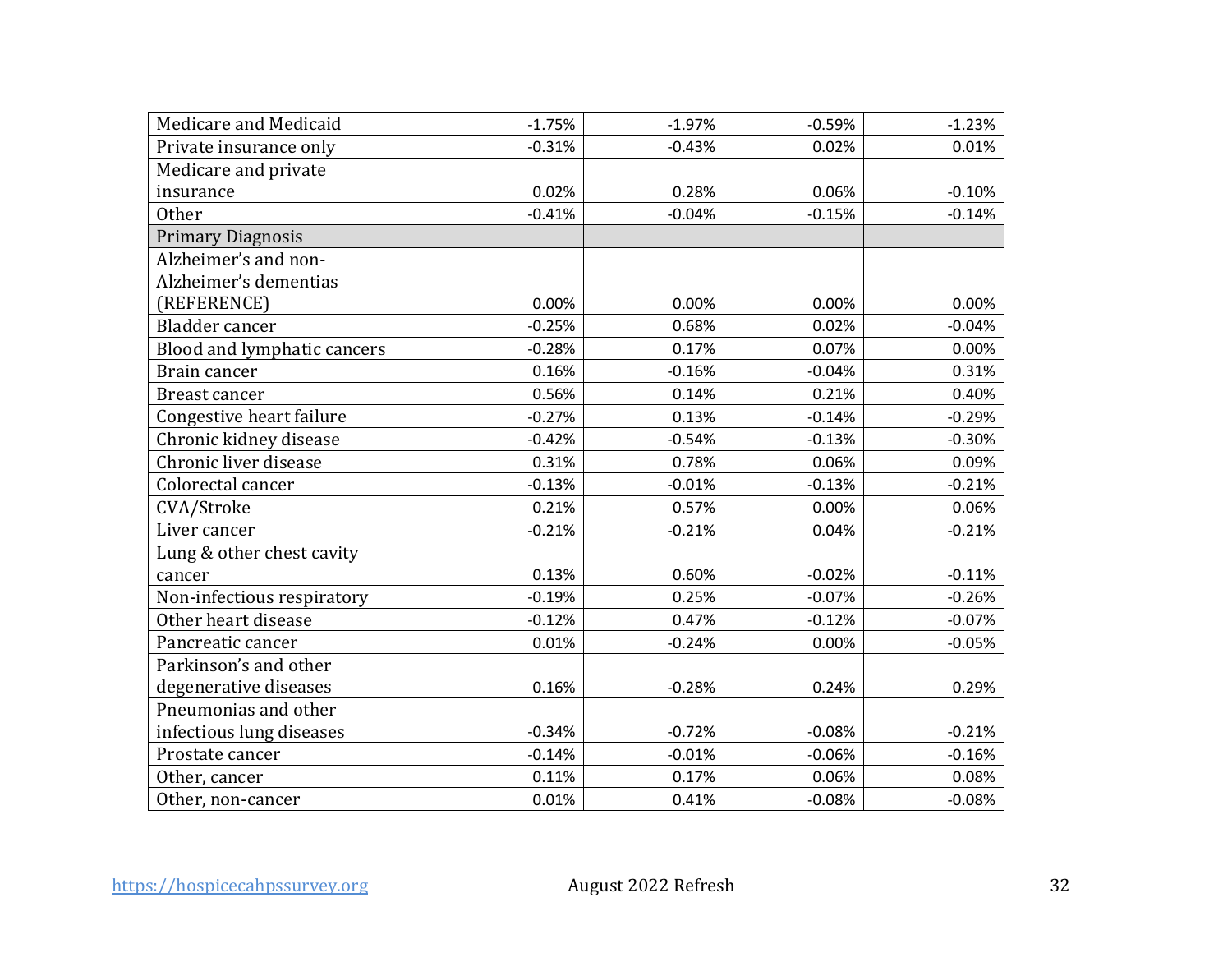| Length of hospice stay         |          |          |          |          |
|--------------------------------|----------|----------|----------|----------|
| $2-5$ days                     | $-1.38%$ | 3.24%    | $-0.69%$ | $-1.21%$ |
| $6-12$ days                    | $-1.37%$ | 2.32%    | $-0.46%$ | $-1.08%$ |
| 13-29 days                     | $-1.35%$ | 1.38%    | $-0.38%$ | $-1.11%$ |
| 30-80 days                     | $-0.82%$ | 0.36%    | $-0.22%$ | $-0.59%$ |
| 81+ days (REFERENCE)           | 0.00%    | 0.00%    | 0.00%    | 0.00%    |
| <b>Caregiver Age</b>           |          |          |          |          |
| Age 18-44                      | $-2.04%$ | $-2.21%$ | $-0.61%$ | $-1.97%$ |
| Age 45-54                      | $-0.46%$ | $-0.96%$ | $-0.15%$ | $-0.48%$ |
| Age 55-64 (REFERENCE)          | 0.00%    | 0.00%    | 0.00%    | 0.00%    |
| Age 65-74                      | 0.70%    | 0.86%    | 0.26%    | 0.58%    |
| Age 75-84                      | 0.62%    | 0.17%    | 0.24%    | 0.74%    |
| Age 85+                        | 0.11%    | $-2.13%$ | 0.13%    | 0.50%    |
| <b>Caregiver Education</b>     |          |          |          |          |
| 8 <sup>th</sup> grade or less  | $-1.28%$ | $-2.14%$ | $-0.61%$ | $-0.52%$ |
| Some high school               | $-0.81%$ | $-1.90%$ | $-0.14%$ | $-0.27%$ |
| High school graduate or GED    |          |          |          |          |
| (REFERENCE)                    | 0.00%    | 0.00%    | 0.00%    | 0.00%    |
| Some college                   | $-0.42%$ | 0.21%    | $-0.08%$ | $-0.50%$ |
| 4-year college graduate        | $-0.93%$ | $-0.20%$ | $-0.11%$ | $-0.71%$ |
| More than 4-year college       |          |          |          |          |
| graduate                       | $-1.84%$ | $-0.85%$ | $-0.34%$ | $-1.29%$ |
| Caregiver relationship         |          |          |          |          |
| (Decedent was the caregiver's  |          |          |          |          |
|                                |          |          |          |          |
| Spouse or partner              | 0.01%    | $-0.88%$ | $-0.01%$ | $-0.12%$ |
| Parent (REFERENCE)             | 0.00%    | 0.00%    | 0.00%    | 0.00%    |
| Mother-in-law or father-in-law | 0.81%    | 0.14%    | 0.12%    | 0.70%    |
| Aunt or uncle                  |          |          |          |          |
|                                | 0.34%    | 0.85%    | 0.26%    | 0.31%    |
| Sister or brother              | $-0.67%$ | $-0.17%$ | $-0.17%$ | $-0.21%$ |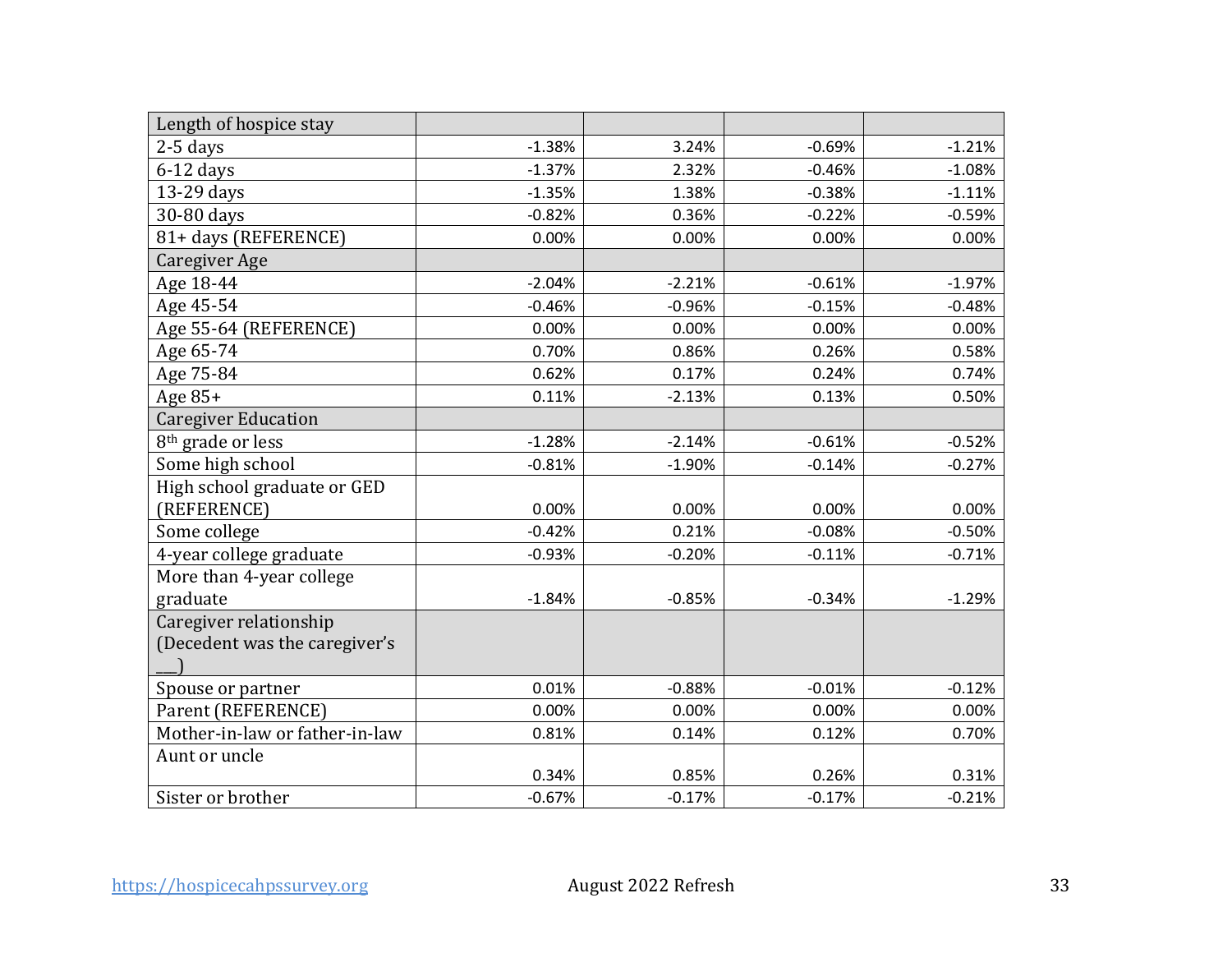| Child                      | $-0.43\%$ | $-0.31%$ | $-0.23%$ | $-0.22%$ |
|----------------------------|-----------|----------|----------|----------|
| Friend                     | 0.19%     | 0.42%    | 0.02%    | 0.21%    |
| <b>Other</b>               | 0.05%     | $-0.06%$ | 0.01%    | 0.44%    |
| Survey                     |           |          |          |          |
| Language/Respondent's home |           |          |          |          |
| language                   |           |          |          |          |
| Survey language or home    |           |          |          |          |
| language was Spanish       | 0.67%     | $-3.35%$ | 0.04%    | 0.37%    |
| All others (REFERENCE)     | $0.00\%$  | 0.00%    | 0.00%    | 0.00%    |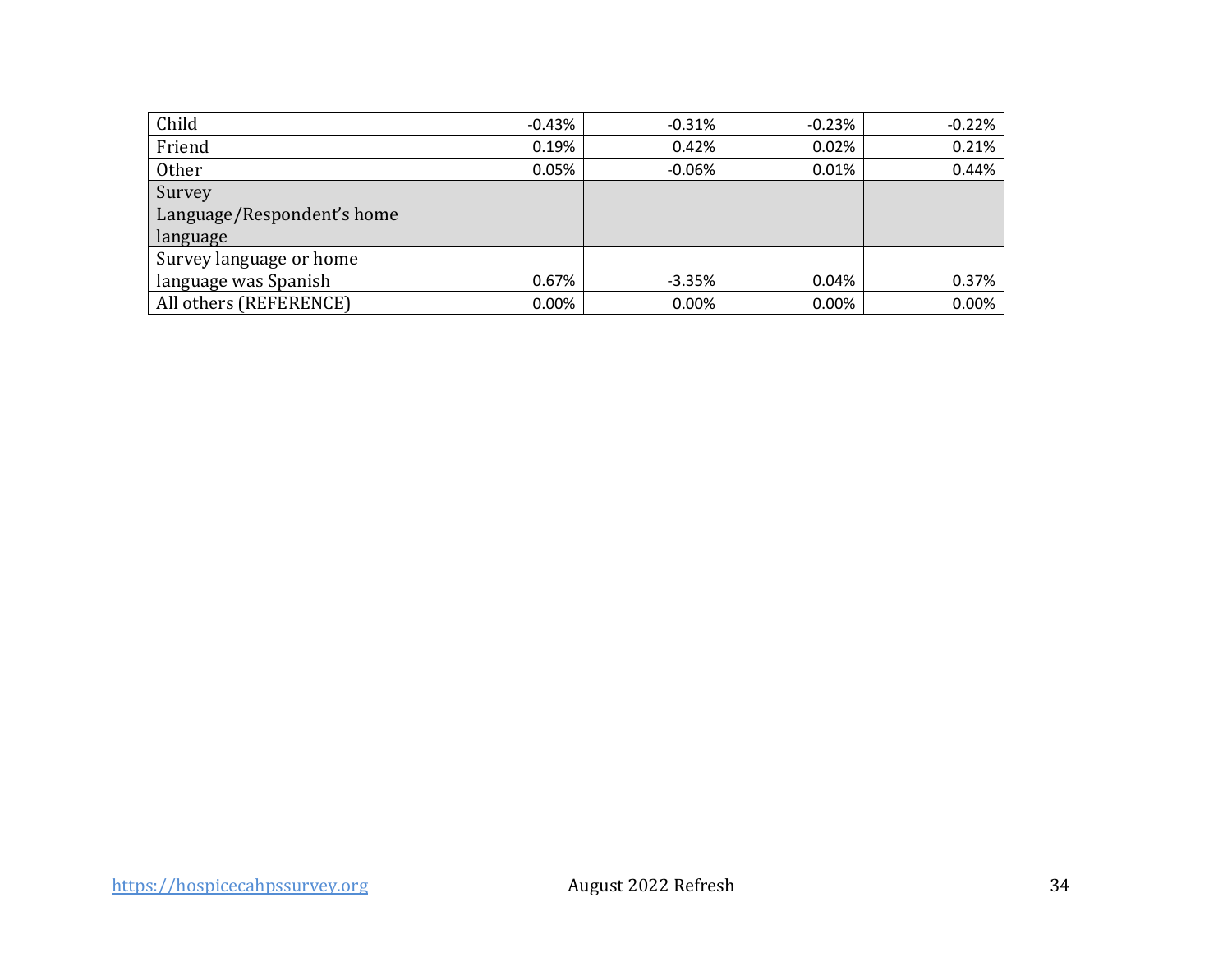|                                | as he or<br>Your family member got as<br>pain<br>much help with<br>she needed | Your family member got the<br>needed for<br>breathing<br>she<br>Or<br>trouble<br>help he | Your family member got the<br>help he or she needed for<br>rouble with constipation | the hospice team for feelings<br>Your family member got the<br>help he or she needed from<br>of anxiety or sadness |
|--------------------------------|-------------------------------------------------------------------------------|------------------------------------------------------------------------------------------|-------------------------------------------------------------------------------------|--------------------------------------------------------------------------------------------------------------------|
| Response percentile (per 1% of |                                                                               |                                                                                          |                                                                                     |                                                                                                                    |
| response percentile)           | 0.00%                                                                         | $-0.03%$                                                                                 | $-0.04%$                                                                            | $-0.07%$                                                                                                           |
| Decedent Age                   |                                                                               |                                                                                          |                                                                                     |                                                                                                                    |
| Age 18-54                      | $-0.46%$                                                                      | $-1.29%$                                                                                 | $-0.04%$                                                                            | 3.42%                                                                                                              |
| Age 55-64                      | $-0.45%$                                                                      | $-0.78%$                                                                                 | 0.46%                                                                               | 2.08%                                                                                                              |
| Age 65-69                      | $-0.24%$                                                                      | $-0.22%$                                                                                 | 0.70%                                                                               | 2.03%                                                                                                              |
| Age 70-74                      | $-0.26%$                                                                      | $-0.07%$                                                                                 | 0.64%                                                                               | 1.83%                                                                                                              |
| Age 75-79                      | $-0.08%$                                                                      | $-0.06%$                                                                                 | 0.35%                                                                               | 1.66%                                                                                                              |
| Age 80-84                      | $-0.19%$                                                                      | $-0.33%$                                                                                 | $-0.16%$                                                                            | 1.06%                                                                                                              |
| Age 85-89                      | $-0.07%$                                                                      | 0.02%                                                                                    | $-0.16%$                                                                            | 0.52%                                                                                                              |
| Age 90+ (REFERENCE)            | 0.00%                                                                         | 0.00%                                                                                    | 0.00%                                                                               | 0.00%                                                                                                              |
| Payer for Hospice Care         |                                                                               |                                                                                          |                                                                                     |                                                                                                                    |
| Medicare only (REFERENCE)      | 0.00%                                                                         | 0.00%                                                                                    | 0.00%                                                                               | 0.00%                                                                                                              |
| Medicaid only or Medicaid and  |                                                                               |                                                                                          |                                                                                     |                                                                                                                    |
| private insurance              | $-0.19%$                                                                      | $-0.84%$                                                                                 | 0.11%                                                                               | $-1.83%$                                                                                                           |
| Medicare and Medicaid          | $-0.68%$                                                                      | $-1.55%$                                                                                 | $-1.93%$                                                                            | $-3.34%$                                                                                                           |
| Private insurance only         | $-0.07%$                                                                      | 0.02%                                                                                    | $-0.34%$                                                                            | $-1.05%$                                                                                                           |

#### **Table 9. CAHPS Hospice Survey Bottom-Box Case-Mix Adjustments for Help for Pain and Symptoms, Q2 2019 – Q4 2019; Q3 2020 – Q3 2021**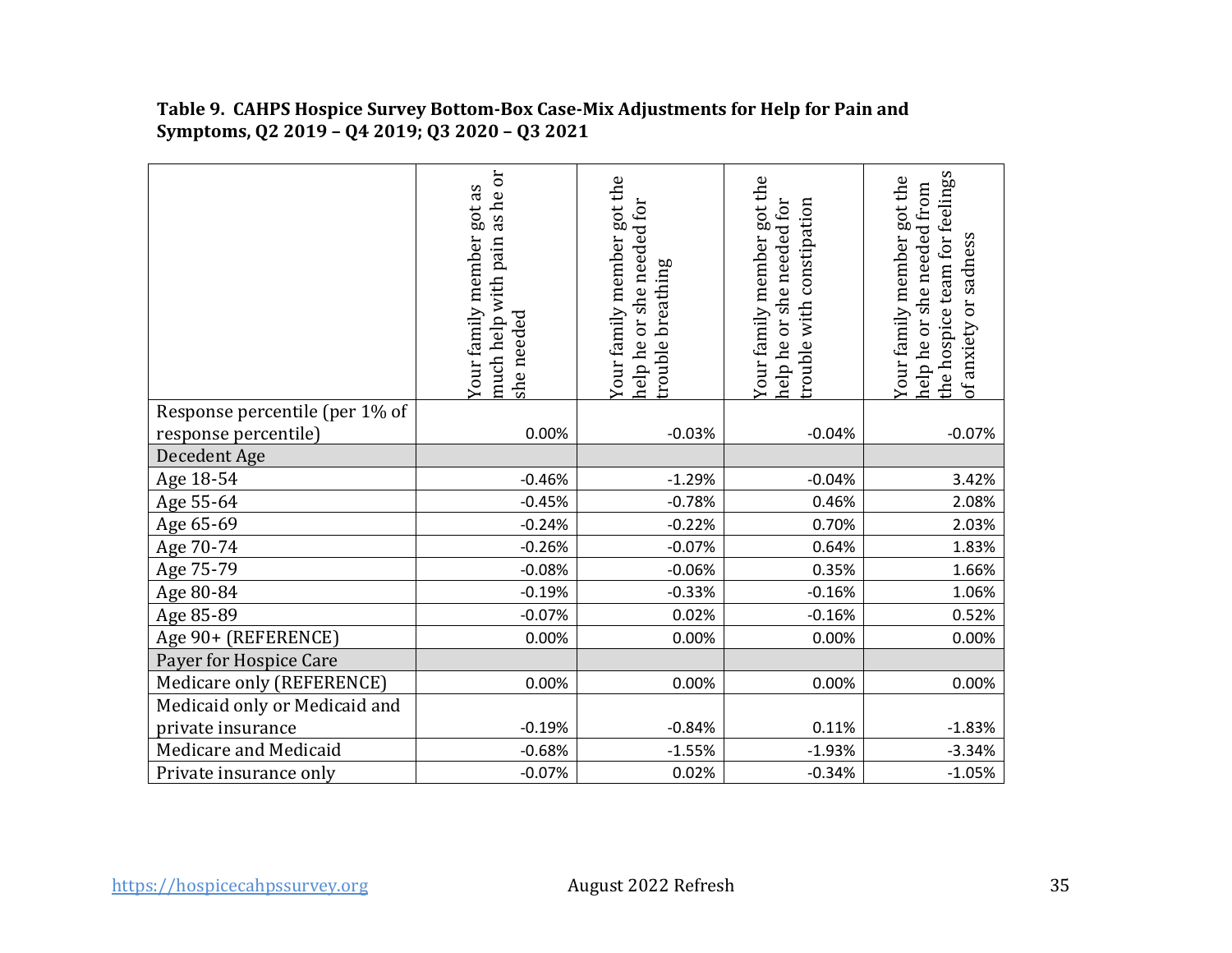| Medicare and private        |          |          |           |          |
|-----------------------------|----------|----------|-----------|----------|
| insurance                   | 0.19%    | 0.42%    | 0.17%     | 0.31%    |
| <b>Other</b>                | $-0.03%$ | $-0.09%$ | 0.34%     | $-1.27%$ |
| <b>Primary Diagnosis</b>    |          |          |           |          |
| Alzheimer's and non-        |          |          |           |          |
| Alzheimer's dementias       |          |          |           |          |
| (REFERENCE)                 | 0.00%    | 0.00%    | 0.00%     | 0.00%    |
| Bladder cancer              | $-0.17%$ | 0.74%    | $-0.41%$  | $-0.84%$ |
| Blood and lymphatic cancers | $-0.22%$ | 1.34%    | $-0.97%$  | $-2.04%$ |
| Brain cancer                | 0.13%    | $-0.79%$ | $-0.16%$  | $-1.03%$ |
| <b>Breast cancer</b>        | 0.41%    | 2.85%    | 0.64%     | 0.34%    |
| Congestive heart failure    | $-0.24%$ | 2.71%    | $-0.79%$  | $-0.93%$ |
| Chronic kidney disease      | $-0.14%$ | 0.82%    | $-1.31%$  | $-0.96%$ |
| Chronic liver disease       | 0.19%    | 0.65%    | $-0.36%$  | $-0.99%$ |
| Colorectal cancer           | $-0.20%$ | 0.33%    | $-0.65%$  | $-1.11%$ |
| CVA/Stroke                  | $-0.04%$ | 0.29%    | $-0.17%$  | $-0.34%$ |
| Liver cancer                | 0.02%    | 0.31%    | 0.74%     | $-1.49%$ |
| Lung & other chest cavity   |          |          |           |          |
| cancer                      | $-0.21%$ | 2.72%    | 0.33%     | $-0.23%$ |
| Non-infectious respiratory  | $-0.22%$ | 4.00%    | $-0.13%$  | 0.42%    |
| Other heart disease         | $-0.25%$ | 2.40%    | $-0.50%$  | $-0.74%$ |
| Pancreatic cancer           | $-0.33%$ | $-0.10%$ | $-0.58%$  | $-1.32%$ |
| Parkinson's and other       |          |          |           |          |
| degenerative diseases       | 0.10%    | 0.97%    | $-0.10%$  | $-0.78%$ |
| Pneumonias and other        |          |          |           |          |
| infectious lung diseases    | $-0.06%$ | 3.97%    | $-0.97%$  | $-0.77%$ |
| Prostate cancer             | $-0.16%$ | 0.10%    | $-0.49%$  | $-1.79%$ |
| Other, cancer               | $-0.12%$ | 1.12%    | $-0.04%$  | $-0.94%$ |
| Other, non-cancer           | $-0.01%$ | 1.10%    | $-0.74%$  | $-0.49%$ |
| Length of hospice stay      |          |          |           |          |
| $2-5$ days                  | $-1.22%$ | $-1.17%$ | $-11.60%$ | $-6.60%$ |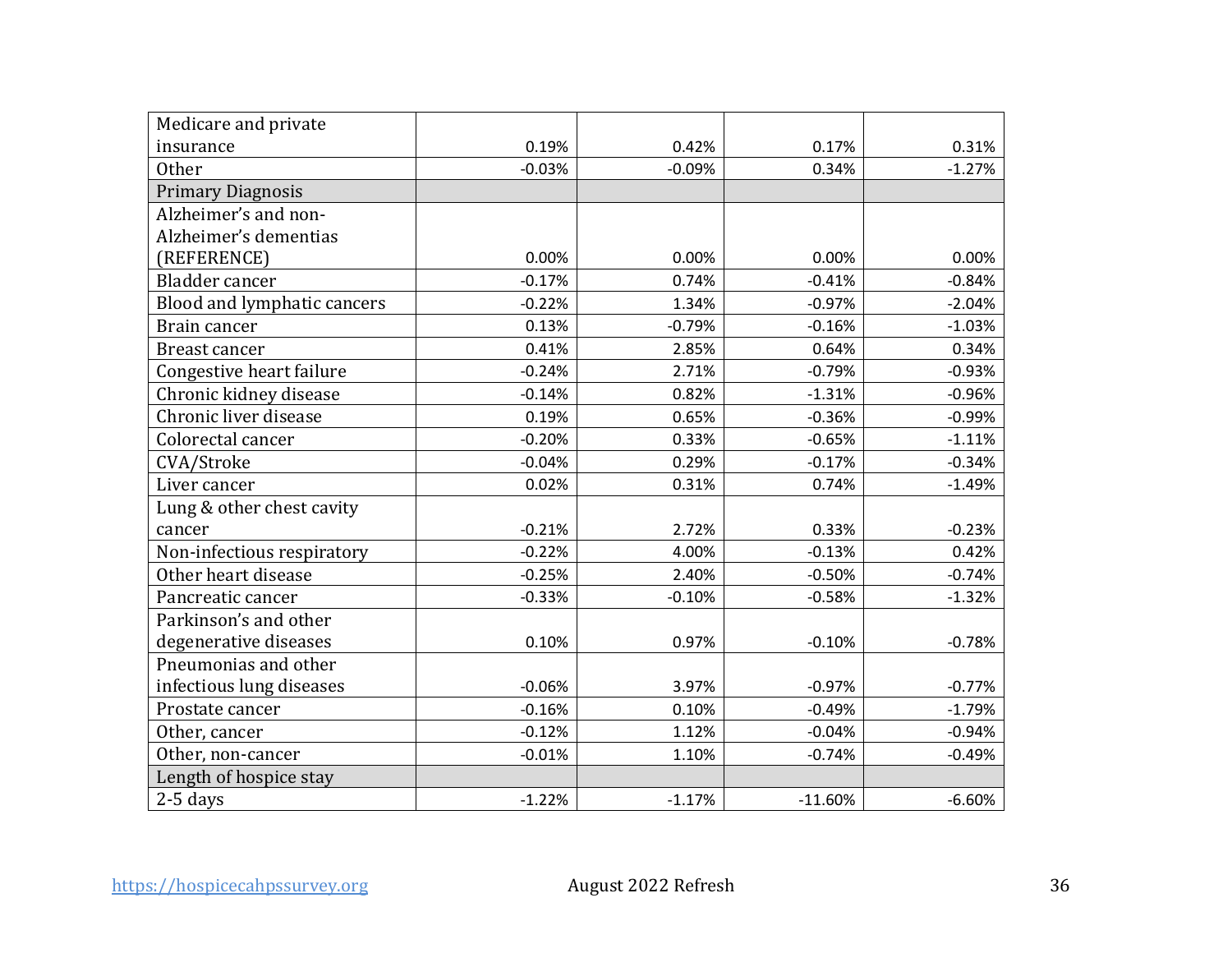| $6-12$ days                    | $-0.93%$ | $-1.17%$ | $-7.80%$ | $-5.15%$ |
|--------------------------------|----------|----------|----------|----------|
| 13-29 days                     | $-0.76%$ | $-0.94%$ | $-4.49%$ | $-4.27%$ |
| 30-80 days                     | $-0.56%$ | $-0.36%$ | $-2.27%$ | $-2.43%$ |
| 81+ days (REFERENCE)           | 0.00%    | 0.00%    | 0.00%    | 0.00%    |
| Caregiver Age                  |          |          |          |          |
| Age 18-44                      | $-0.60%$ | $-2.87%$ | $-3.52%$ | $-4.75%$ |
| Age 45-54                      | $-0.17%$ | $-0.91%$ | $-1.27%$ | $-1.18%$ |
| Age 55-64 (REFERENCE)          | 0.00%    | 0.00%    | 0.00%    | 0.00%    |
| Age 65-74                      | 0.30%    | 0.91%    | 1.03%    | 0.78%    |
| Age 75-84                      | 0.38%    | 0.69%    | 0.71%    | $-0.53%$ |
| Age 85+                        | 0.30%    | $-0.58%$ | $-0.76%$ | $-3.49%$ |
| <b>Caregiver Education</b>     |          |          |          |          |
| 8 <sup>th</sup> grade or less  | $-0.12%$ | $-3.54%$ | $-3.72%$ | $-2.15%$ |
| Some high school               | 0.09%    | $-1.79%$ | $-2.00%$ | $-1.82%$ |
| High school graduate or GED    |          |          |          |          |
| (REFERENCE)                    | 0.00%    | 0.00%    | 0.00%    | 0.00%    |
| Some college                   | $-0.31%$ | $-0.27%$ | 0.15%    | $-1.25%$ |
| 4-year college graduate        | $-0.60%$ | $-0.65%$ | $-0.50%$ | $-3.04%$ |
| More than 4-year college       |          |          |          |          |
| graduate                       | $-1.03%$ | $-1.03%$ | $-1.02%$ | $-5.16%$ |
| Caregiver relationship         |          |          |          |          |
| (Decedent was the caregiver's  |          |          |          |          |
|                                |          |          |          |          |
| Spouse or partner              | 0.09%    | $-0.14%$ | $-1.18%$ | $-2.08%$ |
| Parent (REFERENCE)             | 0.00%    | 0.00%    | 0.00%    | 0.00%    |
| Mother-in-law or father-in-law | 0.44%    | 1.08%    | 1.91%    | 3.94%    |
| Aunt or uncle                  |          |          |          |          |
|                                | 0.32%    | 0.99%    | 1.18%    | 2.26%    |
| Sister or brother              | $-0.16%$ | 0.46%    | $-0.78%$ | $-1.37%$ |
| Child                          | $-0.20%$ | $-0.52%$ | $-1.51%$ | $-3.29%$ |
| Friend                         | 0.36%    | 0.59%    | $-0.13%$ | 0.66%    |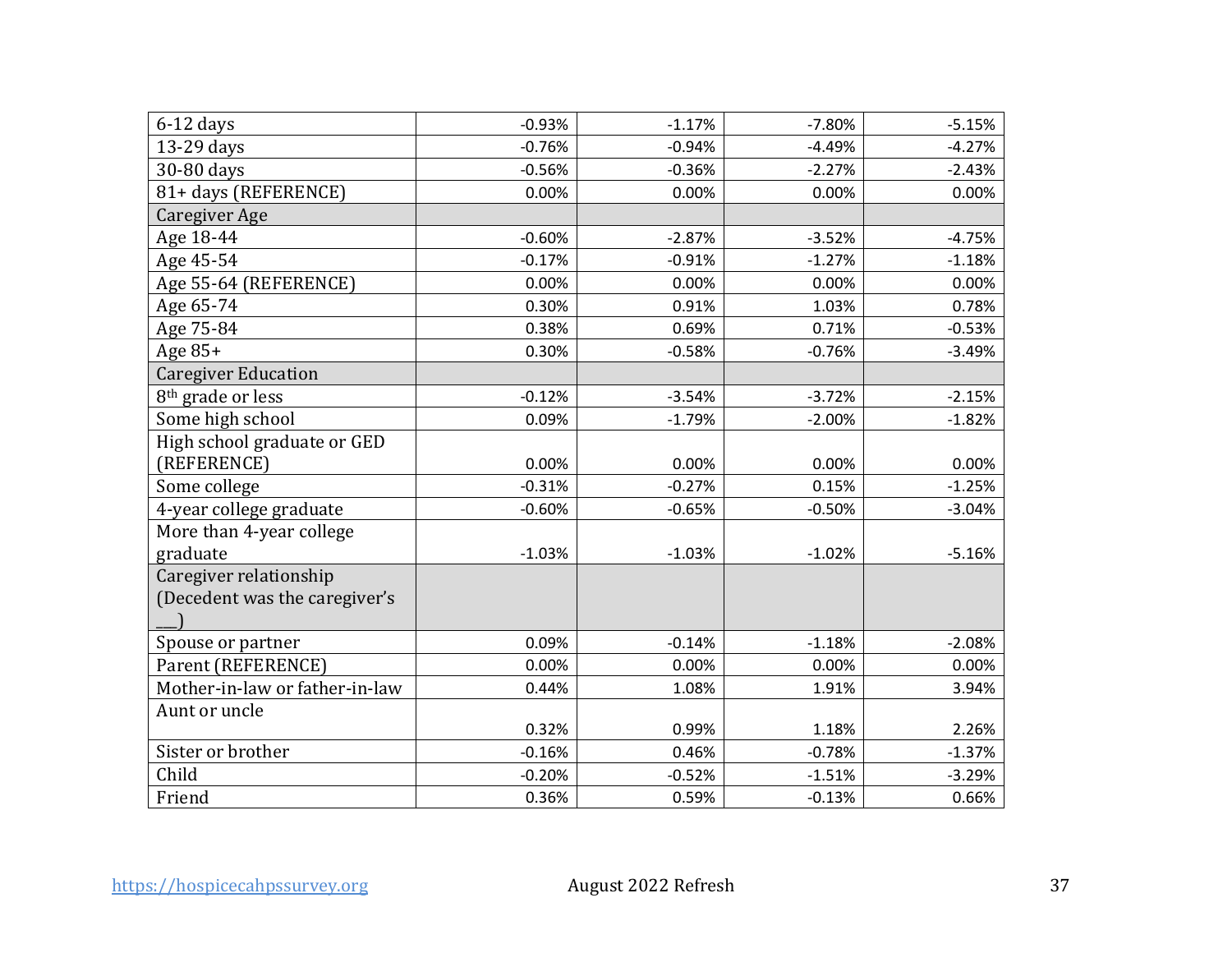| Other                      | 0.31% | 0.70%    | $-0.01%$ | 1.77%    |
|----------------------------|-------|----------|----------|----------|
| Survey                     |       |          |          |          |
| Language/Respondent's home |       |          |          |          |
| language                   |       |          |          |          |
| Survey language or home    |       |          |          |          |
| language was Spanish       | 1.11% | $-2.27%$ | $-0.20%$ | 1.06%    |
| All others (REFERENCE)     | 0.00% | 0.00%    | 0.00%    | $0.00\%$ |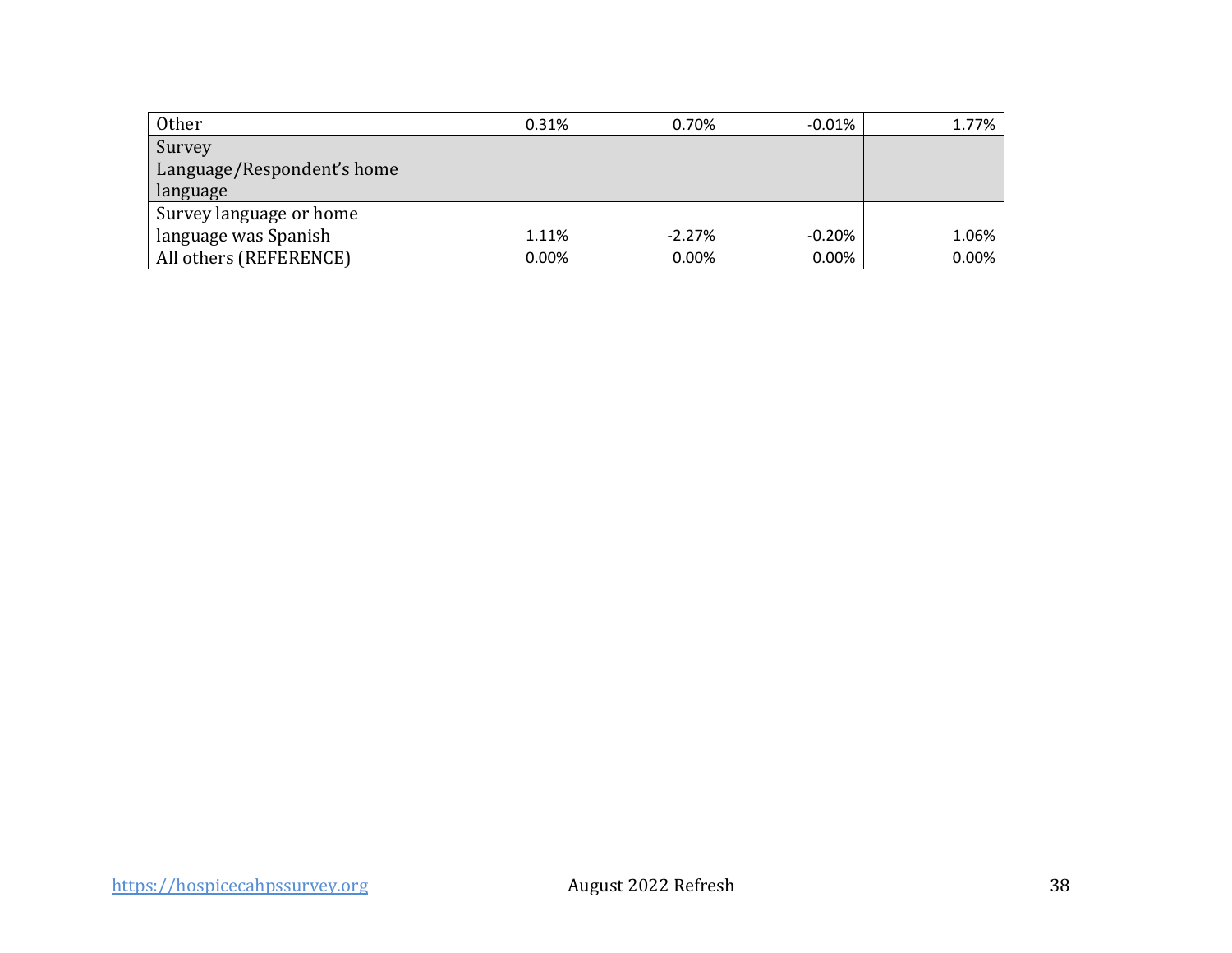| Table TO. CAHPS HOSDICE Survey Bottom-Box Case-MIX Adjustments for Training Family to Care for Patient,<br>Q2 2019 - Q4 2019; Q3 2020 - Q3 2021 |  |   |   |             |
|-------------------------------------------------------------------------------------------------------------------------------------------------|--|---|---|-------------|
|                                                                                                                                                 |  | ∼ | Φ | ᡕᢐ<br><br>Φ |

**Table 10. CAHPS Hospice Survey Bottom-Box Case-Mix Adjustments for Training Family to Care for Patient,** 

|                                | what side effects to watch for<br>Hospice team gave you the<br>training you needed about<br>from pain medicine | training you needed about if<br>pain<br>Hospice team gave you the<br>medicine to your family<br>and when to give more<br>member | he or she had trouble breathing<br>training you needed about how<br>to help your family member if<br>Hospice team gave you the | became restless or<br>Hospice team gave you the<br>training you needed about<br>what to do if your family<br>member<br>agitated | A member of the hospice team<br>discussed side effects of pain<br>medicine with you or your<br>family member |
|--------------------------------|----------------------------------------------------------------------------------------------------------------|---------------------------------------------------------------------------------------------------------------------------------|--------------------------------------------------------------------------------------------------------------------------------|---------------------------------------------------------------------------------------------------------------------------------|--------------------------------------------------------------------------------------------------------------|
| Response percentile (per 1% of |                                                                                                                |                                                                                                                                 |                                                                                                                                |                                                                                                                                 |                                                                                                              |
| response percentile)           | 0.00%                                                                                                          | $-0.01%$                                                                                                                        | 0.00%                                                                                                                          | $-0.02%$                                                                                                                        | $-0.01%$                                                                                                     |
| Decedent Age                   |                                                                                                                |                                                                                                                                 |                                                                                                                                |                                                                                                                                 |                                                                                                              |
| Age 18-54                      | 2.39%                                                                                                          | 0.59%                                                                                                                           | 0.32%                                                                                                                          | 0.13%                                                                                                                           | 1.44%                                                                                                        |
| Age 55-64                      | 1.41%                                                                                                          | 0.20%                                                                                                                           | 0.10%                                                                                                                          | 0.17%                                                                                                                           | 0.99%                                                                                                        |
| Age 65-69                      | 1.53%                                                                                                          | 0.35%                                                                                                                           | 0.15%                                                                                                                          | 0.65%                                                                                                                           | 0.98%                                                                                                        |
| Age 70-74                      | 1.66%                                                                                                          | 0.60%                                                                                                                           | 0.35%                                                                                                                          | 0.90%                                                                                                                           | 1.00%                                                                                                        |
| Age 75-79                      | 1.63%                                                                                                          | 0.74%                                                                                                                           | 0.48%                                                                                                                          | 1.04%                                                                                                                           | 0.86%                                                                                                        |
| Age 80-84                      | 1.28%                                                                                                          | 0.54%                                                                                                                           | 0.58%                                                                                                                          | 1.02%                                                                                                                           | 0.54%                                                                                                        |
| Age 85-89                      | 1.15%                                                                                                          | 0.63%                                                                                                                           | 0.50%                                                                                                                          | 1.16%                                                                                                                           | 0.59%                                                                                                        |
| Age 90+ (REFERENCE)            | 0.00%                                                                                                          | 0.00%                                                                                                                           | 0.00%                                                                                                                          | 0.00%                                                                                                                           | 0.00%                                                                                                        |
| Payer for Hospice Care         |                                                                                                                |                                                                                                                                 |                                                                                                                                |                                                                                                                                 |                                                                                                              |
| Medicare only (REFERENCE)      | 0.00%                                                                                                          | 0.00%                                                                                                                           | 0.00%                                                                                                                          | 0.00%                                                                                                                           | 0.00%                                                                                                        |
| Medicaid only or Medicaid and  |                                                                                                                |                                                                                                                                 |                                                                                                                                |                                                                                                                                 |                                                                                                              |
| private insurance              | $-1.42%$                                                                                                       | $-0.26%$                                                                                                                        | $-0.62%$                                                                                                                       | $-1.09%$                                                                                                                        | $-1.12%$                                                                                                     |
| Medicare and Medicaid          | $-4.07%$                                                                                                       | $-2.43%$                                                                                                                        | $-2.65%$                                                                                                                       | $-4.35%$                                                                                                                        | $-2.06%$                                                                                                     |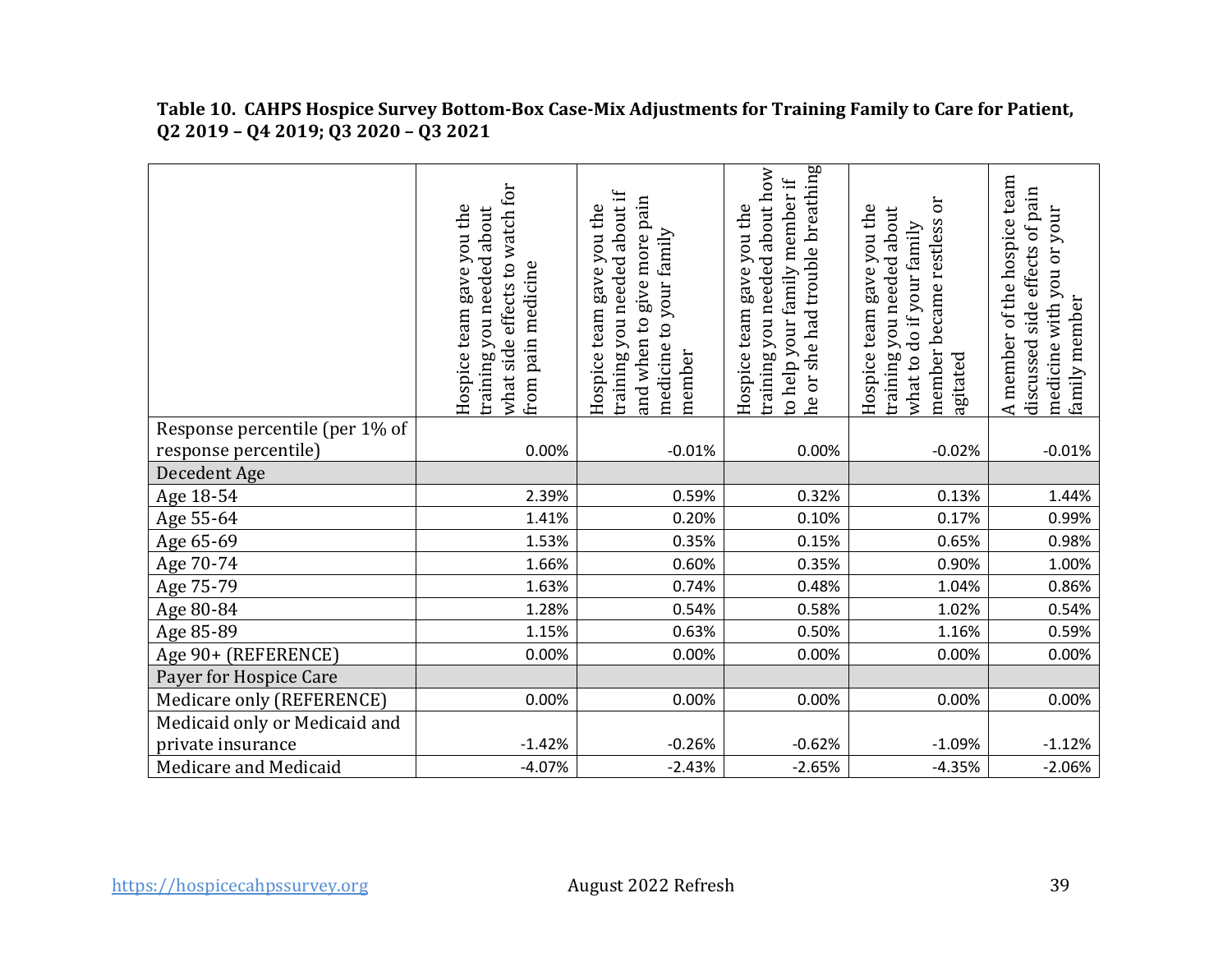| Private insurance only      | 0.10%    | $-0.02%$ | $-0.02%$ | $-0.41%$ | 0.15%    |
|-----------------------------|----------|----------|----------|----------|----------|
| Medicare and private        |          |          |          |          |          |
| insurance                   | 0.06%    | $-0.07%$ | 0.16%    | 0.59%    | 0.04%    |
| <b>Other</b>                | $-1.25%$ | $-0.45%$ | $-0.44%$ | $-1.54%$ | $-0.68%$ |
| <b>Primary Diagnosis</b>    |          |          |          |          |          |
| Alzheimer's and non-        |          |          |          |          |          |
| Alzheimer's dementias       |          |          |          |          |          |
| (REFERENCE)                 | 0.00%    | 0.00%    | 0.00%    | 0.00%    | 0.00%    |
| Bladder cancer              | 3.73%    | 1.88%    | 3.33%    | 2.90%    | 2.01%    |
| Blood and lymphatic cancers | 4.13%    | 1.84%    | 3.68%    | 2.22%    | 2.22%    |
| Brain cancer                | 4.40%    | 2.39%    | 2.94%    | 3.59%    | 1.44%    |
| <b>Breast cancer</b>        | 5.41%    | 2.34%    | 4.12%    | 3.31%    | 3.08%    |
| Congestive heart failure    | 2.86%    | 1.59%    | 3.37%    | 1.54%    | 1.34%    |
| Chronic kidney disease      | 3.42%    | 1.28%    | 3.34%    | 2.28%    | 1.75%    |
| Chronic liver disease       | 3.98%    | 2.10%    | 3.16%    | 3.08%    | 1.59%    |
| Colorectal cancer           | 4.25%    | 2.21%    | 2.50%    | 2.20%    | 2.11%    |
| CVA/Stroke                  | 1.69%    | 0.75%    | 1.71%    | 1.75%    | 0.49%    |
| Liver cancer                | 3.65%    | 1.85%    | 3.18%    | 2.96%    | 1.82%    |
| Lung & other chest cavity   |          |          |          |          |          |
| cancer                      | 4.32%    | 2.01%    | 4.12%    | 2.45%    | 2.19%    |
| Non-infectious respiratory  | 3.15%    | 1.52%    | 3.20%    | 1.76%    | 1.69%    |
| Other heart disease         | 2.85%    | 1.34%    | 3.26%    | 1.82%    | 1.51%    |
| Pancreatic cancer           | 4.61%    | 2.05%    | 2.98%    | 2.62%    | 2.43%    |
| Parkinson's and other       |          |          |          |          |          |
| degenerative diseases       | 2.40%    | 1.18%    | 2.62%    | 2.09%    | 0.88%    |
| Pneumonias and other        |          |          |          |          |          |
| infectious lung diseases    | 3.50%    | 1.61%    | 3.61%    | 2.05%    | 1.93%    |
| Prostate cancer             | 3.87%    | 2.10%    | 3.03%    | 2.45%    | 2.02%    |
| Other, cancer               | 4.69%    | 2.29%    | 3.58%    | 2.77%    | 2.49%    |
| Other, non-cancer           | 2.44%    | 1.30%    | 2.12%    | 1.56%    | 1.08%    |
| Length of hospice stay      |          |          |          |          |          |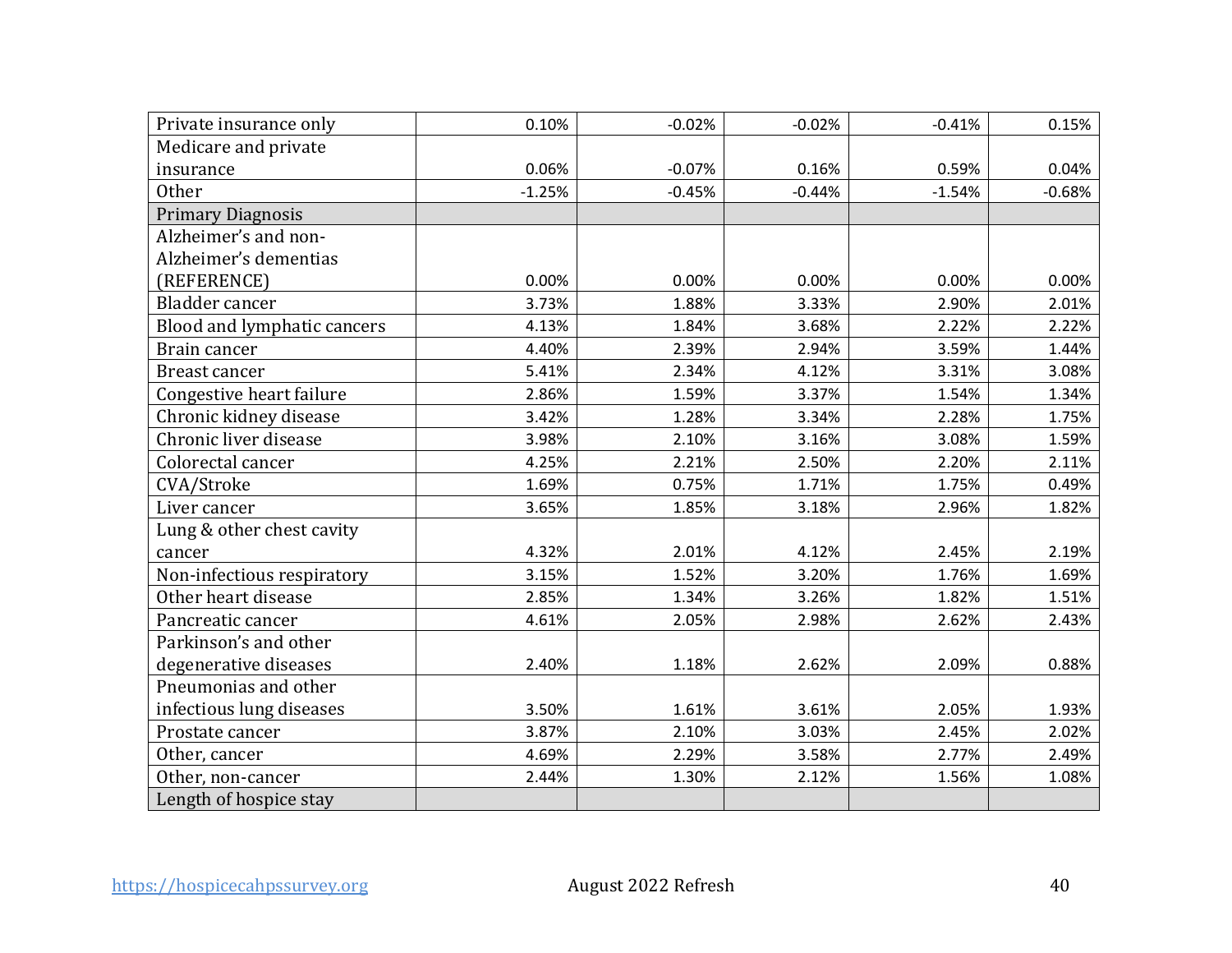| $2-5$ days                     | $-4.14%$ | $-1.55%$ | $-3.98%$ | $-3.16%$ | $-4.75%$ |
|--------------------------------|----------|----------|----------|----------|----------|
| $6-12$ days                    | $-2.42%$ | $-0.93%$ | $-2.49%$ | $-1.87%$ | $-2.65%$ |
| 13-29 days                     | $-1.56%$ | $-0.57%$ | $-1.66%$ | $-1.07%$ | $-1.61%$ |
| 30-80 days                     | $-0.60%$ | $-0.25%$ | $-0.78%$ | $-0.29%$ | $-0.62%$ |
| 81+ days (REFERENCE)           | 0.00%    | 0.00%    | 0.00%    | 0.00%    | 0.00%    |
| <b>Caregiver Age</b>           |          |          |          |          |          |
| Age 18-44                      | $-0.09%$ | 0.02%    | $-0.28%$ | $-0.34%$ | 0.05%    |
| Age 45-54                      | 0.44%    | 0.33%    | 0.16%    | 0.27%    | 0.12%    |
| Age 55-64 (REFERENCE)          | 0.00%    | 0.00%    | 0.00%    | 0.00%    | 0.00%    |
| Age 65-74                      | $-0.75%$ | $-0.33%$ | $-0.04%$ | $-0.95%$ | $-0.31%$ |
| Age 75-84                      | $-2.29%$ | $-1.12%$ | $-0.89%$ | $-2.34%$ | $-1.72%$ |
| Age $85+$                      | $-3.86%$ | $-2.59%$ | $-2.50%$ | $-4.45%$ | $-3.82%$ |
| <b>Caregiver Education</b>     |          |          |          |          |          |
| 8 <sup>th</sup> grade or less  | 0.00%    | 0.31%    | $-0.21%$ | $-0.46%$ | $-1.30%$ |
| Some high school               | 0.27%    | 0.28%    | 0.08%    | 0.01%    | $-0.63%$ |
| High school graduate or GED    |          |          |          |          |          |
| (REFERENCE)                    | 0.00%    | 0.00%    | 0.00%    | 0.00%    | 0.00%    |
| Some college                   | $-0.96%$ | $-0.56%$ | $-0.62%$ | $-1.00%$ | $-0.43%$ |
| 4-year college graduate        | $-2.25%$ | $-1.22%$ | $-1.20%$ | $-2.32%$ | $-0.96%$ |
| More than 4-year college       |          |          |          |          |          |
| graduate                       | $-3.10%$ | $-1.86%$ | $-1.89%$ | $-3.23%$ | $-1.44%$ |
| Caregiver relationship         |          |          |          |          |          |
| (Decedent was the caregiver's  |          |          |          |          |          |
|                                |          |          |          |          |          |
| Spouse or partner              | 0.60%    | 0.68%    | 0.36%    | 1.31%    | $-0.66%$ |
| Parent (REFERENCE)             | 0.00%    | 0.00%    | 0.00%    | 0.00%    | 0.00%    |
| Mother-in-law or father-in-law | 2.33%    | 1.01%    | 1.80%    | 2.26%    | 0.94%    |
| Aunt or uncle                  | $-4.30%$ | $-2.18%$ | $-1.49%$ | $-3.98%$ | $-1.76%$ |
| Sister or brother              | $-3.65%$ | $-1.20%$ | $-2.02%$ | $-3.25%$ | $-2.51%$ |
| Child                          | $-1.09%$ | $-0.18%$ | $-0.19%$ | $-0.18%$ | $-1.74%$ |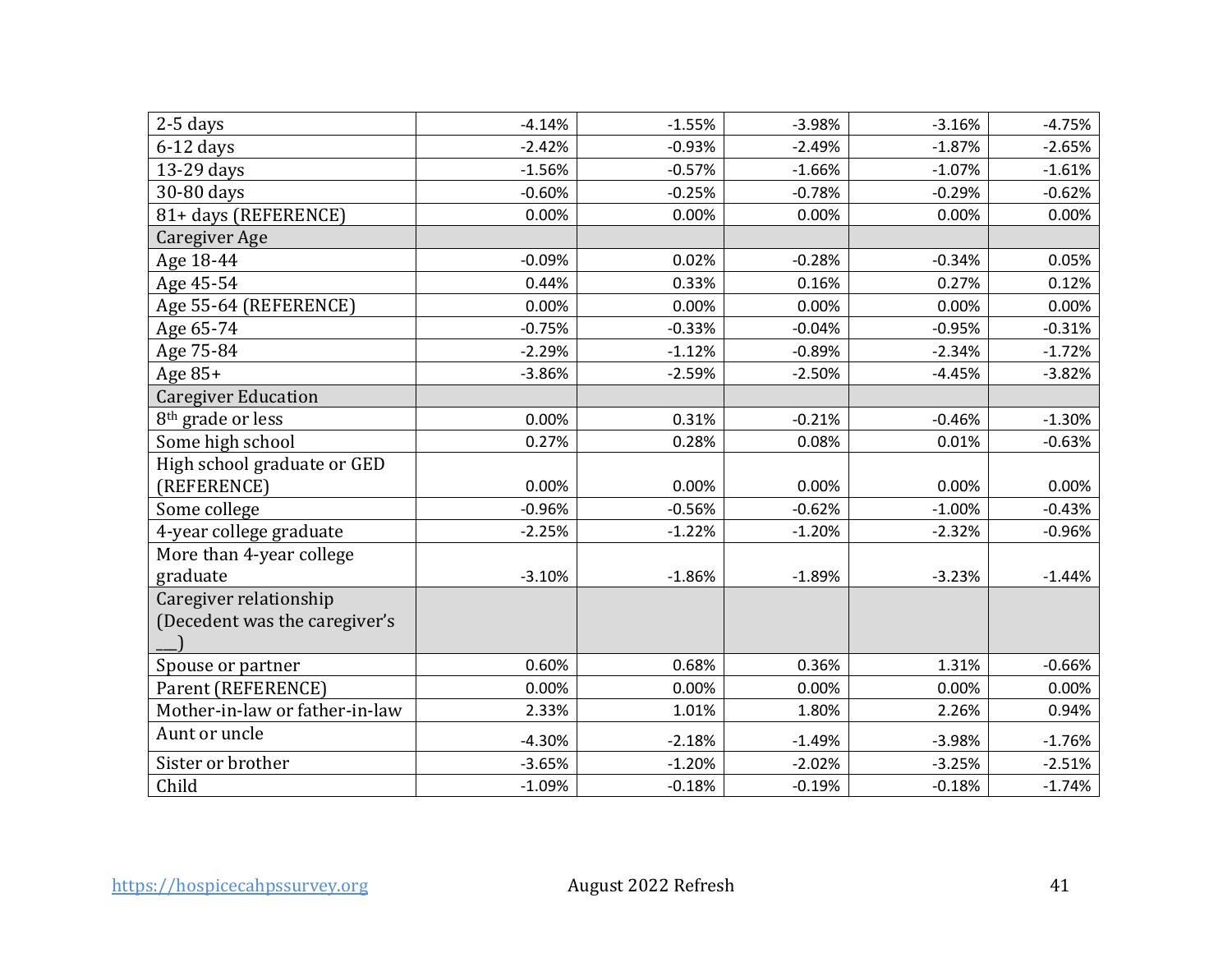| Friend                     | $-4.02%$ | $-1.90\%$ | $-2.07\%$ | $-3.39\%$ | $-2.61%$ |
|----------------------------|----------|-----------|-----------|-----------|----------|
| Other                      | $-1.42%$ | $-0.36\%$ | $-0.31%$  | $-0.80\%$ | $-1.08%$ |
| Survey                     |          |           |           |           |          |
| Language/Respondent's home |          |           |           |           |          |
| language                   |          |           |           |           |          |
| Survey language or home    |          |           |           |           |          |
| language was Spanish       | 4.31%    | 1.68%     | 2.58%     | 5.67%     | 1.47%    |
| All others (REFERENCE)     | $0.00\%$ | 0.00%     | 0.00%     | $0.00\%$  | $0.00\%$ |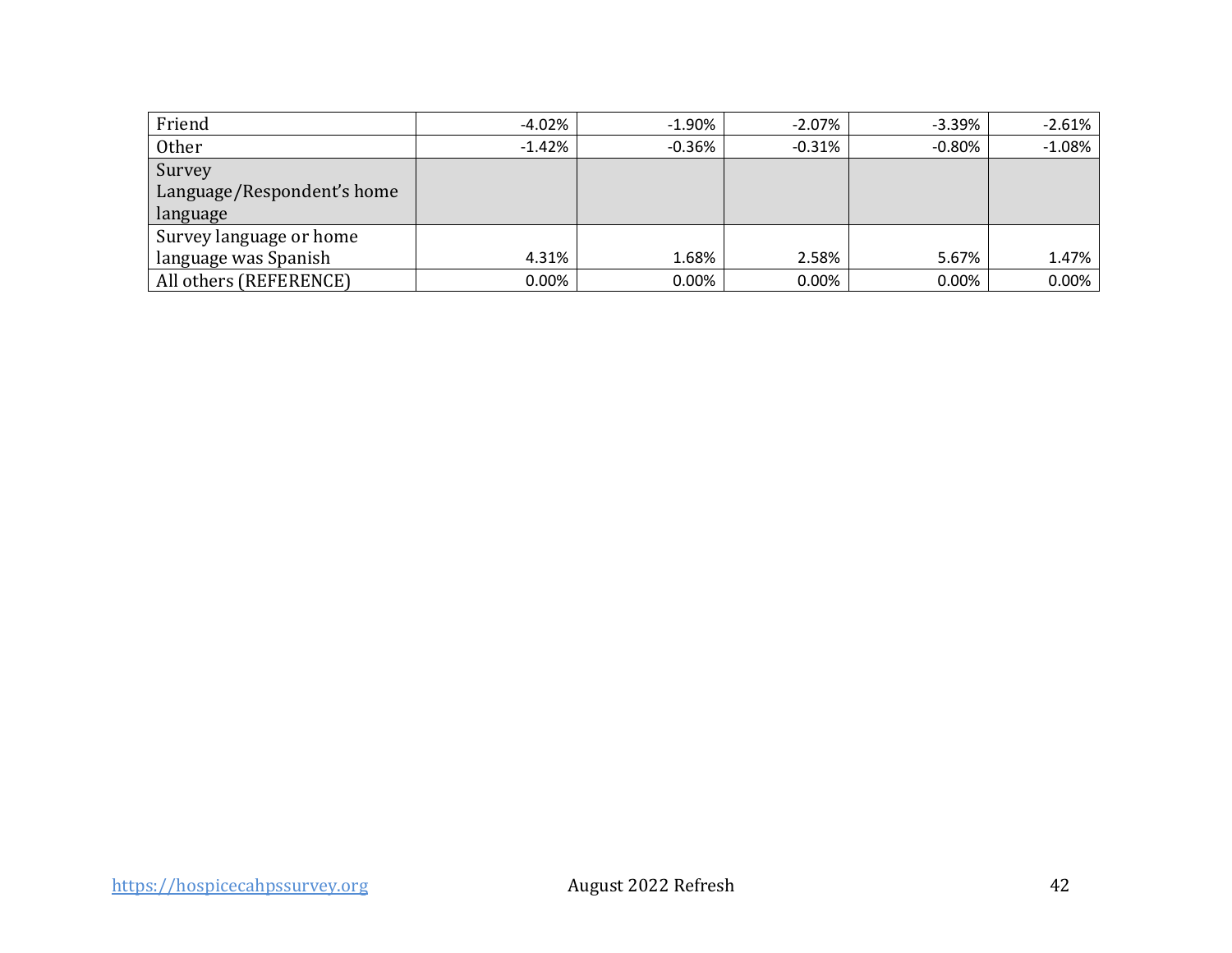**Table 11. CAHPS Hospice Survey Bottom-Box Case-Mix Adjustments for Rating of this Hospice and Willing to Recommend this Hospice, Q2 2019 – Q4 2019; Q3 2020 – Q3 2021** 

|                                                 | <b>Rating of this</b><br>Hospice | <b>Willing to</b><br><b>Recommend this</b> |
|-------------------------------------------------|----------------------------------|--------------------------------------------|
|                                                 |                                  | Hospice                                    |
| Response percentile (per 1% of response         |                                  |                                            |
| percentile)                                     | $-0.02%$                         | $-0.01%$                                   |
| Decedent Age                                    |                                  |                                            |
| Age 18-54                                       | $-0.24%$                         | $-0.22%$                                   |
| Age 55-64                                       | $-0.56%$                         | $-0.44%$                                   |
| Age 65-69                                       | $-0.14%$                         | $-0.08%$                                   |
| Age 70-74                                       | $-0.12%$                         | $-0.15%$                                   |
| Age 75-79                                       | $-0.04%$                         | $-0.10%$                                   |
| Age 80-84                                       | $-0.18%$                         | $-0.14%$                                   |
| Age 85-89                                       | 0.02%                            | 0.01%                                      |
| Age 90+ (REFERENCE)                             | 0.00%                            | 0.00%                                      |
| Payer for Hospice Care                          |                                  |                                            |
| Medicare only (REFERENCE)                       | 0.00%                            | 0.00%                                      |
| Medicaid only or Medicaid and private insurance | 0.05%                            | $-0.10%$                                   |
| Medicare and Medicaid                           | $-1.66%$                         | $-1.03%$                                   |
| Private insurance only                          | $-0.11%$                         | $-0.03%$                                   |
| Medicare and private insurance                  | 0.09%                            | 0.01%                                      |
| <b>Other</b>                                    | $-0.25%$                         | $-0.06%$                                   |
| <b>Primary Diagnosis</b>                        |                                  |                                            |
| Alzheimer's and non-Alzheimer's dementias       |                                  |                                            |
| (REFERENCE)                                     | 0.00%                            | 0.00%                                      |
| Bladder cancer                                  | $-0.39%$                         | $-0.47%$                                   |
| Blood and lymphatic cancers                     | $-0.54%$                         | $-0.69%$                                   |
| Brain cancer                                    | $-0.14%$                         | $-0.40%$                                   |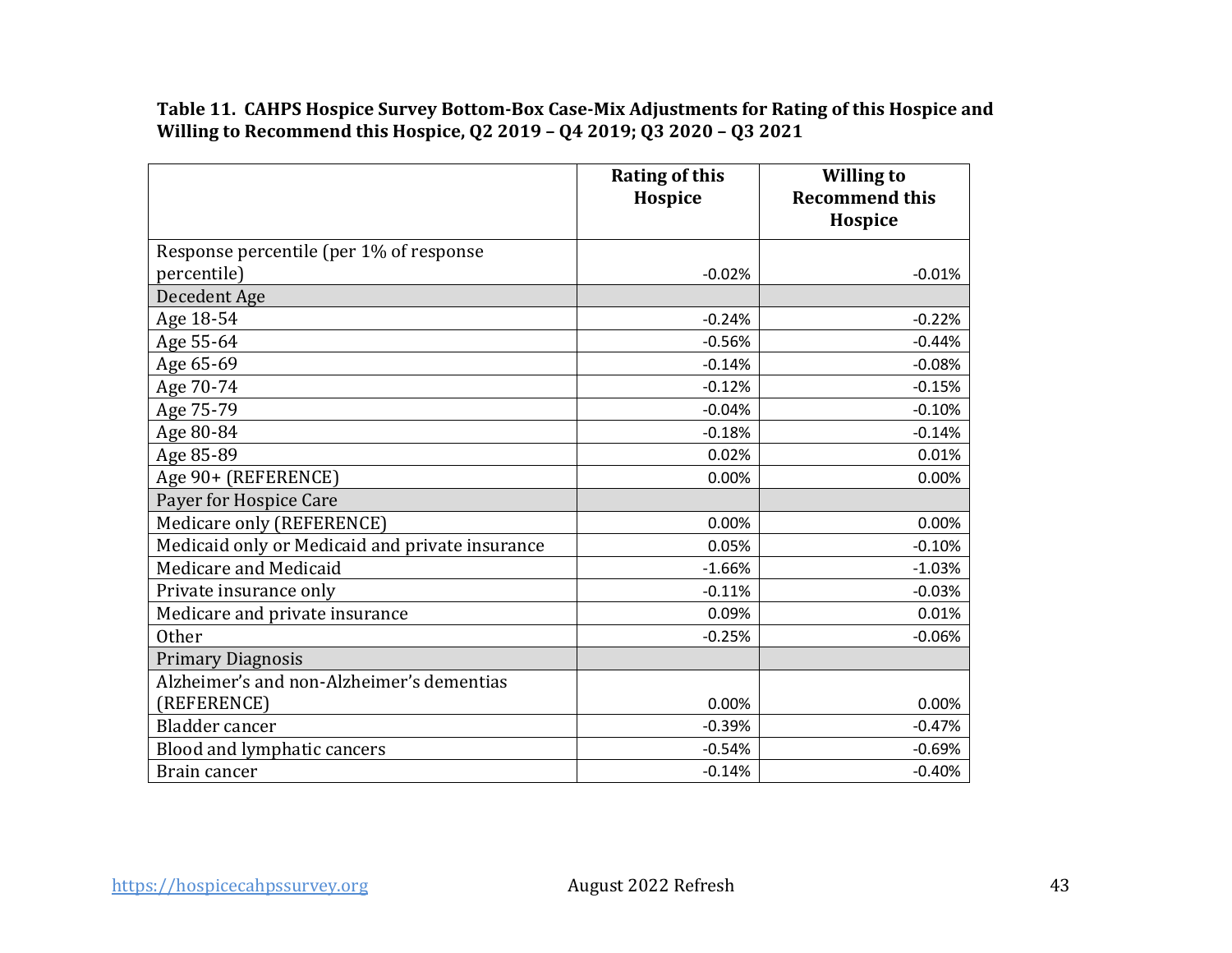| <b>Breast cancer</b>                          | 0.65%    | 0.09%    |
|-----------------------------------------------|----------|----------|
| Congestive heart failure                      | $-0.59%$ | $-0.68%$ |
| Chronic kidney disease                        | $-0.68%$ | $-0.55%$ |
| Chronic liver disease                         | 0.21%    | $-0.10%$ |
| Colorectal cancer                             | $-0.52%$ | $-0.64%$ |
| CVA/Stroke                                    | 0.15%    | 0.19%    |
| Liver cancer                                  | $-0.46%$ | $-0.72%$ |
| Lung & other chest cavity cancer              | $-0.29%$ | $-0.56%$ |
| Non-infectious respiratory                    | $-0.60%$ | $-0.55%$ |
| Other heart disease                           | $-0.39%$ | $-0.32%$ |
| Pancreatic cancer                             | $-0.47%$ | $-0.73%$ |
| Parkinson's and other degenerative diseases   | 0.02%    | 0.21%    |
| Pneumonias and other infectious lung diseases | $-0.46%$ | $-0.54%$ |
| Prostate cancer                               | $-0.62%$ | $-0.61%$ |
| Other, cancer                                 | $-0.12%$ | $-0.33%$ |
| Other, non-cancer                             | $-0.16%$ | $-0.10%$ |
| Length of hospice stay                        |          |          |
| 2-5 days                                      | $-1.23%$ | $-0.58%$ |
| $6-12$ days                                   | $-1.30%$ | $-0.82%$ |
| 13-29 days                                    | $-1.49%$ | $-1.07%$ |
| 30-80 days                                    | $-0.97%$ | $-0.70%$ |
| 81+ days (REFERENCE)                          | 0.00%    | 0.00%    |
| <b>Caregiver Age</b>                          |          |          |
| Age 18-44                                     | $-2.23%$ | $-1.77%$ |
| Age 45-54                                     | $-0.49%$ | $-0.43%$ |
| Age 55-64 (REFERENCE)                         | 0.00%    | 0.00%    |
| Age 65-74                                     | 0.73%    | 0.72%    |
| Age 75-84                                     | 0.93%    | 1.04%    |
| Age $85+$                                     | 0.23%    | 0.76%    |
| <b>Caregiver Education</b>                    |          |          |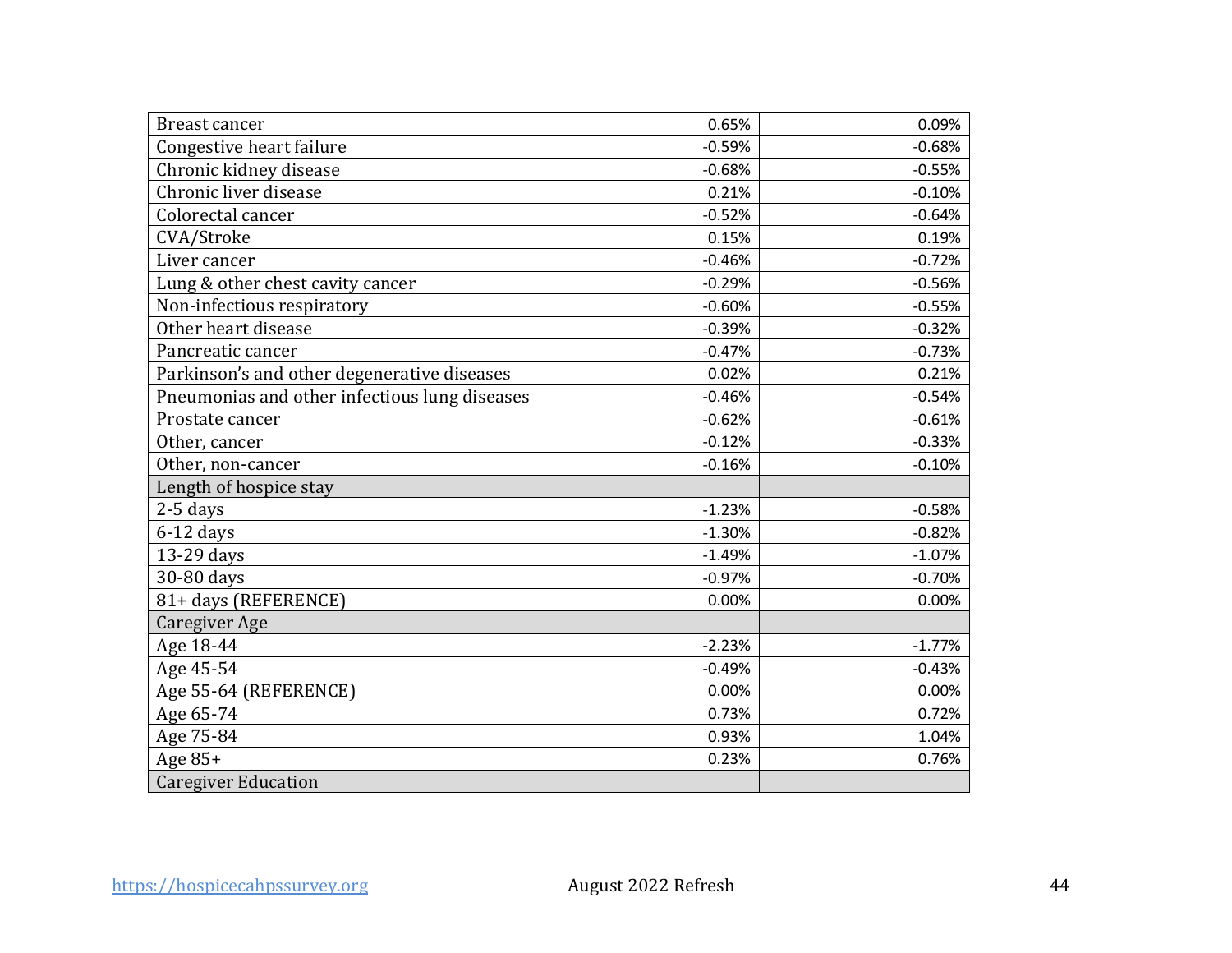| 8 <sup>th</sup> grade or less                           | $-0.52%$ | $-0.38%$ |
|---------------------------------------------------------|----------|----------|
| Some high school                                        | $-0.11%$ | $-0.01%$ |
| High school graduate or GED (REFERENCE)                 | 0.00%    | 0.00%    |
| Some college                                            | $-0.71%$ | $-0.74%$ |
| 4-year college graduate                                 | $-1.07%$ | $-1.18%$ |
| More than 4-year college graduate                       | $-1.97%$ | $-1.91%$ |
| Caregiver relationship (Decedent was the<br>caregiver's |          |          |
| Spouse or partner                                       | $-0.46%$ | $-0.36%$ |
| Parent (REFERENCE)                                      | 0.00%    | 0.00%    |
| Mother-in-law or father-in-law                          | 1.05%    | 0.65%    |
| Aunt or uncle                                           | 0.54%    | 0.58%    |
| Sister or brother                                       | $-0.60%$ | $-0.35%$ |
| Child                                                   | $-0.81%$ | $-0.47%$ |
| Friend                                                  | 0.19%    | 0.59%    |
| Other                                                   | 0.31%    | 0.41%    |
| Survey Language/Respondent's home language              |          |          |
| Survey language or home language was Spanish            | 2.08%    | 1.56%    |
| All others (REFERENCE)                                  | 0.00%    | 0.00%    |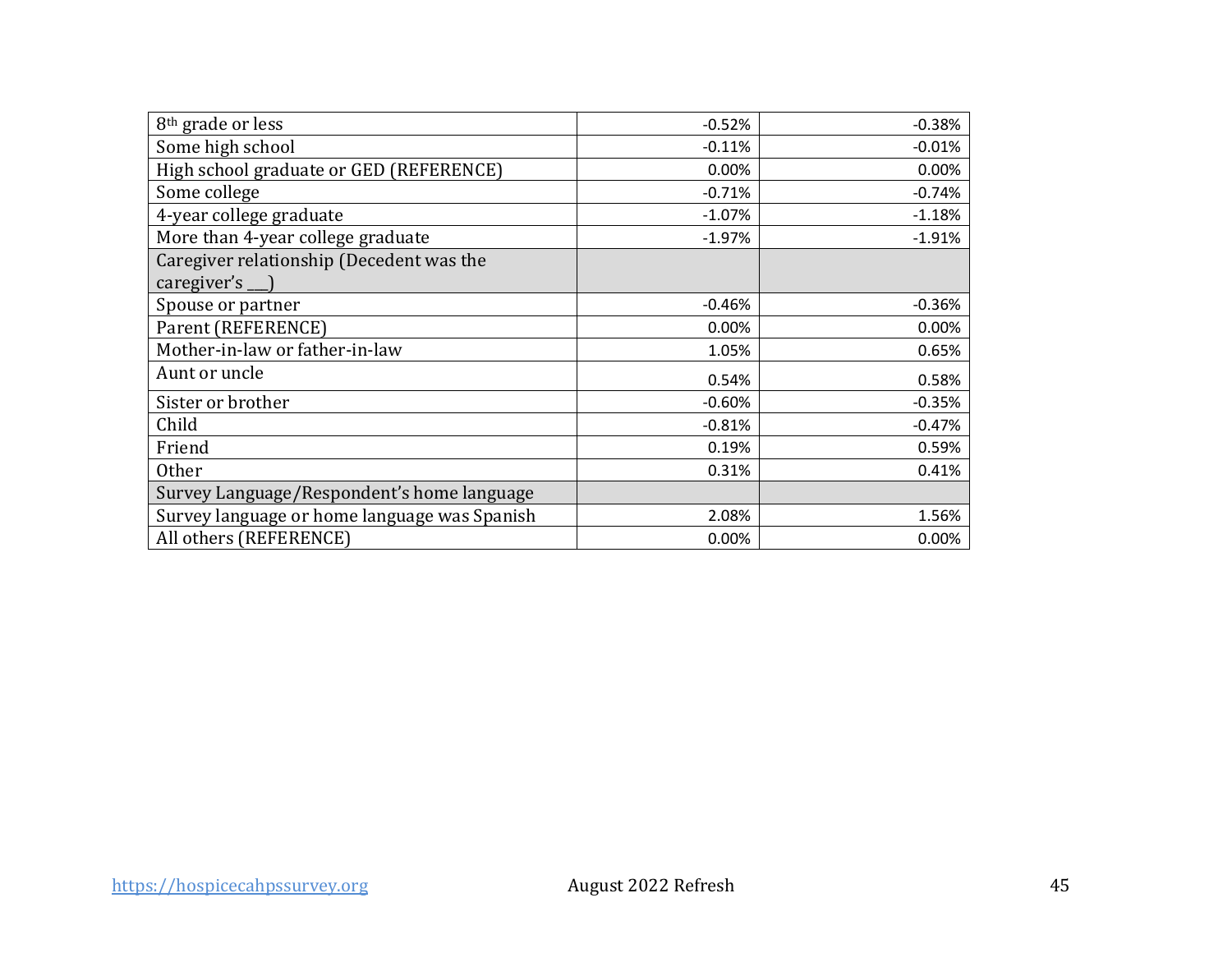|                                                 | National Mean |
|-------------------------------------------------|---------------|
| Response percentile                             | 16.9%         |
| Decedent Age                                    |               |
| Age 18-54                                       | 2.2%          |
| Age 55-64                                       | 6.2%          |
| Age 65-69                                       | 6.4%          |
| Age 70-74                                       | 9.8%          |
| Age 75-79                                       | 12.5%         |
| Age 80-84                                       | 15.8%         |
| Age 85-89                                       | 18.5%         |
| Age 90+                                         | 28.6%         |
| Payer for Hospice Care                          |               |
| Medicare only                                   | 74.5%         |
| Medicaid only or Medicaid and private insurance | 1.5%          |
| Medicare and Medicaid                           | 5.0%          |
| Private insurance only                          | 3.7%          |
| Medicare and private insurance                  | 5.2%          |
| <b>Other</b>                                    | 10.1%         |
| <b>Primary Diagnosis</b>                        |               |
| Alzheimer's and non-Alzheimer's dementias       | 15.8%         |
| <b>Bladder</b> cancer                           | 1.2%          |
| Blood and lymphatic cancers                     | 3.2%          |
| Brain cancer                                    | 1.3%          |
| Breast cancer                                   | 2.1%          |
| Congestive heart failure                        | 7.9%          |
| Chronic kidney disease                          | 1.7%          |
| Chronic liver disease                           | 1.7%          |
| Colorectal cancer                               | 2.8%          |
| CVA/Stroke                                      | 8.5%          |
| Liver cancer                                    | 1.7%          |
| Lung & other chest cavity cancer                | 7.2%          |
| Non-infectious respiratory                      | 4.9%          |
| Other heart disease                             | 9.2%          |
| Pancreatic cancer                               | 3.0%          |
| Parkinson's and other degenerative diseases     | 3.6%          |
| Pneumonias and other infectious lung diseases   | 3.0%          |
| Prostate cancer                                 | 2.1%          |
| Other, cancer                                   | 9.1%          |
| Other, non-cancer                               | 10.0%         |

## **Variables, Q2 2019 – Q4 2019; Q3 2020 – Q3 2021 Table 12. National Means of CAHPS Hospice Survey Case-Mix Adjustment**